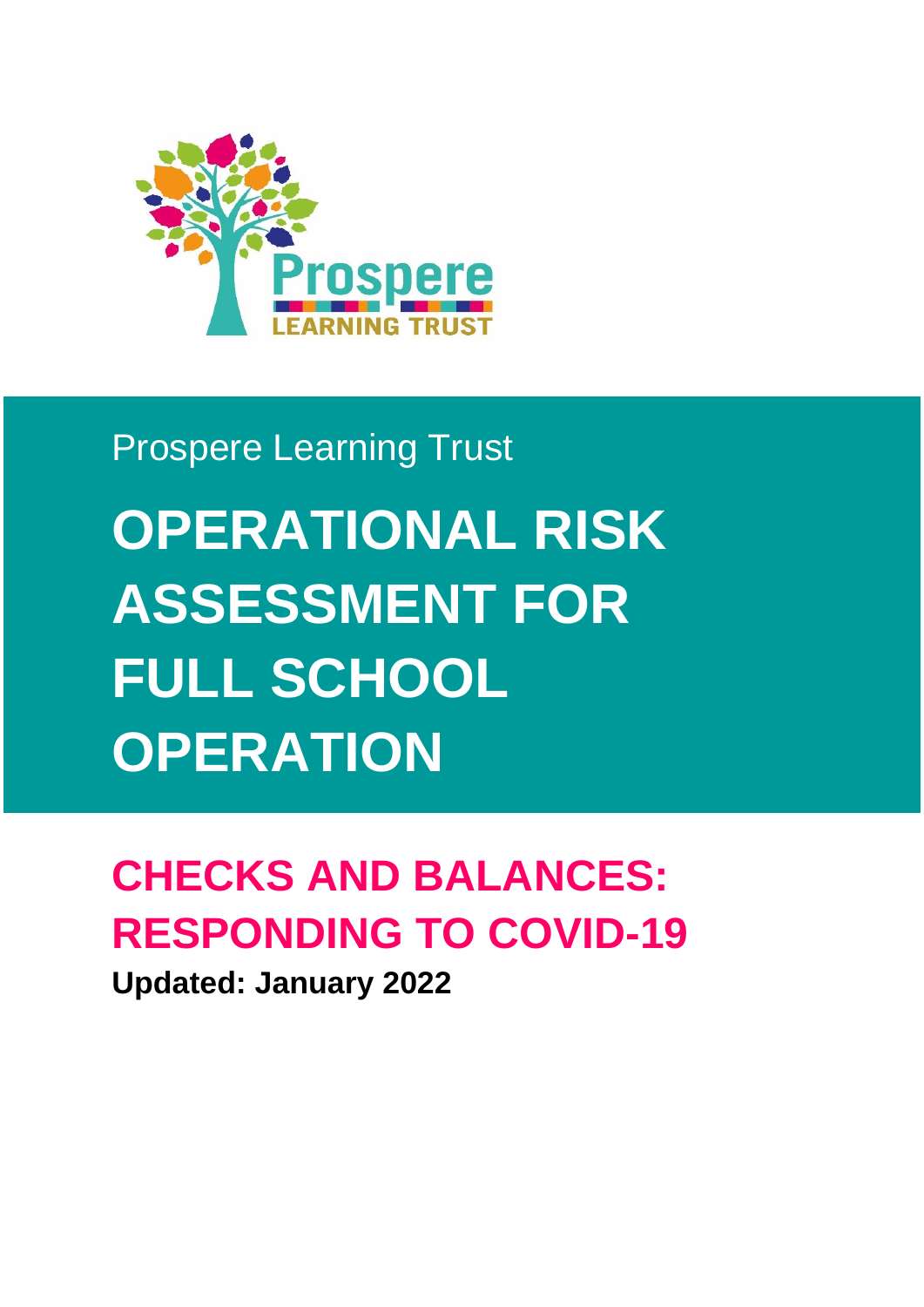#### COVID-19: Operational risk assessment for school reopening

Please note: this risk assessment should be undertaken in conjunction with the guidance on school reopening issued by the Department for Education on 22nd October 2020 with additional guidance from 1<sup>st</sup> November as follows:

#### [Education & Childcare during Coronavirus: Guidance for full opening](https://www.gov.uk/government/publications/actions-for-schools-during-the-coronavirus-outbreak/guidance-for-full-opening-schools)

**During the Autumn Term 2021 this RA will be reviewed regularly and where necessary updated in line with DfE/public health guidance, and shared**  with all staff. This risk assessment has been written with reference and consideration of Government, Public Health England and Union advice and **guidance.** 

| Assessment<br>conducted by: | D Prophet      | Job title:       | Headteacher        | Covered by this<br>assessment | Staff, pupils, contractors,<br>visitors, volunteers |
|-----------------------------|----------------|------------------|--------------------|-------------------------------|-----------------------------------------------------|
|                             |                |                  |                    |                               |                                                     |
| Date of<br>assessment:      | September 2021 | Review interval: | <b>Half Termly</b> | Date of next<br>review:       | October 2021                                        |

| <b>Related documents</b>                |                                                                                                                                                                                                     |
|-----------------------------------------|-----------------------------------------------------------------------------------------------------------------------------------------------------------------------------------------------------|
| <b>Trust/Local Authority documents:</b> | Guidance for school's coronavirus COVID-19<br>Actions for schools during the coronavirus outbreak<br>https://www.gov.uk/government/publications/covid-19-decontamination-in-non-healthcare-settings |
|                                         | https://www.gov.uk/government/publications/face-coverings-in-education                                                                                                                              |
|                                         | Safe-working-in-education-childcare-and-childrens-social-care/safe-working-in-education-<br>childcare-and-childrens-social-care-settings-including-the-use-of-personal-protective-equipment-<br>ppe |

**Risk matrix**

| Risk rating                   |                                                                | Likelihood of occurrence |                 |        |  |
|-------------------------------|----------------------------------------------------------------|--------------------------|-----------------|--------|--|
| High (H), Medium (M), Low (L) |                                                                | Probable                 | <b>Possible</b> | Remote |  |
|                               | Major: Causes major physical injury, harm or ill-health.       |                          |                 |        |  |
| <b>Likely</b><br>impact       | Severe: Causes physical injury or illness requiring first aid. |                          | M               |        |  |
|                               | Minor: Causes physical or emotional discomfort.                | М                        |                 |        |  |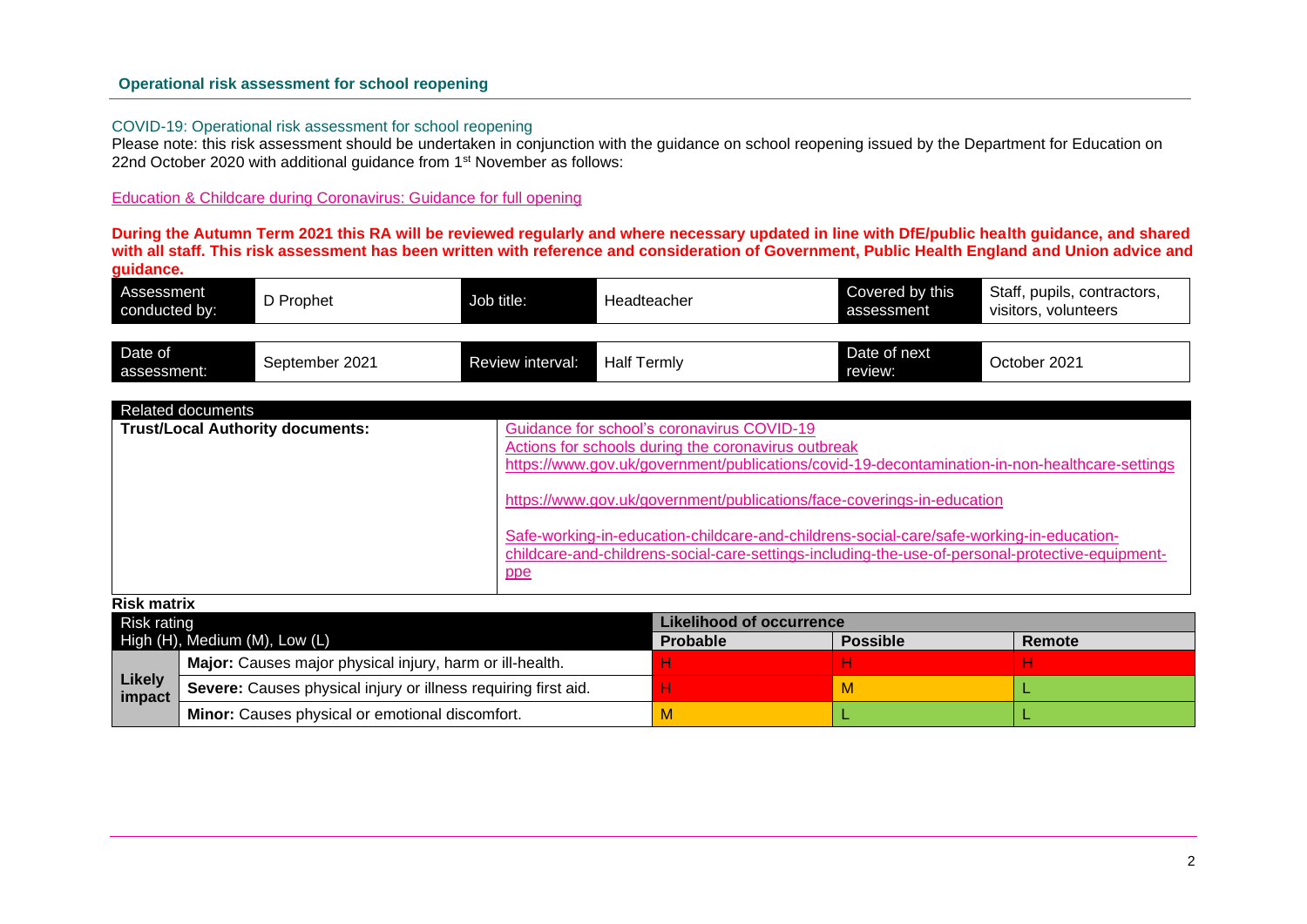| 1. Continuing enhanced protection for children and staff with underlying health conditions |                                                                                                                                                                |  |  |  |  |  |
|--------------------------------------------------------------------------------------------|----------------------------------------------------------------------------------------------------------------------------------------------------------------|--|--|--|--|--|
|                                                                                            |                                                                                                                                                                |  |  |  |  |  |
|                                                                                            |                                                                                                                                                                |  |  |  |  |  |
| 1.1 Pupils with underlying health issues                                                   |                                                                                                                                                                |  |  |  |  |  |
| Pupils with underlying health                                                              | • Parents have been provided with clear guidance and this is reinforced on a                                                                                   |  |  |  |  |  |
| issues or those who have been                                                              | regular basis.                                                                                                                                                 |  |  |  |  |  |
| required to shield are not identified                                                      | • Links to government guidance is readily available (e.g. on the school website)                                                                               |  |  |  |  |  |
| and so measures have not been put                                                          | • The school, and parents are clear about the definitions and associated                                                                                       |  |  |  |  |  |
| in place to protect them                                                                   | mitigating strategies in relation to people who are classed as clinically                                                                                      |  |  |  |  |  |
|                                                                                            | vulnerable and clinically extremely vulnerable.                                                                                                                |  |  |  |  |  |
|                                                                                            | • The School has a regularly updated register of pupils with underlying health                                                                                 |  |  |  |  |  |
|                                                                                            | conditions & medical plans are in place.                                                                                                                       |  |  |  |  |  |
|                                                                                            | • Parents have been asked to make the school aware of pupils' underlying health                                                                                |  |  |  |  |  |
|                                                                                            | conditions and the school has sought to ensure that the appropriate guidance                                                                                   |  |  |  |  |  |
|                                                                                            | has been acted upon.                                                                                                                                           |  |  |  |  |  |
|                                                                                            | . All Clinically Extremely Vulnerable pupils are required to follow health                                                                                     |  |  |  |  |  |
|                                                                                            | professional advice and must only self-isolate if advised to do so.                                                                                            |  |  |  |  |  |
|                                                                                            | • Where a pupil is unable to attend their setting because they are complying with                                                                              |  |  |  |  |  |
|                                                                                            | clinical or public health advice distance/ remote education is provided. Such                                                                                  |  |  |  |  |  |
|                                                                                            | pupils will then remain at home and continue with home learning packs and                                                                                      |  |  |  |  |  |
|                                                                                            | additional resources appropriate to student level and interest. Enhanced                                                                                       |  |  |  |  |  |
|                                                                                            | supportive measures have been put in place including food parcels, regular<br>contact and distanced home visits.                                               |  |  |  |  |  |
|                                                                                            |                                                                                                                                                                |  |  |  |  |  |
|                                                                                            | • The vast majority of students will return to school in line with government<br>advice and continue with full-time educational provision.                     |  |  |  |  |  |
|                                                                                            |                                                                                                                                                                |  |  |  |  |  |
|                                                                                            | • Where pupils, although no longer shielding, but remain under the care of a<br>specialist health professional, school should discuss school return with their |  |  |  |  |  |
|                                                                                            | health professional and then an appropriate risk assessment. The risks will be                                                                                 |  |  |  |  |  |
|                                                                                            | discussed with parent/carers and social workers, where appropriate.                                                                                            |  |  |  |  |  |
|                                                                                            | Parent/carers will sign to say that they have had the guidance explained, that                                                                                 |  |  |  |  |  |
|                                                                                            | they understand it and that they are happy for their child to attend school.                                                                                   |  |  |  |  |  |
| 1.2 Staff with underlying health issues                                                    |                                                                                                                                                                |  |  |  |  |  |
|                                                                                            |                                                                                                                                                                |  |  |  |  |  |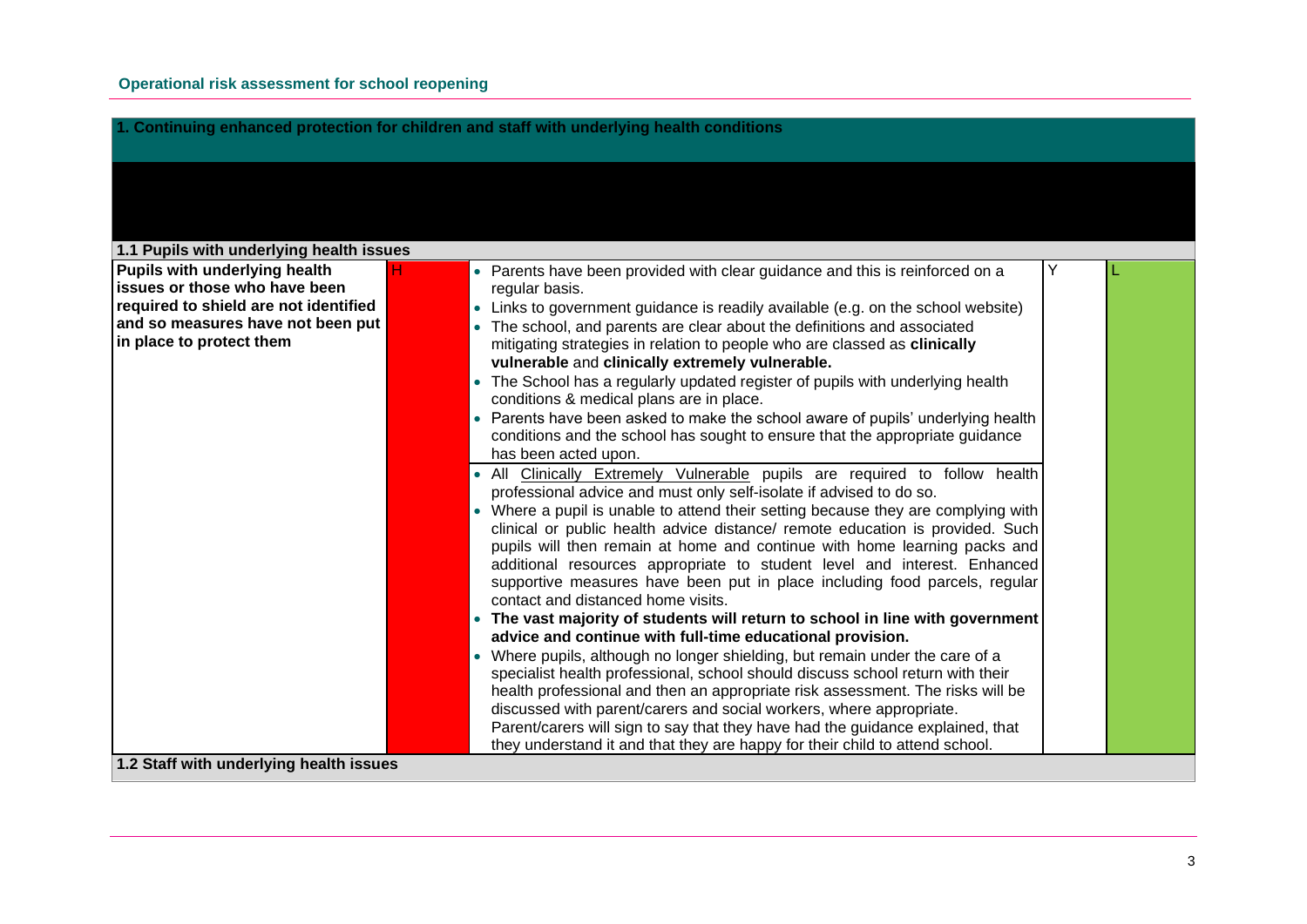| Staff with underlying health issues | • All members of staff with underlying health issues, those within vulnerable          | Y | L |
|-------------------------------------|----------------------------------------------------------------------------------------|---|---|
| or those who have been required to  | groups or who have previously been shielding have been instructed to make              |   |   |
| shield are not identified and so    | their condition or circumstances known to the school. Records are kept of this         |   |   |
| measures have not been put in       | and regularly updated.                                                                 |   |   |
| place to protect them               | • Members of staff with underlying health conditions have been asked to seek           |   |   |
|                                     | and act on the advice of their GP/consultant/midwife or current government             |   |   |
|                                     | advice.                                                                                |   |   |
|                                     |                                                                                        |   |   |
|                                     | • Staff are clear about the definitions and associated mitigating strategies in        |   |   |
|                                     | relation to people who are classed as clinically vulnerable and Clinically             |   |   |
|                                     | Extremely Vulnerable.                                                                  |   |   |
|                                     | • All staff with underlying health conditions that put them at increased risk from     |   |   |
|                                     | COVID-19 are following the national guidance that has been issued. This                |   |   |
|                                     | includes shielding when they are notified by their GP or Healthcare professional       |   |   |
|                                     | that they need to do so.                                                               |   |   |
|                                     | • Clinically extremely vulnerable (CEV) people are advised, as a minimum, to           |   |   |
|                                     | follow the same guidance as everyone else. Staff identified as being CEV have          |   |   |
|                                     | been asked to consider the additional precautions they can continue to take.           |   |   |
|                                     | Further information can be found in the guidance on protecting people who              |   |   |
|                                     | are CEV from COVID-19.                                                                 |   |   |
|                                     | • Staff are asked to abide by sensible social distancing measures in the               |   |   |
|                                     | workplace and school will discuss individual situations with staff who are CEV         |   |   |
|                                     | and ensure that they understand the additional measures they have in place to          |   |   |
|                                     | keep them safe at work.                                                                |   |   |
|                                     | • An individual risk assessment will be completed for all staff that have              |   |   |
|                                     | characteristics that increase their potential risk from coronavirus (COVID-19),        |   |   |
|                                     | as set out in the COVID-19: review of disparities in risks and outcomes                |   |   |
|                                     | report. Trust RA template should be used for this.                                     |   |   |
|                                     | • Individual risk assessments are in place to ensure that any potential risks are      |   |   |
|                                     | identified, and measures put in place to minimise any risks.                           |   |   |
|                                     | • A pregnancy risk assessment is in place for any pregnant staff.                      |   |   |
|                                     |                                                                                        |   |   |
|                                     | • If the risk assessment brings up any significant issues for pregnant staff who       |   |   |
|                                     | are not in the third trimester then the full range of options will be considered.      |   |   |
|                                     | • All staff individual risk assessments should be reviewed and updated regularly.      |   |   |
|                                     | • Staff briefings / emails to remind staff that if they feel that they need to have an |   |   |
|                                     | individual risk assessment to contact either schools HR lead, Headteacher or a         |   |   |
|                                     | Deputy head to discuss individual circumstances.                                       |   |   |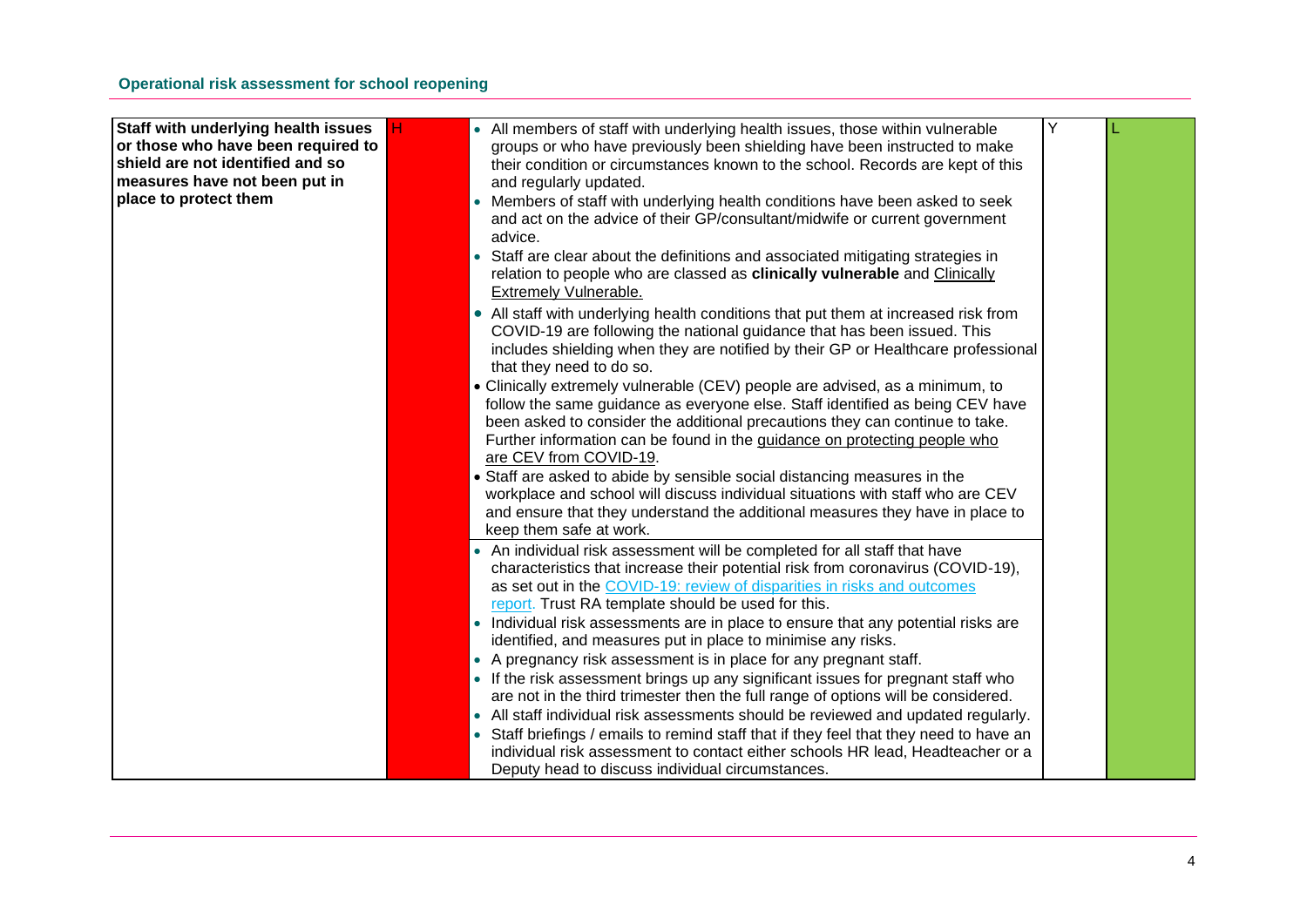| • The vast majority of staff should be able to continue to attend work at school<br>with some requiring additional measures which will be detailed in the RA.<br>• Any staff member who needs to continue to work from home following RA is<br>contacted fortnightly by Line Managers to ensure that they are safe and if we<br>can offer an additional support.<br>• Staff members who need to continue to shield have appropriate work to<br>complete from home.<br>• Support will be provided by Occupational Health as appropriate.<br>• Dialogue is held with Professional Associations/Trade Unions on the school's<br>approach to staff returning to work.<br>• All employees who live with a person who is Clinically Extremely Vulnerable will<br>be able to have an individual risk assessment completed so that an appropriate<br>work programme can be planned and prepared and supportive strategies and<br>measures identified and detailed in the RA. |  |
|----------------------------------------------------------------------------------------------------------------------------------------------------------------------------------------------------------------------------------------------------------------------------------------------------------------------------------------------------------------------------------------------------------------------------------------------------------------------------------------------------------------------------------------------------------------------------------------------------------------------------------------------------------------------------------------------------------------------------------------------------------------------------------------------------------------------------------------------------------------------------------------------------------------------------------------------------------------------|--|
|                                                                                                                                                                                                                                                                                                                                                                                                                                                                                                                                                                                                                                                                                                                                                                                                                                                                                                                                                                      |  |
| <b>Contingency Arrangements:</b>                                                                                                                                                                                                                                                                                                                                                                                                                                                                                                                                                                                                                                                                                                                                                                                                                                                                                                                                     |  |
| • Staff members who need to remain working from home as a result of the RA<br>have been given appropriate tasks to be completed whilst working from home<br>to support the school. They will be contacted regularly by Line Managers.<br>Appropriate support will be provided by Occupational Health as appropriate.<br>• We regularly contact / keep in touch with colleagues who are self- isolating/<br>working from home and monitor / support both their Physical and Mental Health<br>& Wellbeing.<br>• Staff have also established informal welfare activities and keep in touch with                                                                                                                                                                                                                                                                                                                                                                         |  |
| colleagues through departmental teams                                                                                                                                                                                                                                                                                                                                                                                                                                                                                                                                                                                                                                                                                                                                                                                                                                                                                                                                |  |
| • We provide suitable information and equipment to work at home safely and<br>effectively including those staff who require additional aids and adaptations.<br>• Staff working on site have the opportunity to speak with Line managers or a<br>member of SLT during their working day if needed.                                                                                                                                                                                                                                                                                                                                                                                                                                                                                                                                                                                                                                                                   |  |
| • If employees, themselves or persons within their household have COVID-19<br>symptoms, they should not attend school.<br>• Staff who experience symptoms as above whilst at work should go home as<br>soon as possible and should arrange to have a test.<br>• Once test results are received the staff member should notify an appropriate<br>Line Manager at the school so appropriate follow up action can be taken.<br>• Staff should be reminded that they should not attend school, even if they are<br>feeling better, until they receive their test results.<br>• Reminders via staff briefing and advice when needed on how to access testing.                                                                                                                                                                                                                                                                                                             |  |
|                                                                                                                                                                                                                                                                                                                                                                                                                                                                                                                                                                                                                                                                                                                                                                                                                                                                                                                                                                      |  |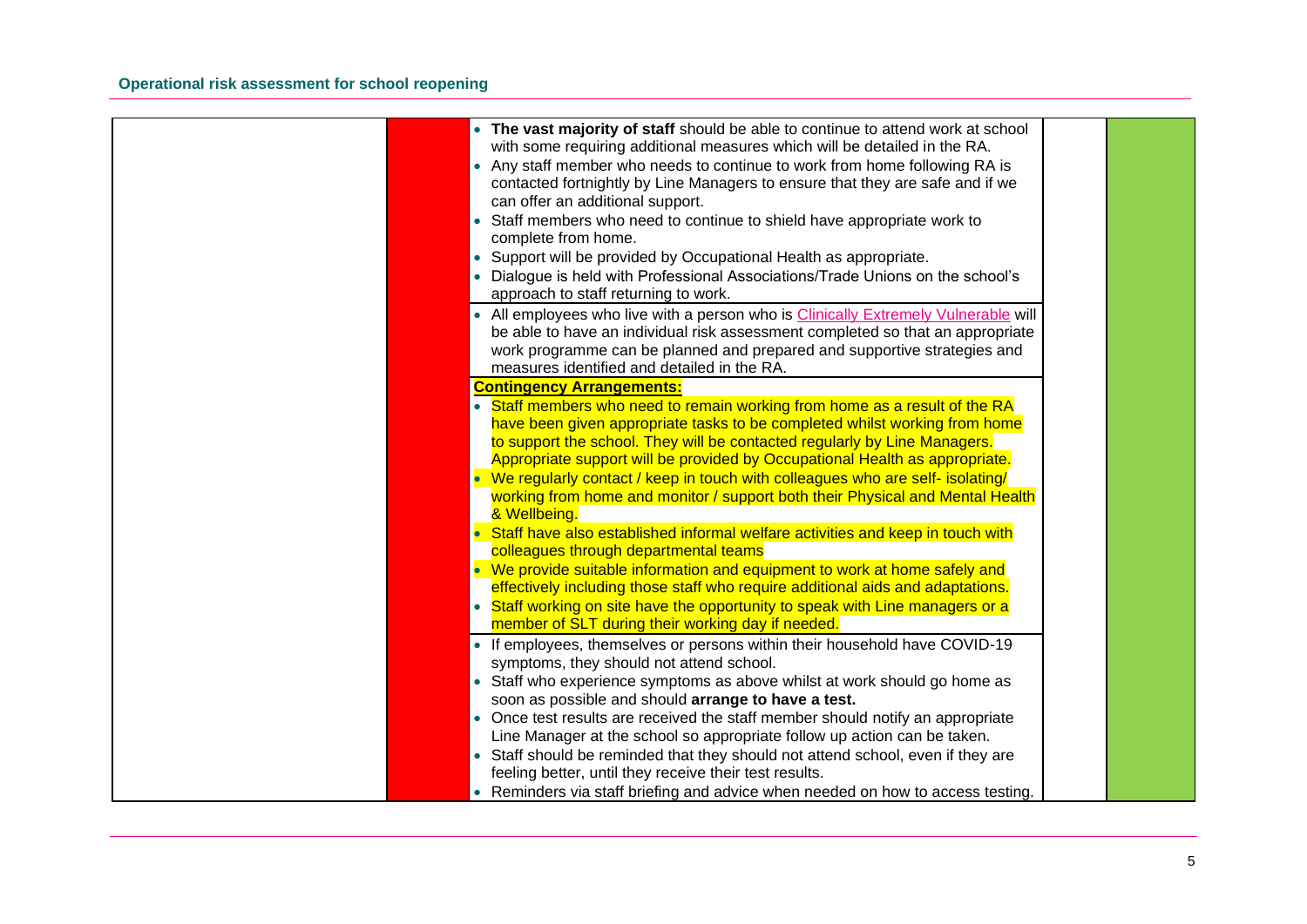| 2. Enhancing mental health support for pupils and staff                                                                                                                    |                                                           |                                                                                                                                                                                                                                                                                                                                                                                                                                                                                                                                                                                                                                                                                                                                                                                                                                                                                                                        |                      |                                          |  |  |
|----------------------------------------------------------------------------------------------------------------------------------------------------------------------------|-----------------------------------------------------------|------------------------------------------------------------------------------------------------------------------------------------------------------------------------------------------------------------------------------------------------------------------------------------------------------------------------------------------------------------------------------------------------------------------------------------------------------------------------------------------------------------------------------------------------------------------------------------------------------------------------------------------------------------------------------------------------------------------------------------------------------------------------------------------------------------------------------------------------------------------------------------------------------------------------|----------------------|------------------------------------------|--|--|
| <b>Risk Concern</b>                                                                                                                                                        | <b>Risk</b><br>rating<br><b>Prior to</b><br><b>Action</b> | <b>Control Measures (CM)</b>                                                                                                                                                                                                                                                                                                                                                                                                                                                                                                                                                                                                                                                                                                                                                                                                                                                                                           | CM in place<br>(Y/N) | <b>Residual</b><br><b>Risk</b><br>rating |  |  |
| 2.1 Mental health concerns - pupils                                                                                                                                        |                                                           |                                                                                                                                                                                                                                                                                                                                                                                                                                                                                                                                                                                                                                                                                                                                                                                                                                                                                                                        |                      |                                          |  |  |
| Pupils' mental health M<br>has been adversely<br>affected during the<br>period that the<br>school has been<br>closed and by the<br><b>COVID-19 crisis in</b><br>general    |                                                           | • There are sufficient numbers of trained staff available to support pupils with mental health<br>issues.<br>• There is access to designated staff for all pupils who wish to talk to someone about<br>wellbeing/mental health.<br>• Wellbeing/mental health is discussed regularly in PSHE/virtual assemblies /pupil briefings<br>(stories/toy characters are used for some pupils to help talk about feelings).<br>• Tutor curriculum written around the 'Qualities of Success' to explore the skillset needed to<br>support a successful return to school<br>• Resources/websites to support the mental health of pupils are provided.<br>• Additional external support available for targeted students on referral.                                                                                                                                                                                                | Y                    | $\mathsf{M}$                             |  |  |
| 2.2 Mental health concerns - staff                                                                                                                                         |                                                           |                                                                                                                                                                                                                                                                                                                                                                                                                                                                                                                                                                                                                                                                                                                                                                                                                                                                                                                        |                      |                                          |  |  |
| The mental health of<br>staff has been<br>adversely affected<br>during the period that<br>the school has been<br>closed and by the<br><b>COVID-19 crisis in</b><br>general | $\mathsf{M}$                                              | • Staff are encouraged to focus on their wellbeing.<br>• Line managers are proactive in discussing wellbeing with the staff that they manage,<br>including their workload.<br>• Staff briefings and training have included content on wellbeing.<br>• Staff briefings/training on wellbeing are provided.<br>• Staff have been signposted to useful websites and resources.<br>• Staff have been asked to work to support the mental well-being of each other and to notify<br>Line Managers of colleagues they may believe are in need of additional support.<br>• Staff have been provided with regular reminders about the support provided through our<br>BUPA healthcare programme<br>• The Trust has a document which is used to signpost staff to any additional support and/or<br>services that they might need. All SLT and HR lead have copies of the document to use for<br>reference during welfare calls. |                      | M                                        |  |  |
| <b>Working from home</b><br>can adversely affect<br>mental health                                                                                                          |                                                           | • All staff have been advised to complete an online Educare course re safe working from<br>home, have been provided with Trust guidance on working from home and have been                                                                                                                                                                                                                                                                                                                                                                                                                                                                                                                                                                                                                                                                                                                                             | Y                    | L                                        |  |  |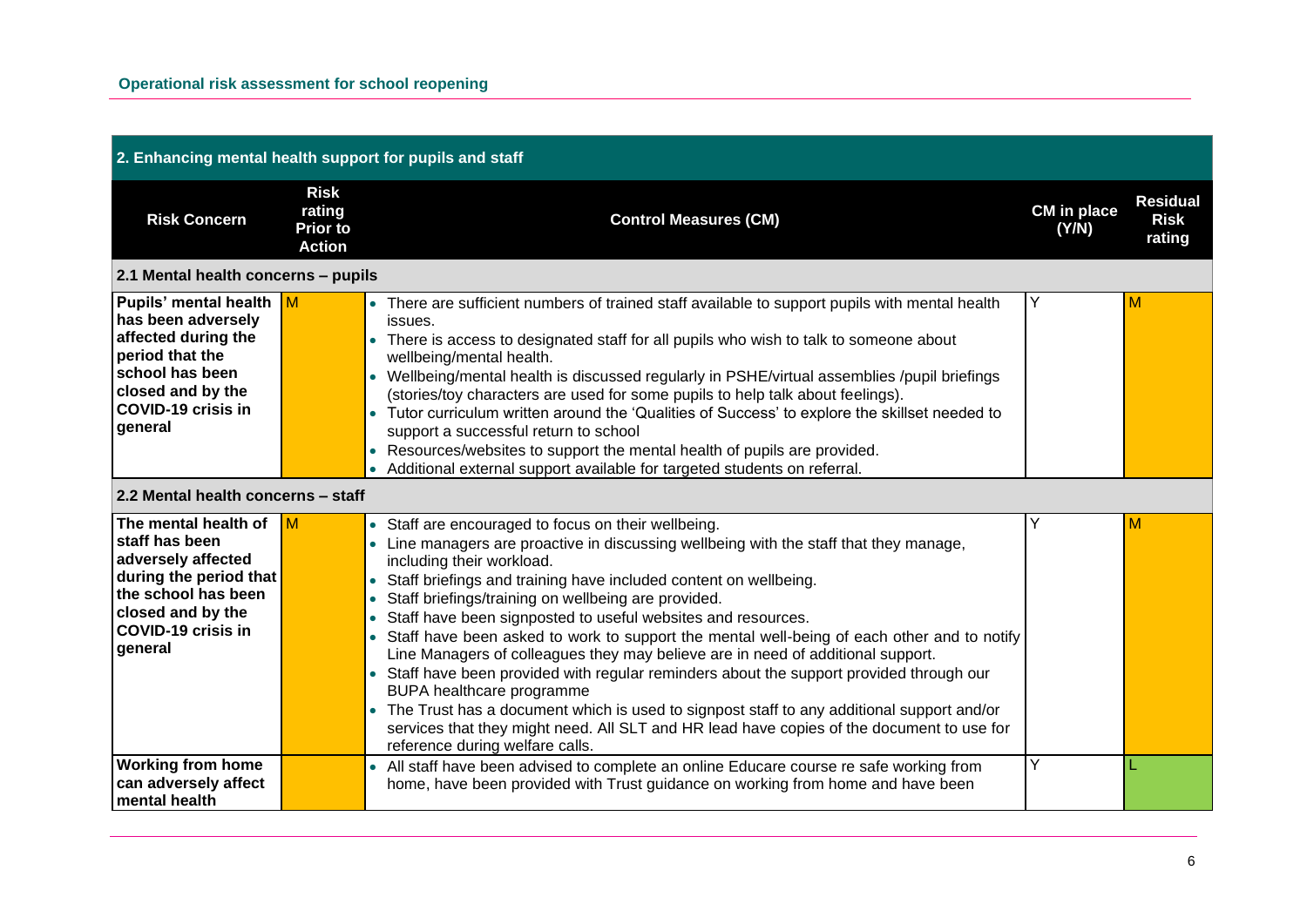|                                                                                    | offered a simple Self-Assessment activity which can be used to identify where further<br>support is required<br>Where necessary school will provide a school laptop/additional equipment for staff members<br>to use from home to enable them to complete home working requirements.<br>Laptops / Equipment will be returned to school when the staff member returns to on site<br>working.<br>All staff have remote access to the school system to ensure that they are able to access all<br>relevant information and resources.<br>Staff working from home due to self-isolation have regular catch-ups with line managers.<br>Staff are encouraged to speak regularly with colleagues, take regular breaks and exercise.<br>Appropriate work plans have been agreed with support provided where necessary.<br>Staff have been encouraged to identify specific equipment to help them working from home.<br>This has been provided from school where possible.<br>Staff working from home may help provide remote learning for any pupils who need to stay<br>at home. |  |
|------------------------------------------------------------------------------------|---------------------------------------------------------------------------------------------------------------------------------------------------------------------------------------------------------------------------------------------------------------------------------------------------------------------------------------------------------------------------------------------------------------------------------------------------------------------------------------------------------------------------------------------------------------------------------------------------------------------------------------------------------------------------------------------------------------------------------------------------------------------------------------------------------------------------------------------------------------------------------------------------------------------------------------------------------------------------------------------------------------------------------------------------------------------------|--|
| 2.3 Bereavement support                                                            |                                                                                                                                                                                                                                                                                                                                                                                                                                                                                                                                                                                                                                                                                                                                                                                                                                                                                                                                                                                                                                                                           |  |
| <b>Pupils and staff are</b><br>grieving because of<br>loss of friends or<br>family | • The school has access to trained staff who can deliver bereavement counselling and<br>support on referral.<br>Support can be provided through our BUPA healthcare scheme.<br>Support is requested from other organisations when necessary.                                                                                                                                                                                                                                                                                                                                                                                                                                                                                                                                                                                                                                                                                                                                                                                                                              |  |

| 3. Health and Safety arrangements to limit the spread of COVID-19                                     |                                                    |                                                                                                                                                                                                                                                                                                                                                                        |                      |                                       |  |  |
|-------------------------------------------------------------------------------------------------------|----------------------------------------------------|------------------------------------------------------------------------------------------------------------------------------------------------------------------------------------------------------------------------------------------------------------------------------------------------------------------------------------------------------------------------|----------------------|---------------------------------------|--|--|
| <b>Risk Concern</b>                                                                                   | <b>Risk</b><br>rating<br><b>Prior to</b><br>Action | <b>Control Measures (CM)</b>                                                                                                                                                                                                                                                                                                                                           | CM in place<br>(Y/N) | <b>Residual</b><br><b>Risk rating</b> |  |  |
| 3.1 Public Health England System Control Measures                                                     |                                                    |                                                                                                                                                                                                                                                                                                                                                                        |                      |                                       |  |  |
| <b>Limited government</b><br>guidance does not<br>support the healthy &<br>safe opening of<br>schools |                                                    | Current government guidance is being applied, and specifically the DfE system of control<br>measures set out in the latest government guidance are in place as follows:<br>Ensure good hygiene for everyone.<br>(Clean hands thoroughly more often than usual)<br>All handwashing routines to be revisited with all students as school moves to full opening<br>again. |                      |                                       |  |  |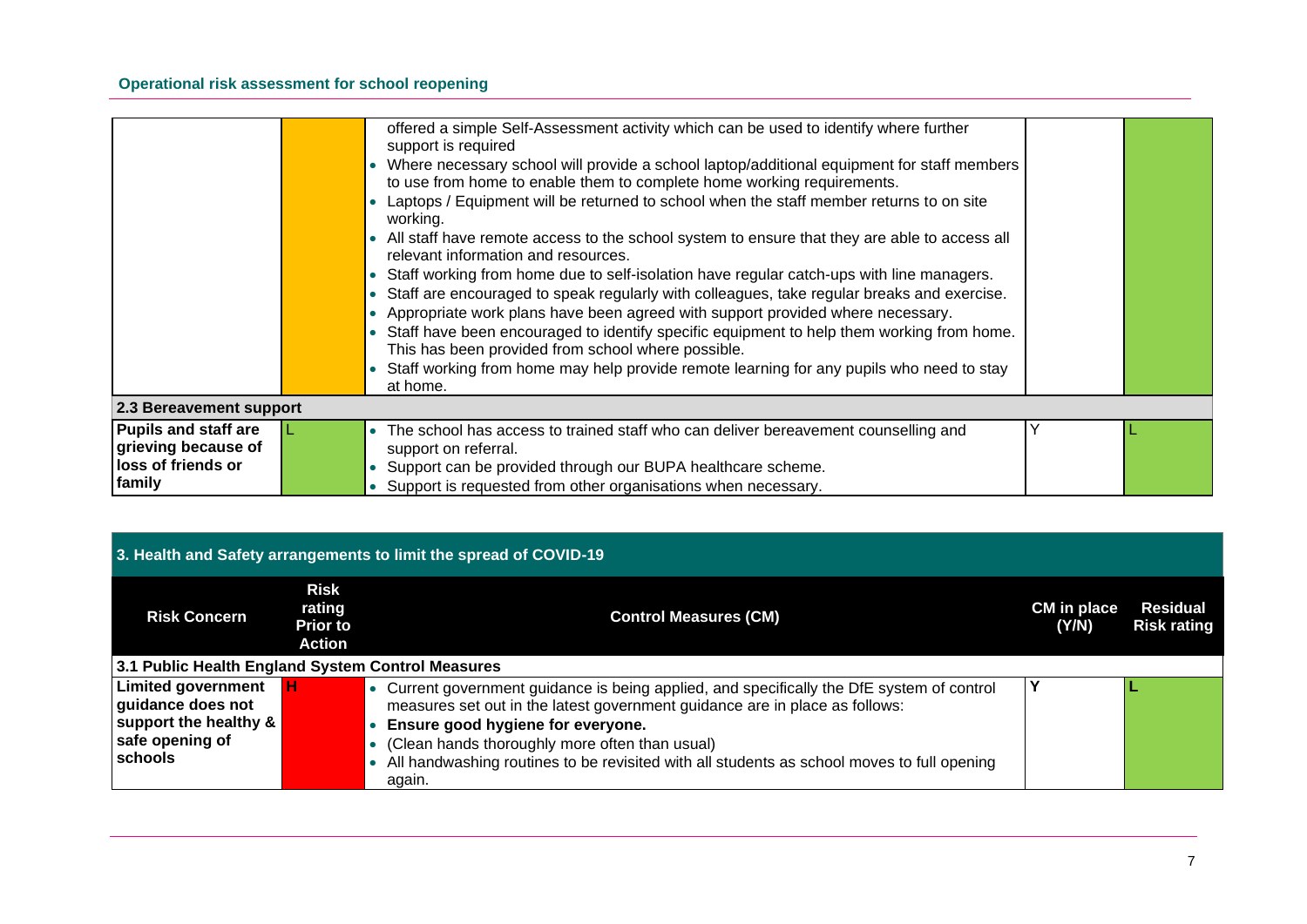| • Handwashing / sanitising is scheduled into the school day. It takes place as a minimum:                                   |  |
|-----------------------------------------------------------------------------------------------------------------------------|--|
| when pupils, staff or visitors enter the school; at break; before and after lunch; before                                   |  |
| leaving school; whenever the toilet is used.                                                                                |  |
| • Handwashing routines are re-taught to pupils using suitable video.                                                        |  |
| • Checks are scheduled during the day on stocks of hand sanitiser, soap and paper towels.                                   |  |
| Steps are taken to ensure that there is sufficient supply in school.                                                        |  |
| • (Ensure good respiratory hygiene by promoting the 'catch it, bin it, kill it' approach)                                   |  |
| • Catch it, Bin it, Kill it revisited with all students upon return to school.                                              |  |
| • Posters are downloaded/made/bought that remind pupils and staff about the approach and                                    |  |
| the importance of handwashing and displayed around the school, particularly by                                              |  |
| washbasins/ toilets and at entry/exit points.                                                                               |  |
| • The location of bins around the school is checked on, and more are ordered if necessary.                                  |  |
| • A schedule for bins to be emptied / disinfected is in place and is adhered to.                                            |  |
| • Pupils using public transport are reminded of the need to wear face coverings/masks.                                      |  |
| • A stock of masks is maintained and made available for staff who can't socially distance (for                              |  |
| use if they are required to provide first aid / intimate care to pupils with COVID-19                                       |  |
| symptoms) and for pupils who do not have a mask for use on public transport.                                                |  |
| • Maintain appropriate cleaning regimes.                                                                                    |  |
| • (enhanced cleaning, including cleaning frequently touched surfaces often, using<br>standard products such as detergents.) |  |
| • The school's site manager ensures delivery of the induction package to cleaning staff so                                  |  |
| they fully understand their role in preventing the spread of coronavirus.                                                   |  |
| • The cleaning schedule is reviewed and if necessary additional staff hours are provided to                                 |  |
| ensure that DfE listed criteria are met.                                                                                    |  |
| • Stock checks and stock control are maintained.                                                                            |  |
| • Where additional activities/ equipment may be re-introduced into school routines the                                      |  |
| cleaning regime will be fully reviewed, especially regarding touch-points and that a rota                                   |  |
| system is in operation for 'bubbles' with an appropriate cleaning regime in place between                                   |  |
| bubbles.                                                                                                                    |  |
| • Keeping Occupied spaces well ventilated                                                                                   |  |
| • Once the school is in operation, it is important to ensure it is well ventilated and a                                    |  |
| comfortable teaching environment is maintained. This can be achieved by a variety of                                        |  |
| measures including:                                                                                                         |  |
| • Mechanical ventilation systems – these should be adjusted to increase the ventilation rate                                |  |
| wherever possible, and checked to confirm that normal operation meets current guidance (if                                  |  |
| possible, systems should be adjusted to full fresh air or, if not, then systems should be                                   |  |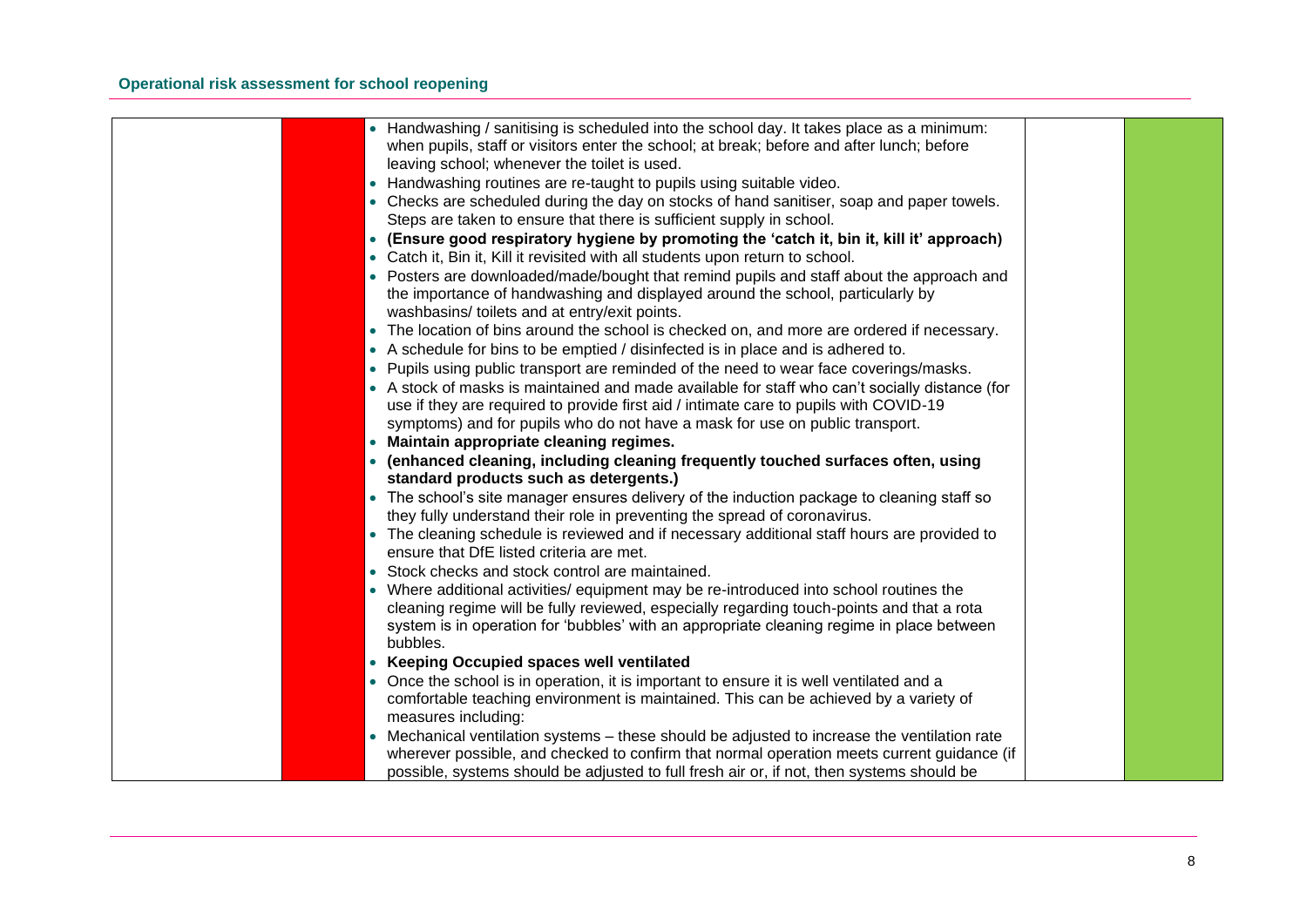| operated as normal as long as they are within a single room and supplemented by an                                                           |  |
|----------------------------------------------------------------------------------------------------------------------------------------------|--|
| outdoor air supply)                                                                                                                          |  |
| • Natural ventilation – opening windows (in cooler weather windows should be opened just                                                     |  |
| enough to provide constant background ventilation and opened more fully during breaks to                                                     |  |
| purge the air in the space). Opening internal doors can also assist with creating a                                                          |  |
| throughput of air                                                                                                                            |  |
| • Natural ventilation – if necessary external opening doors may also be used (as long as they<br>are not fire doors and where safe to do so) |  |
| • Further advice on this can be found in Health and Safety Executive guidance on air                                                         |  |
| conditioning and ventilation during the coronavirus outbreak and CIBSE coronavirus                                                           |  |
| (COVID-19) advice.                                                                                                                           |  |
| • To balance the need for increased ventilation while maintaining a comfortable temperature,                                                 |  |
| schools will consider:                                                                                                                       |  |
| • opening high level windows in colder weather in preference to low level to reduce draughts                                                 |  |
| • increasing the ventilation while spaces are unoccupied (for example, between classes,                                                      |  |
| during break and lunch, when a room is unused)                                                                                               |  |
| • providing flexibility to allow additional, suitable indoor clothing – for more information see                                             |  |
| school uniform                                                                                                                               |  |
| • rearranging furniture where possible to avoid direct draughts.                                                                             |  |
| • FIRE DOORS WILL NOT BE PROPPED OPEN                                                                                                        |  |
| • Heating will be used as necessary to ensure comfort levels are maintained particularly in<br>occupied spaces.                              |  |
| • Follow public health advice on testing, self-isolation and managing confirmed cases                                                        |  |
| of COVID-19.                                                                                                                                 |  |
| • Engage with the NHS Test and Trace process                                                                                                 |  |
| • School leaders understand the complexity of the arrangements for testing and self-isolation                                                |  |
| and ensure that staff and parents are fully aware of them. Special advice sheets are                                                         |  |
| prepared in the event that a child is sent home with symptoms, for the parents of that child                                                 |  |
| and other members of the bubble.                                                                                                             |  |
| Staff induction for return to school includes information about the NHS Test and Trace                                                       |  |
| process.                                                                                                                                     |  |
| • Manage confirmed cases of coronavirus (COVID-19) amongst the school community                                                              |  |
| • Contact details for local Public Health England team and local authority health and safety                                                 |  |
| team are readily to hand.                                                                                                                    |  |
| • In line with current guidance, a clear process is in place to notify the appropriate authorities                                           |  |
| of any cases that test positive (e.g. the Trust, the Local Authority, the DfE/Local Health                                                   |  |
| Protection Team as required).                                                                                                                |  |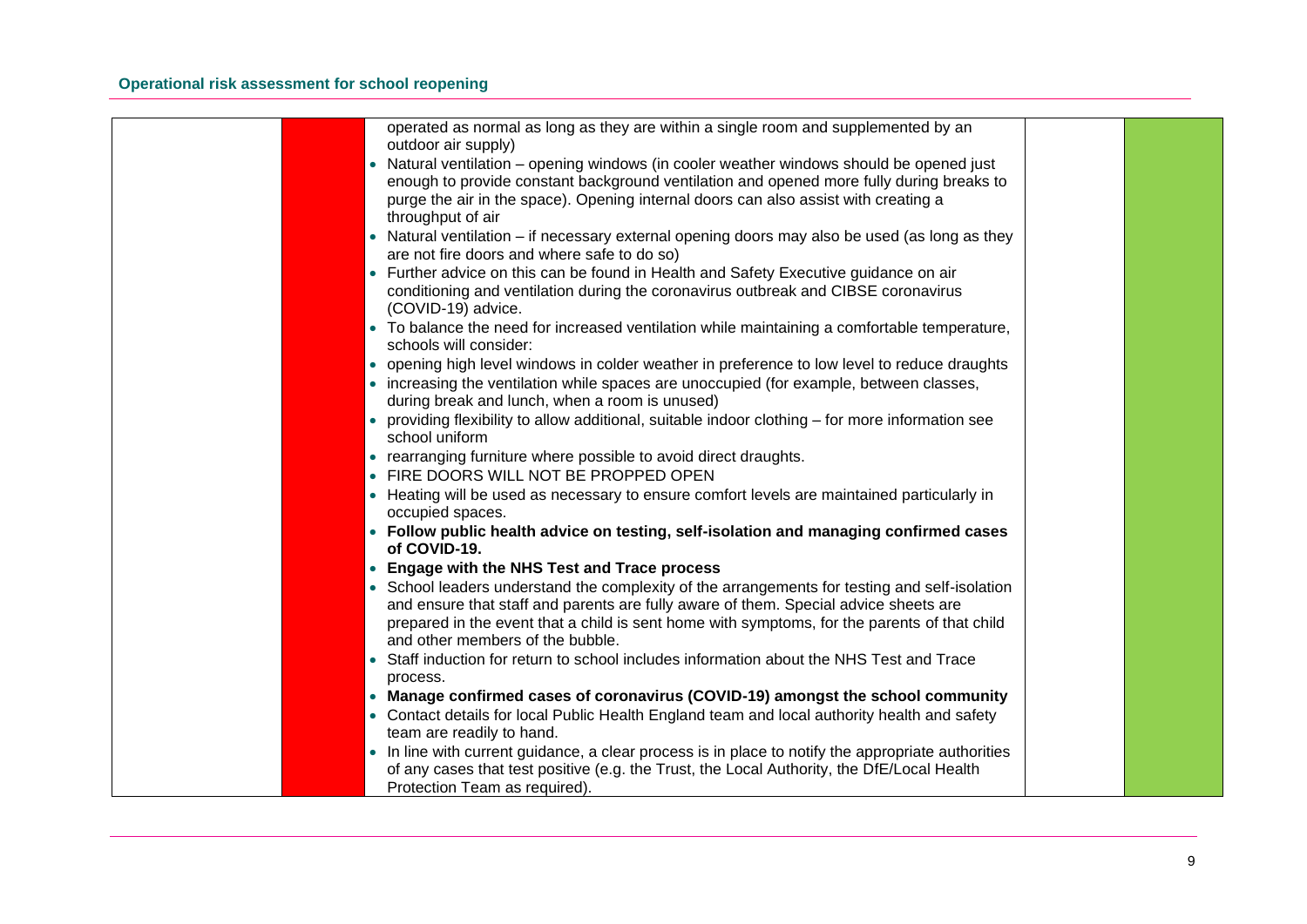| • A spreadsheet is maintained to record all staff and pupils who are self-isolating who have                                                                                                                                                                                                                                                                 |  |
|--------------------------------------------------------------------------------------------------------------------------------------------------------------------------------------------------------------------------------------------------------------------------------------------------------------------------------------------------------------|--|
| tested positive. These spreadsheets are kept up to date.                                                                                                                                                                                                                                                                                                     |  |
| • Use is made of any template letters provided by Public Health England / local authority as<br>directed locally.                                                                                                                                                                                                                                            |  |
| • The Toolkit for confirmed COVID-19 cases in school, including the Action Plan, is followed<br>for all confirmed cases.                                                                                                                                                                                                                                     |  |
| • Support and advice are sought from the Trust for any queries/complex cases. Further<br>advice is sought from the Local Authority/DfE/PHE as required.                                                                                                                                                                                                      |  |
| • Contain any outbreak by following local health protection team advice                                                                                                                                                                                                                                                                                      |  |
| • Advice provided by the local health protection team is acted on immediately.                                                                                                                                                                                                                                                                               |  |
| • Good working relationships are established and maintained enabling rapid communication                                                                                                                                                                                                                                                                     |  |
| with local authorities and local Public Health England.                                                                                                                                                                                                                                                                                                      |  |
| • Face Coverings                                                                                                                                                                                                                                                                                                                                             |  |
| • Current government guidance regarding the wearing of face masks is followed.                                                                                                                                                                                                                                                                               |  |
| • Face coverings are required to be worn by all secondary school children and staff (unless<br>medically exempt) in corridors, communal areas and classrooms, where 2m social<br>distancing cannot be maintained.                                                                                                                                            |  |
| • Face coverings can be removed during PE lessons, when outdoors and when<br>eating/drinking. All staff and students are reminded of the process to be followed for<br>removing face coverings when this is required.                                                                                                                                        |  |
| • Pupils/staff instructed not to touch the front of their face covering during use or when<br>removing them, wash hands immediately on arrival, dispose of temporary face coverings in<br>a covered bin or, place reusable face coverings in a plastic bag they can take home with<br>them, and then wash their hands again before going to their classroom. |  |
| • We are actively encouraging all staff to wear face coverings except when eating/drinking, for<br>example in shared work areas and office spaces.                                                                                                                                                                                                           |  |
| • Face coverings are worn when travelling on school buses and public transport.                                                                                                                                                                                                                                                                              |  |
| • Disposable Face Coverings are available from the school reception and in key areas around<br>school if required.                                                                                                                                                                                                                                           |  |
| <b>Contingency Arrangements:</b>                                                                                                                                                                                                                                                                                                                             |  |
| • Minimise contact with individuals who are unwell by ensuring that those who have<br>coronavirus (COVID-19) symptoms, or who have someone in their household who does, do<br>not attend school                                                                                                                                                              |  |
| This information is contained on the school website, is issued at staff and pupil briefings and<br>in letters home to parents:                                                                                                                                                                                                                               |  |
| • Anyone with symptoms must remain at home and self-isolate for 10 days if they test<br>positive. Anyone in their household needs to self-isolate for 10 days (including siblings).                                                                                                                                                                          |  |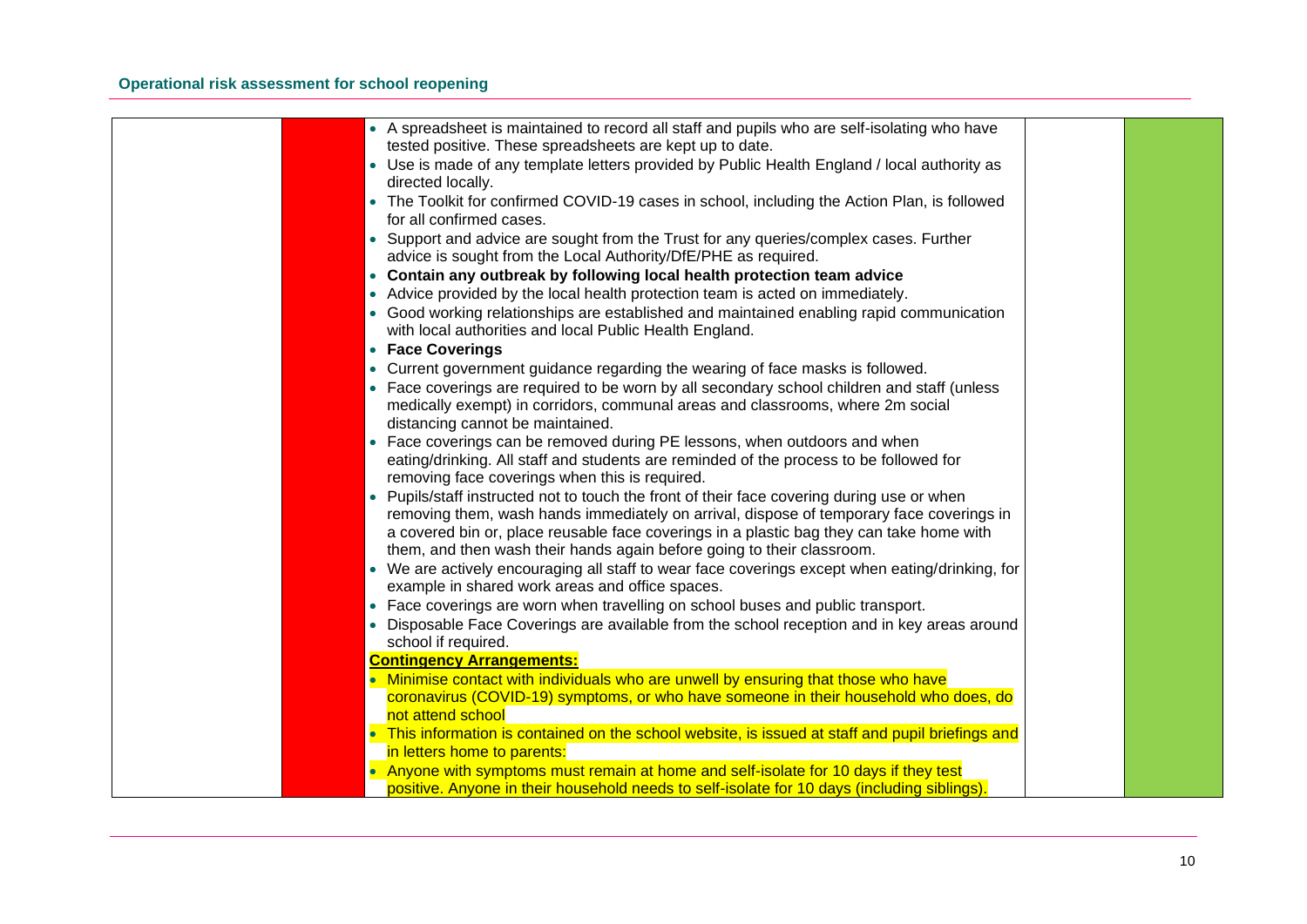| • Any pupil or staff member needs to go home immediately if they have symptoms. They            |
|-------------------------------------------------------------------------------------------------|
| should take a test as soon as possible.                                                         |
| • All staff, pupils and families should be reminded that they should not attend school, even if |
| they are feeling better, until they receive their test results.                                 |
| • A child with symptoms awaiting collection needs to be isolated and kept at a distance of $2m$ |
| from the supervising staff member, ideally in a well-ventilated place. PPE is required if this  |
| distance cannot be maintained or there is a risk of contaminated bodily fluids.                 |
| • If the child uses the bathroom, it must be thoroughly disinfected before use by anyone else.  |
| • Everyone must wash their hands thoroughly for 20 seconds with soap and running water or       |
| use hand sanitiser after any contact with someone who is unwell. The area around the            |
| person with symptoms must be cleaned with disinfectant after they have left to reduce the       |
| risk of passing the infection on to other people.                                               |
| • Routinely taking the temperature of pupils is not recommended by Public Health England as     |
| this is an unreliable method for identifying coronavirus (COVID-19).                            |
| • In addition:                                                                                  |
| • Staff are reminded that they have received training on infection control that gives them a    |
| good understanding of how the spread of coronavirus occurs and can be mitigated.                |
| • Infection control training is arranged for new staff.                                         |
| <b>• Minimise contact between individuals and maintain social distancing wherever</b>           |
| possible                                                                                        |
| • Arrangements are in place to limit the number of contacts between pupils and staff.           |
| • Individuals are encouraged to maintain recommended social distancing at all times.            |
| • Pupils are organised in year group bubbles (In many cases they may be further sub-divided     |
| into teaching bubbles for all or some of their lessons). In school, year groups are kept        |
| separate from each other. This may involve staggered start and finish times, staggered          |
| break times, staggered lunch times.                                                             |
| • Movement around the school by pupils is minimised. Bubbles are allocated home-bases and       |
| where possible taught in these classrooms.                                                      |
| • Where it is necessary for pupils to be taught in specialist rooms - such as a science lab -   |
| then the space and equipment is thoroughly disinfected before a new bubble enters.              |
| • The movement of staff between bubbles and around school during the day is minimised.          |
| Where possible, double lessons are used to support this.                                        |
| • For each year group, basic equipment (such as pen/ pencil/ eraser/ ruler/ glue stick) that    |
| pupils routinely need is collated and kept in separate bags. These are made available to any    |
| pupil who does not have their own equipment. Each pupil keeps this bag of equipment for         |
| their own use.                                                                                  |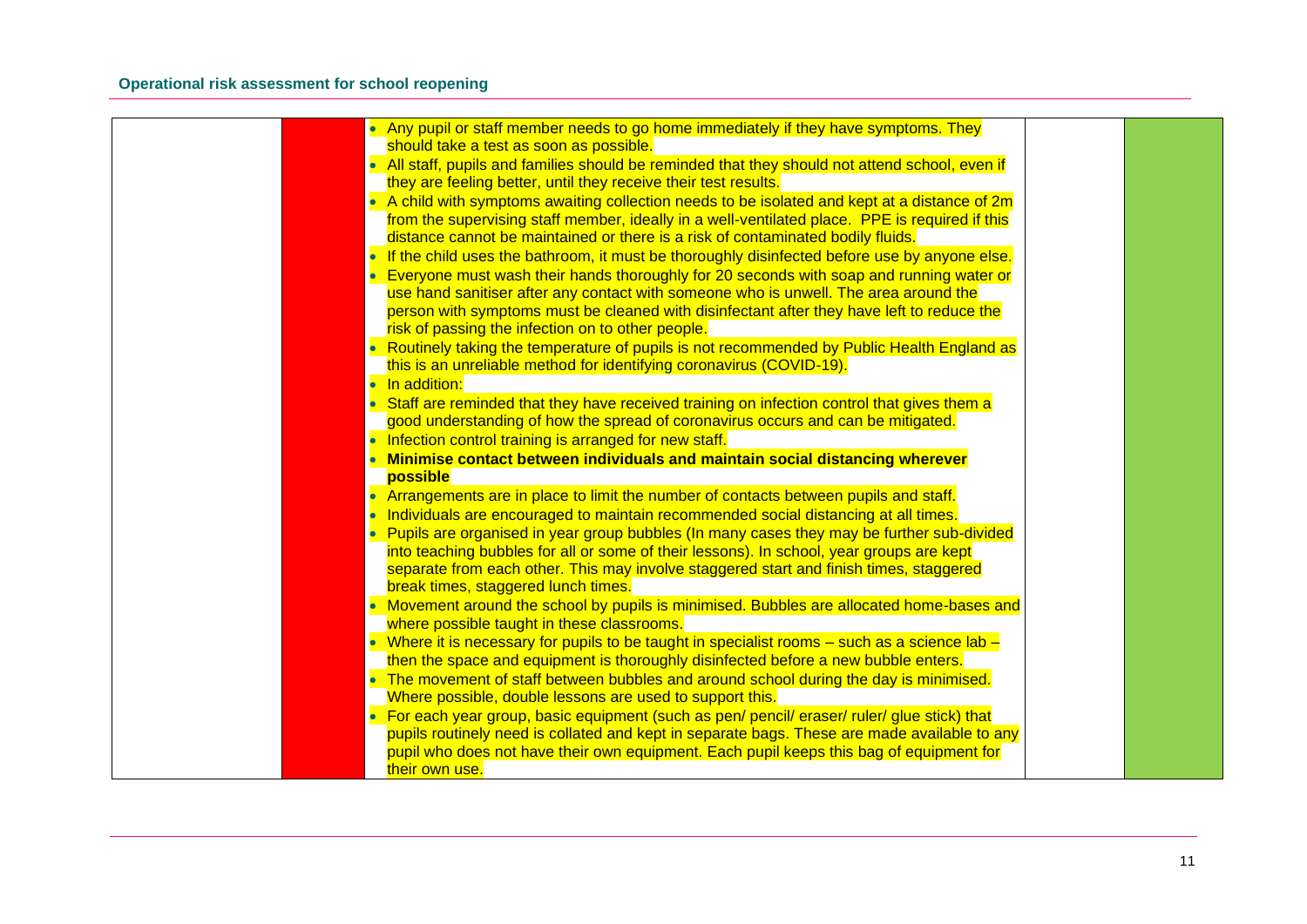| Arrangements are in place to avoid touching pupils' mobile phones are not allowed in our                                                     |  |
|----------------------------------------------------------------------------------------------------------------------------------------------|--|
| schools. In the event that a pupil needs a phone – for instance if they travel a distance to                                                 |  |
| school, they are instructed to keep their phone in their bag, switched off, throughout the day.                                              |  |
| Arrangements are in place for pupils to use lockers, safely, without queues forming or<br>bubbles mixing.                                    |  |
| Specific lessons where practical equipment may need to be used, such as in science labs or                                                   |  |
| design technology workshops - These specialist learning spaces are built into cleaning staff                                                 |  |
| rotas to reduce risk of contamination by thorough cleaning between bubbles. Pupils are                                                       |  |
| instructed to clean some resources with wipes at the end of lessons where resources /<br>spaces will subsequently be used by another bubble. |  |
| Resources are boxed, including library books, that are needed for particular classes, to                                                     |  |
| avoid pupils using shared areas such as the school library.                                                                                  |  |
| The need for staff to take pupils' work away from school is minimised. Pupils' self -                                                        |  |
| assessment of work in books is undertaken where appropriate. Where possible work is                                                          |  |
| completed and assessed online. Work done on paper that requires teacher input/feedback                                                       |  |
| is placed in a plastic box (for the class teacher / subject teacher as appropriate) and                                                      |  |
| retained in school for 48 hours before being marked.                                                                                         |  |
| SOCIAL DISTANCING SHOULD STILL BE FOLLOWED REGARDLESS OF WHETHER<br>STAFF HAVE BEEN VACCINATED UNTIL FURTHER DATA ON VACCINATION EFFECTS     |  |
| <b>ARE AVAILABLE.</b>                                                                                                                        |  |
| Where necessary, wear appropriate personal protective equipment (PPE).                                                                       |  |
| The school continues to maintain and monitor stocks of PPE and has access to supplier                                                        |  |
| lists.                                                                                                                                       |  |
| • Staff are supplied with PPE when supervising a pupil who has symptoms of COVID-19 (if                                                      |  |
| 2m social distancing cannot be ensured) and for the provision of routine intimate care to                                                    |  |
| pupils that involves the use of PPE.                                                                                                         |  |
| • Gloves and aprons are provided for cleaning staff.                                                                                         |  |
| • Face masks are worn by staff when cleaning visible bodily fluids from suspected COVID-19<br>case.                                          |  |
| • Stocks of PPE are regularly monitored and replenished.                                                                                     |  |
| Staff are referred to the trust PPE guidance document.                                                                                       |  |
| 3.2 Cleaning                                                                                                                                 |  |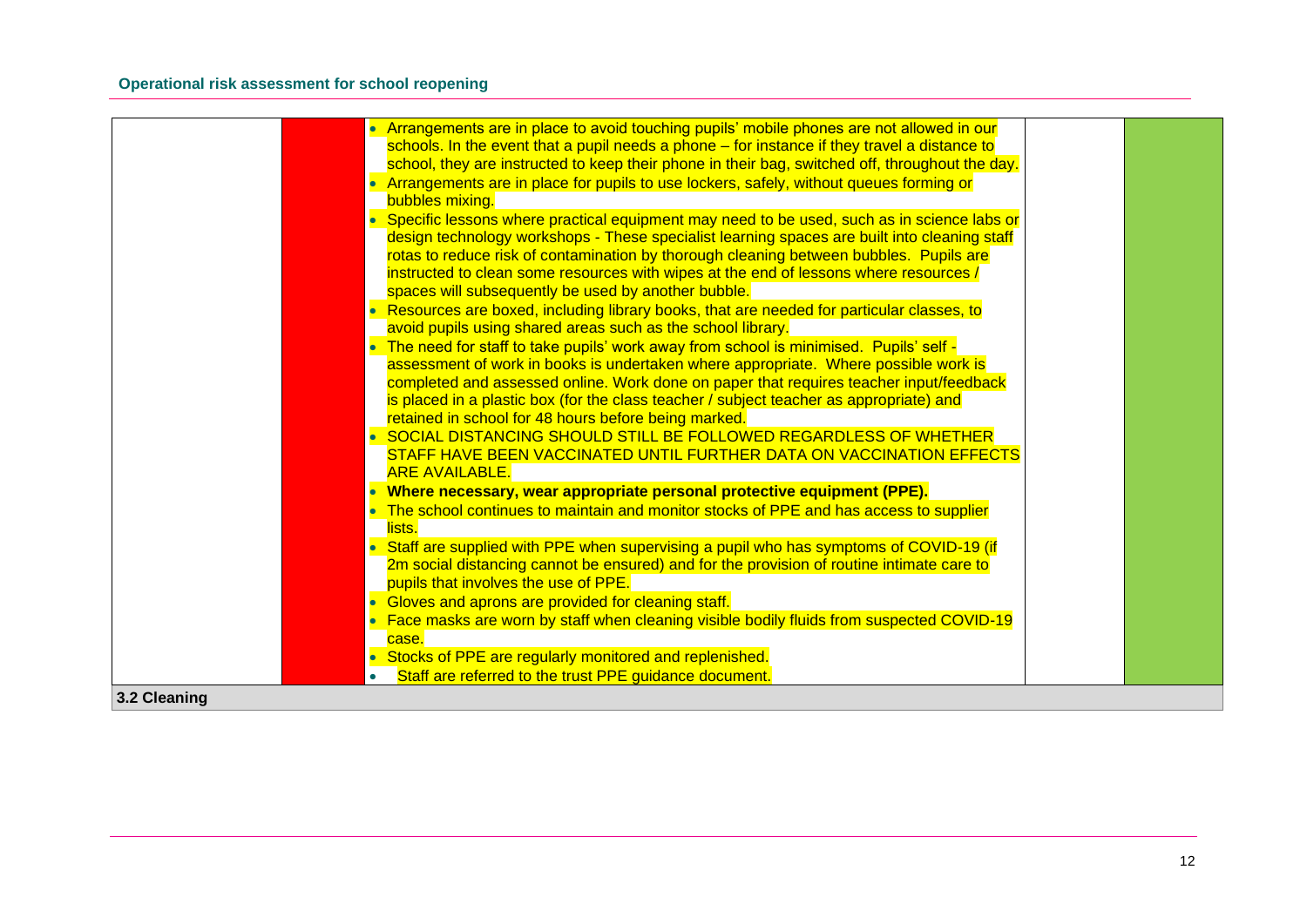| <b>Cleaning capacity is</b><br>reduced so that an<br>deep-clean and<br>ongoing cleaning of<br>surfaces are not<br>undertaken to the<br>standards required | н  | • An enhanced cleaning plan for cleaning/staff teams is agreed (with contract agencies) and<br>implemented which minimises the spread of infection throughout the school.<br>• Working hours for cleaning staff are increased to accommodate additional cleaning<br>requirements.<br>• Increased frequency of cleaning of communal areas and locations / high contact points<br>(using detergent and hot water followed by a chlorine based disinfectant solution) including:<br><b>Toilets</b><br>$\circ$<br>Door Handles / Push Plates / Access Buttons<br>$\circ$<br>Kitchen areas and associated equipment<br>$\circ$<br>Water dispensers/coolers<br>$\circ$<br>Printers / Photocopiers<br>$\circ$<br><b>White Boards</b><br>$\circ$<br>Classroom tables and chairs<br>$\circ$<br>Computer keyboards / mice<br>$\circ$<br>Sufficient staffing / resources are in place to maintain the cleanliness of the building and to<br>carry out necessary inspections of consumables needed to maintain hygiene (including their<br>replenishment).<br>Additional lidded bins and increased emptying / replacement are provided / in-place.<br>Additional cleaning/sanitising products available for staff use in key areas around the site<br>Where additional activities/ equipment may be re-introduced into school routines the<br>cleaning regime will be fully reviewed, especially regarding touch-points and that a rota<br>system is in operation for 'bubbles' with an appropriate cleaning regime in place between<br>bubbles. | Y | M |
|-----------------------------------------------------------------------------------------------------------------------------------------------------------|----|--------------------------------------------------------------------------------------------------------------------------------------------------------------------------------------------------------------------------------------------------------------------------------------------------------------------------------------------------------------------------------------------------------------------------------------------------------------------------------------------------------------------------------------------------------------------------------------------------------------------------------------------------------------------------------------------------------------------------------------------------------------------------------------------------------------------------------------------------------------------------------------------------------------------------------------------------------------------------------------------------------------------------------------------------------------------------------------------------------------------------------------------------------------------------------------------------------------------------------------------------------------------------------------------------------------------------------------------------------------------------------------------------------------------------------------------------------------------------------------------------------------------------------------|---|---|
| 3.3 Hygiene and handwashing                                                                                                                               |    |                                                                                                                                                                                                                                                                                                                                                                                                                                                                                                                                                                                                                                                                                                                                                                                                                                                                                                                                                                                                                                                                                                                                                                                                                                                                                                                                                                                                                                                                                                                                      |   |   |
| Inadequate supplies<br>of soap and hand<br>sanitiser mean that<br>pupils and staff do<br>not wash their hands<br>with sufficient<br>frequency             | н. | • All handwashing routines to be revisited with all students as school moves into the new<br>Term.<br>• An audit of handwashing facilities and sanitiser dispensers has been undertaken additional<br>supplies are purchased as necessary.<br>• Additional hand cleansing stations to be placed in key areas around school (e.g. reception /<br>dining area / key entry points)<br>Monitoring arrangements are in place to ensure that supplies of soap, hand towels and<br>sanitiser are maintained throughout the day.<br>Increased frequency of toilet inspections and checks to ensure sufficient supplies of liquid<br>soap and paper towels are maintained. Staff to report shortages to site staff.<br>• Clear signage is in place at entrances to the building with instructions on where to go for<br>hand washing - this is for all staff and students.<br>• Main reception has hand sanitiser available as required.                                                                                                                                                                                                                                                                                                                                                                                                                                                                                                                                                                                                      | Υ |   |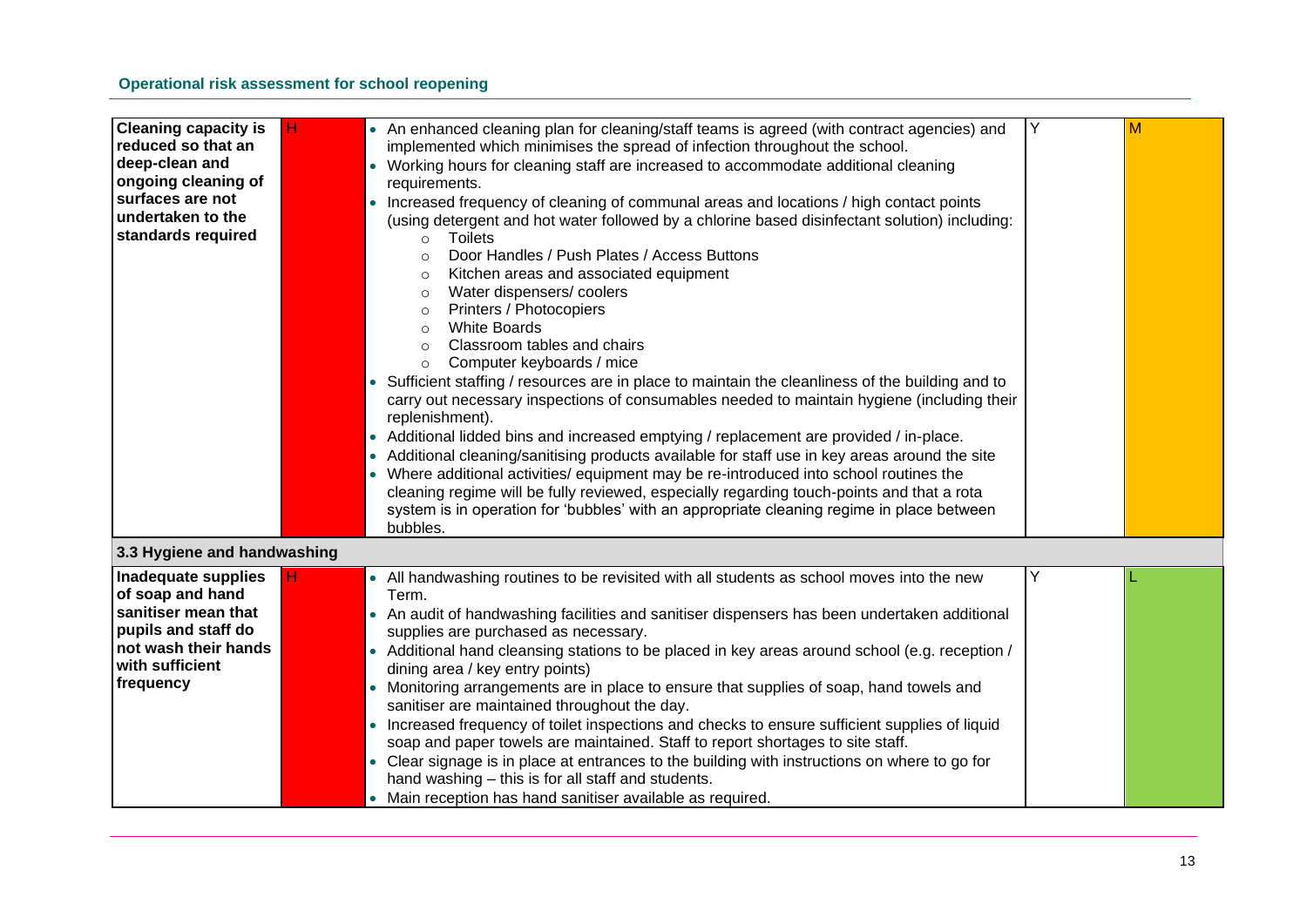|                       | • All classrooms that are being used will be located near to handwashing/sanitising facilities.<br>• Signage is in staff toilets around spraying all surfaces and handles including taps before and<br>after use. Sanitiser spray available in main staff toilets.<br>• All staff are reminded of these procedures in weekly briefing email.<br>• All cleaning equipment is checked by site staff every afternoon.<br>• Admin staff who receive deliveries, post etc. are encouraged to wash their hands more<br>frequently and are provided with sanitiser.<br>• All deliveries and post coming into school will be stored in the Admin office. Office manager<br>will coordinate the distribution of items.<br>• Where possible deliveries and post will be left for 48 hours before being collected by<br>relevant staff.<br>• Where this is not possible, staff will dispose of wrapping in bin with a lid and wash hands<br>immediately after opening.<br>• Gloves are also available for handling post/deliveries; however, staff are reminded this is no |   |  |
|-----------------------|-----------------------------------------------------------------------------------------------------------------------------------------------------------------------------------------------------------------------------------------------------------------------------------------------------------------------------------------------------------------------------------------------------------------------------------------------------------------------------------------------------------------------------------------------------------------------------------------------------------------------------------------------------------------------------------------------------------------------------------------------------------------------------------------------------------------------------------------------------------------------------------------------------------------------------------------------------------------------------------------------------------------------------------------------------------------|---|--|
|                       | replacement for handwashing.                                                                                                                                                                                                                                                                                                                                                                                                                                                                                                                                                                                                                                                                                                                                                                                                                                                                                                                                                                                                                                    |   |  |
| Pupils forget to wash | • Staff induction / briefing includes the need to remind pupils of the need to wash their hands                                                                                                                                                                                                                                                                                                                                                                                                                                                                                                                                                                                                                                                                                                                                                                                                                                                                                                                                                                 | Υ |  |
| their hands regularly | regularly and frequently.                                                                                                                                                                                                                                                                                                                                                                                                                                                                                                                                                                                                                                                                                                                                                                                                                                                                                                                                                                                                                                       |   |  |
| / thoroughly and      | • All staff and pupils are encouraged to regularly wash their hands with soap and water/use                                                                                                                                                                                                                                                                                                                                                                                                                                                                                                                                                                                                                                                                                                                                                                                                                                                                                                                                                                     |   |  |
| have poor hygiene     | sanitiser, especially upon arrival at school/setting, prior to eating, following break/lunch time                                                                                                                                                                                                                                                                                                                                                                                                                                                                                                                                                                                                                                                                                                                                                                                                                                                                                                                                                               |   |  |
| routines.             | and any other time deemed necessary (after coughs/sneezes).                                                                                                                                                                                                                                                                                                                                                                                                                                                                                                                                                                                                                                                                                                                                                                                                                                                                                                                                                                                                     |   |  |
|                       | Posters around school will reinforce the need to wash hands regularly and frequently.                                                                                                                                                                                                                                                                                                                                                                                                                                                                                                                                                                                                                                                                                                                                                                                                                                                                                                                                                                           |   |  |
|                       | • School leaders monitor the extent to which handwashing is taking place on a regular and<br>frequent basis.                                                                                                                                                                                                                                                                                                                                                                                                                                                                                                                                                                                                                                                                                                                                                                                                                                                                                                                                                    |   |  |
|                       | • All staff to be highly vigilant for student coughs and sneezes and to ensure that students<br>hand wash/sanitise straight away and are encouraged to use tissue which is then disposed<br>of immediately.                                                                                                                                                                                                                                                                                                                                                                                                                                                                                                                                                                                                                                                                                                                                                                                                                                                     |   |  |
|                       | • Easily accessible hand wash facilities / sanitiser stations should be available for each<br>cohort/group within school/setting where possible.                                                                                                                                                                                                                                                                                                                                                                                                                                                                                                                                                                                                                                                                                                                                                                                                                                                                                                                |   |  |
|                       | • Tissues available at all times. Staff, where appropriate, to reinforce with students the catch                                                                                                                                                                                                                                                                                                                                                                                                                                                                                                                                                                                                                                                                                                                                                                                                                                                                                                                                                                |   |  |
|                       | it, kill it bin it guidelines - staff have shared resources for this purpose.                                                                                                                                                                                                                                                                                                                                                                                                                                                                                                                                                                                                                                                                                                                                                                                                                                                                                                                                                                                   |   |  |
|                       | • Parents/cares have also been encouraged to talk to children about enhanced hygiene                                                                                                                                                                                                                                                                                                                                                                                                                                                                                                                                                                                                                                                                                                                                                                                                                                                                                                                                                                            |   |  |
|                       | • Resources have been shared on the school website e.g. 'blowing your nose' pictorial                                                                                                                                                                                                                                                                                                                                                                                                                                                                                                                                                                                                                                                                                                                                                                                                                                                                                                                                                                           |   |  |
|                       | guidance for students.                                                                                                                                                                                                                                                                                                                                                                                                                                                                                                                                                                                                                                                                                                                                                                                                                                                                                                                                                                                                                                          |   |  |
|                       | • All classroom have litter bins which are emptied at the end of each day, or as requested by                                                                                                                                                                                                                                                                                                                                                                                                                                                                                                                                                                                                                                                                                                                                                                                                                                                                                                                                                                   |   |  |
|                       | staff using rooms.                                                                                                                                                                                                                                                                                                                                                                                                                                                                                                                                                                                                                                                                                                                                                                                                                                                                                                                                                                                                                                              |   |  |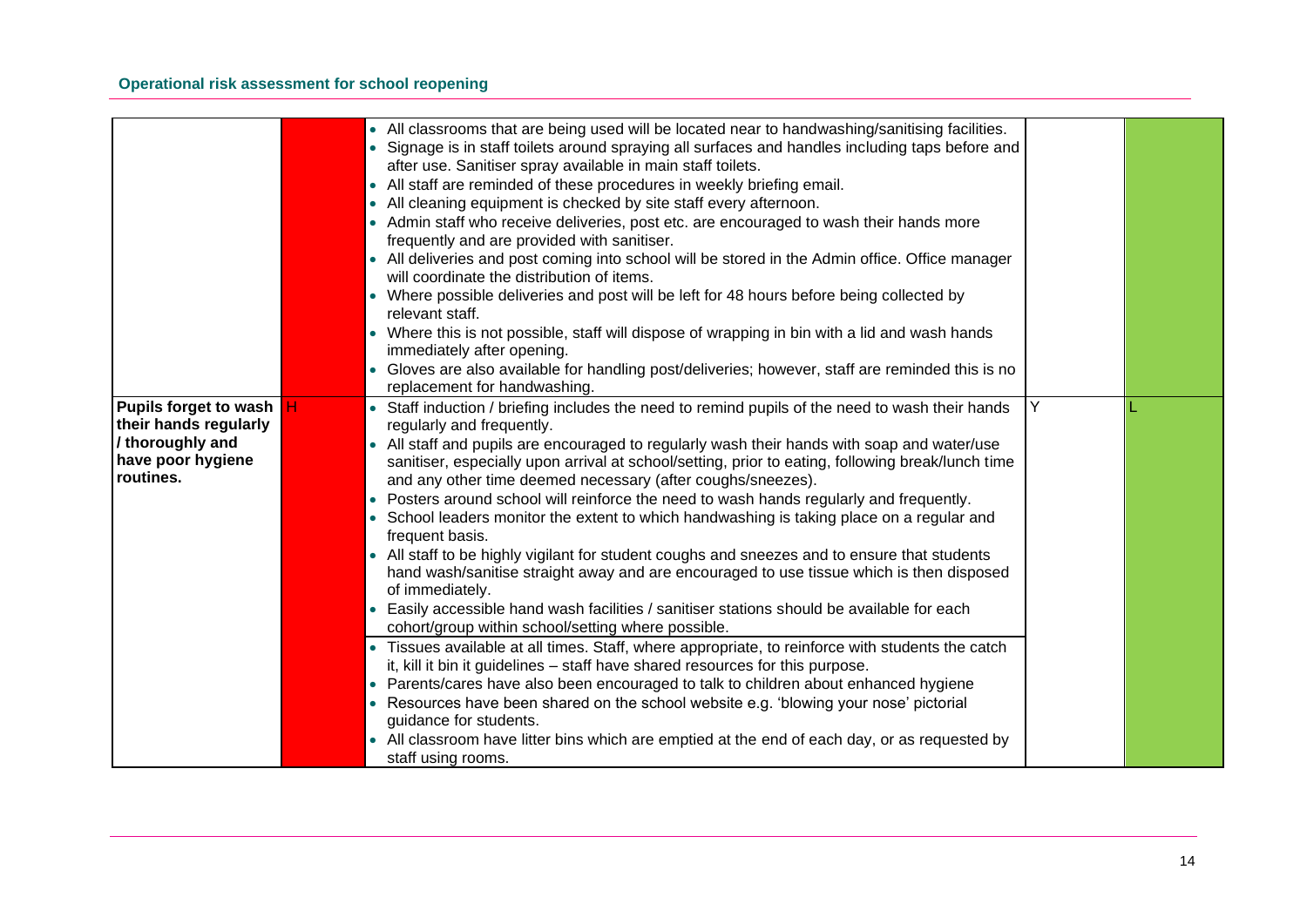|                                                                                          |   | • All working areas within the building should be well-ventilated (Windows and Doors open)<br>where safe and appropriate to do so.<br>• Classroom doors to corridors should be held open to reduce the need to touch door push<br>plates / handles.<br>• In the event of a fire alarm staff should close classroom doors as agreed in the Fire Policy.<br>• Staff and pupils are provided with instructions on how to achieve effective hand-washing, for<br>example, in the form of posters, written guidance and videos clips etc.<br>• Staff regularly reinforce the 'Hands, Face, Space' message to all students through tutor<br>time, starts of lessons, lunch times.<br><b>Hand-Washing Guidance</b><br><b>Hand-Washing Video</b><br><b>Hand-Washing Poster</b>                                                                                                                                                |   |  |
|------------------------------------------------------------------------------------------|---|-----------------------------------------------------------------------------------------------------------------------------------------------------------------------------------------------------------------------------------------------------------------------------------------------------------------------------------------------------------------------------------------------------------------------------------------------------------------------------------------------------------------------------------------------------------------------------------------------------------------------------------------------------------------------------------------------------------------------------------------------------------------------------------------------------------------------------------------------------------------------------------------------------------------------|---|--|
| 3.4 Clothing / fabric                                                                    |   |                                                                                                                                                                                                                                                                                                                                                                                                                                                                                                                                                                                                                                                                                                                                                                                                                                                                                                                       |   |  |
| Not wearing clean<br>clothes each day may<br>increase the risk of<br>the virus spreading | M | • Policies are agreed prior to the school opening on the wearing of uniforms by pupils and<br>business dress by staff to minimise risks.<br>• Expectations and guidance are clearly communicated to parents.<br>• Parents will be reminded to ensure that children's clothes are washed after return from<br>school and that children should attend school in clean clothes each day.<br>• All parents have been notified that due to enhanced ventilation regimes and the fact that<br>during the winter months external air streams will be colder that students may need to wear<br>additional items of clothing e.g. vests / T-shirts to complement their existing uniforms.<br>• The school's uniform policy will continue to be upheld as far as possible. Staff may have the<br>discretion to allow students to wear coats in a classroom if they are sitting next to a window<br>and circulating air is cold. | Υ |  |
| The use of fabric<br>chairs may increase<br>the risk of the virus<br>spreading           | M | <b>Contingency Arrangements:</b><br>. In communal areas fabric chairs will be removed from use where possible and replaced with<br>chairs that can be easily cleaned.<br>• Where that is not possible chairs are limited to single person use.                                                                                                                                                                                                                                                                                                                                                                                                                                                                                                                                                                                                                                                                        | Y |  |
|                                                                                          |   |                                                                                                                                                                                                                                                                                                                                                                                                                                                                                                                                                                                                                                                                                                                                                                                                                                                                                                                       |   |  |
| 3.5 Equipment Around School                                                              |   |                                                                                                                                                                                                                                                                                                                                                                                                                                                                                                                                                                                                                                                                                                                                                                                                                                                                                                                       |   |  |
| The use of shared<br>equipment may lead<br>to rapid infection                            |   | • When sharing classrooms: On entering a classroom, the new teacher should ensure that<br>teacher desk, keyboard, whiteboard controls etc. are sprayed with sanitiser and wiped<br>down.                                                                                                                                                                                                                                                                                                                                                                                                                                                                                                                                                                                                                                                                                                                              | Υ |  |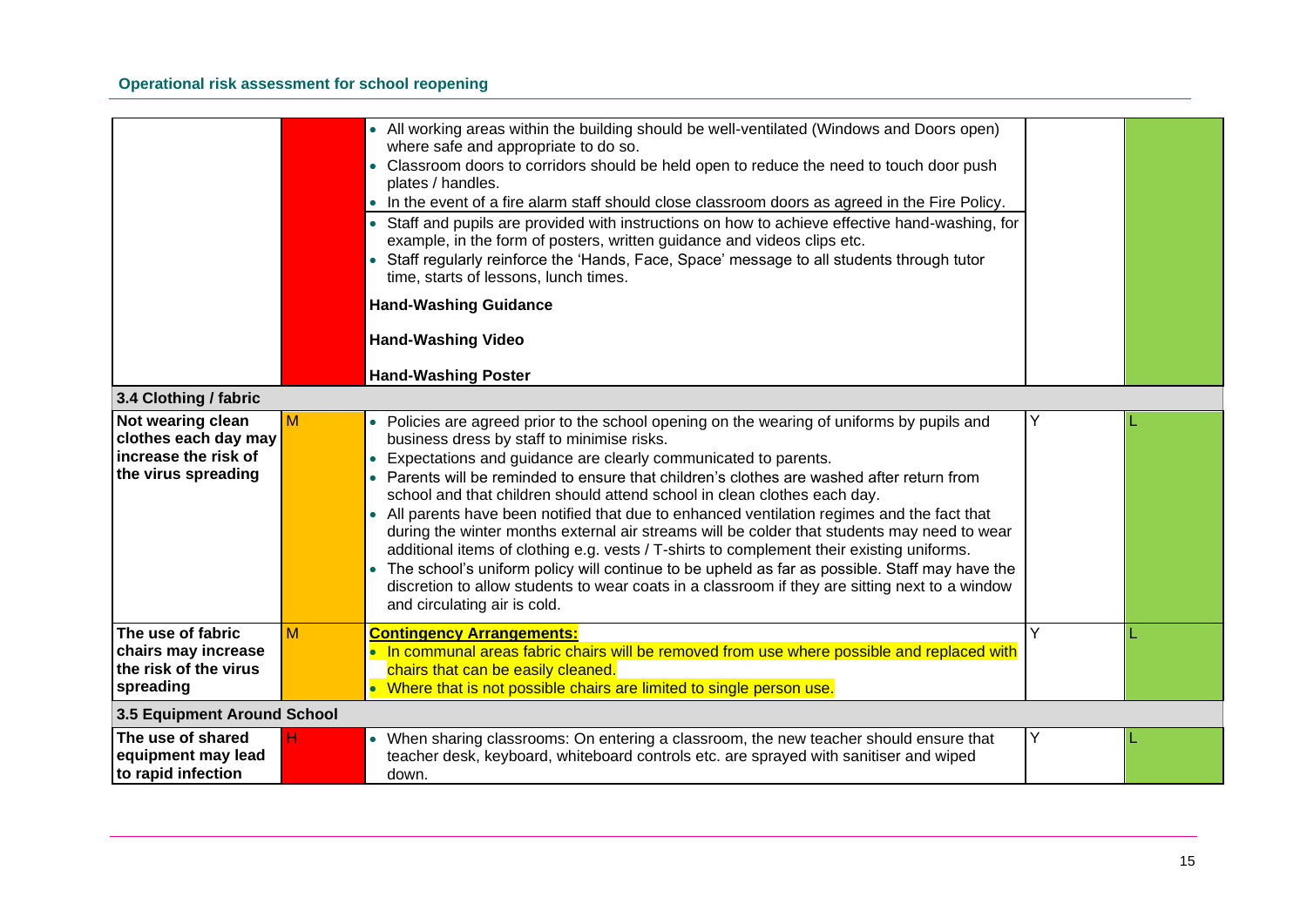| spread amongst staff<br>/ students | • Any staff equipment that may need to be shared (laminators, guillotines etc.) should be<br>cleaned and sanitised before and after use by the member of staff using the equipment. |
|------------------------------------|-------------------------------------------------------------------------------------------------------------------------------------------------------------------------------------|
|                                    | • Sanitiser spray will be available in classrooms where it can be safely stored.                                                                                                    |
|                                    | <b>Contingency Arrangements:</b>                                                                                                                                                    |
|                                    | • Remove unnecessary items from classrooms including items / equipment that is difficult to                                                                                         |
|                                    | clean.                                                                                                                                                                              |
|                                    | • Staff desks should be clear from any clutter and materials and resources should be stored in<br>pedestals / cupboards.                                                            |
|                                    | • Pupil desks should be clear at the start and end of each session.                                                                                                                 |
|                                    | • Any resources / exercise books etc. should be stored in classroom cupboards out of the                                                                                            |
|                                    | way.                                                                                                                                                                                |
|                                    | All classroom surfaces will be cleaned by the site team at the end of the school day and<br>after a change in classroom cohort.                                                     |
|                                    | Sharing of pencils/ pens and other items of stationery is avoided where possible.                                                                                                   |
|                                    | • Pupils have their own stationery in their own pencil case which they are responsible for.                                                                                         |
|                                    | • Pupils should limit the amount of equipment they bring into school each day. This should be                                                                                       |
|                                    | limited to lunch boxes, coats, bags, books, stationery.                                                                                                                             |
|                                    | Any resources that are shared by the group e.g. board games, books etc. will be sprayed                                                                                             |
|                                    | down and wiped by class staff between uses and limited to one group of students only.                                                                                               |
|                                    | No sharing of practical resources between groups should take place. Resources that are                                                                                              |
|                                    | shared between groups, such as sports, art, and science equipment should be cleaned                                                                                                 |
|                                    | frequently and meticulously and always between groups, or rotated to allow them to be left                                                                                          |
|                                    | unused and out of reach for a period of 48 hours (72 hours for plastics) between use by                                                                                             |
|                                    | different bubbles.                                                                                                                                                                  |
|                                    | Outdoor play equipment should be frequently cleaned following use by each group.                                                                                                    |
|                                    | • Where additional resources/ equipment may be re-introduced into school routines the                                                                                               |
|                                    | cleaning regime will be fully reviewed, especially regarding touch-points and that a rota                                                                                           |
|                                    | system is in operation for 'bubbles' with an appropriate cleaning regime in place between                                                                                           |
|                                    | bubbles.                                                                                                                                                                            |
|                                    | If children need providing with resources they should be given a resource pack in a plastic                                                                                         |
|                                    | wallet which is labelled with their name, this will be collected and cleaned at the end of each                                                                                     |
|                                    | session.                                                                                                                                                                            |
|                                    | • Pupils and teachers are advised not to take books and shared resources home, although                                                                                             |
|                                    | unnecessary sharing should be avoided and rules on hand cleaning and cleaning of the                                                                                                |
|                                    | resources should apply.                                                                                                                                                             |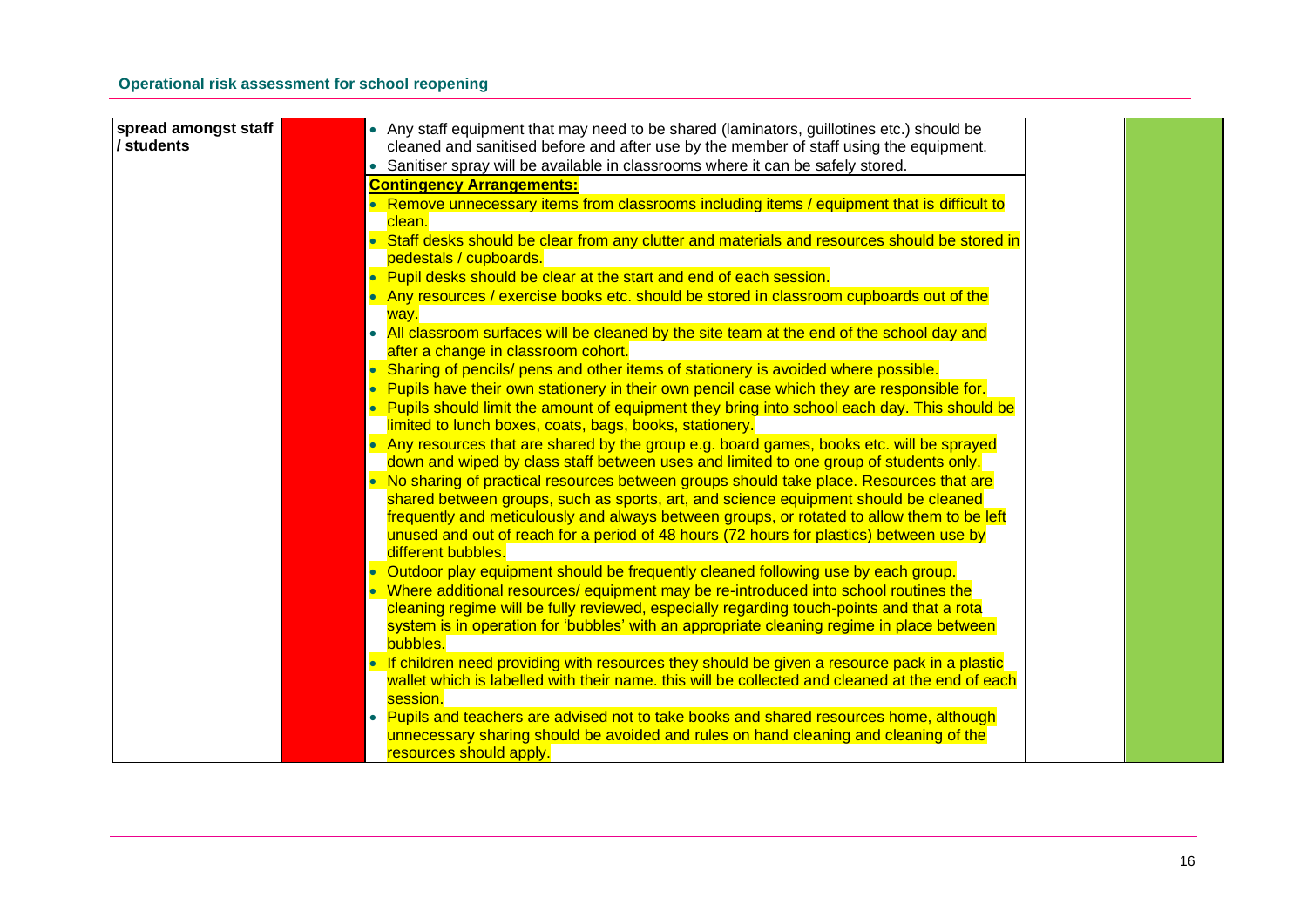| 3.6 Managing symptoms of infection                                                                                                                                                        |                                                                                                                                                                                                                                                                                                                                                                                                                                                                                                                                                                                                                                                                                                                                                                                                                                                                                                                                                                                                                                                                                                                                                                                                                                                                                                                                                                                                                                                                                                                                                                                                                                                                                                                                                                                                                                                                                                                                                                                                                                                                                                                                                                                                                                                                                 |   |  |
|-------------------------------------------------------------------------------------------------------------------------------------------------------------------------------------------|---------------------------------------------------------------------------------------------------------------------------------------------------------------------------------------------------------------------------------------------------------------------------------------------------------------------------------------------------------------------------------------------------------------------------------------------------------------------------------------------------------------------------------------------------------------------------------------------------------------------------------------------------------------------------------------------------------------------------------------------------------------------------------------------------------------------------------------------------------------------------------------------------------------------------------------------------------------------------------------------------------------------------------------------------------------------------------------------------------------------------------------------------------------------------------------------------------------------------------------------------------------------------------------------------------------------------------------------------------------------------------------------------------------------------------------------------------------------------------------------------------------------------------------------------------------------------------------------------------------------------------------------------------------------------------------------------------------------------------------------------------------------------------------------------------------------------------------------------------------------------------------------------------------------------------------------------------------------------------------------------------------------------------------------------------------------------------------------------------------------------------------------------------------------------------------------------------------------------------------------------------------------------------|---|--|
| <b>NHS Test and Trace</b><br>is not used<br>effectively to help<br>manage infection<br>control amongst staff<br>and pupils, maximise<br>staffing levels and<br>support staff<br>wellbeing | • Guidance on engaging with the NHS Test and Trace process has been explained to staff as<br>part of induction.<br>Staff, parents and pupils are clear that they should book a test if they are displaying<br>symptoms.<br>Staff, parents and pupils are clear that they should provide details of anyone they have been<br>in close contact with if they were to test positive for coronavirus (COVID-19) or if asked by<br>NHS Test & Trace.<br>Staff, parents and pupils are clear that they should FOLLOW NATIONAL GUIDANCE if they<br>have been in close contact with someone who tests positive for coronavirus (COVID-19)<br>they will be advised to take a PCR test and attend school as normal (unless the PCR test<br>returns a positive test result). We would encourage all individuals to take a PCR test if<br>advised to do so<br>. If staff, parents, pupils, themselves or persons within their household have COVID-19<br>symptoms, they should not attend school. They should self-isolate and take a PCR Test<br>following NATIONAL GUIDANCE.<br>• Update: From 22 December 2021 anyone who tests positive for COVID-19 in England will<br>only need to isolate for 7 days provided they have two negative LFD results on day 6 and<br>day 7 of their self-isolation period and do not have a high temperature. The tests must be<br>taken 24 hours apart.<br>If the member of staff is in a group with clinically vulnerable students and/or staff, they<br>should wherever possible be redeployed until the end of the 10 <sup>th</sup> day of the initial isolation<br>period.<br>• Any staff who is not fully vaccinated will need to complete the full 10 day isolation.<br>• Staff who experience symptoms as above whilst at work should go home as soon as<br>possible and should arrange to have a test.<br>• Staff, pupils and families should be reminded that they should not attend school, even if they<br>are feeling better, until they receive their test results.<br>• Post-testing support is available for staff through the school's health provider (BUPA).<br>• School will still continue to support the NHS Test and Trace service.<br>• School will have robust processes in place for maintaining details of all close contacts, | Y |  |
|                                                                                                                                                                                           | particularly related to teaching class arrangements where whole year groups may be<br>classed as a bubble. The use of Classcharts (or other) traditional seating plans, knowledge                                                                                                                                                                                                                                                                                                                                                                                                                                                                                                                                                                                                                                                                                                                                                                                                                                                                                                                                                                                                                                                                                                                                                                                                                                                                                                                                                                                                                                                                                                                                                                                                                                                                                                                                                                                                                                                                                                                                                                                                                                                                                               |   |  |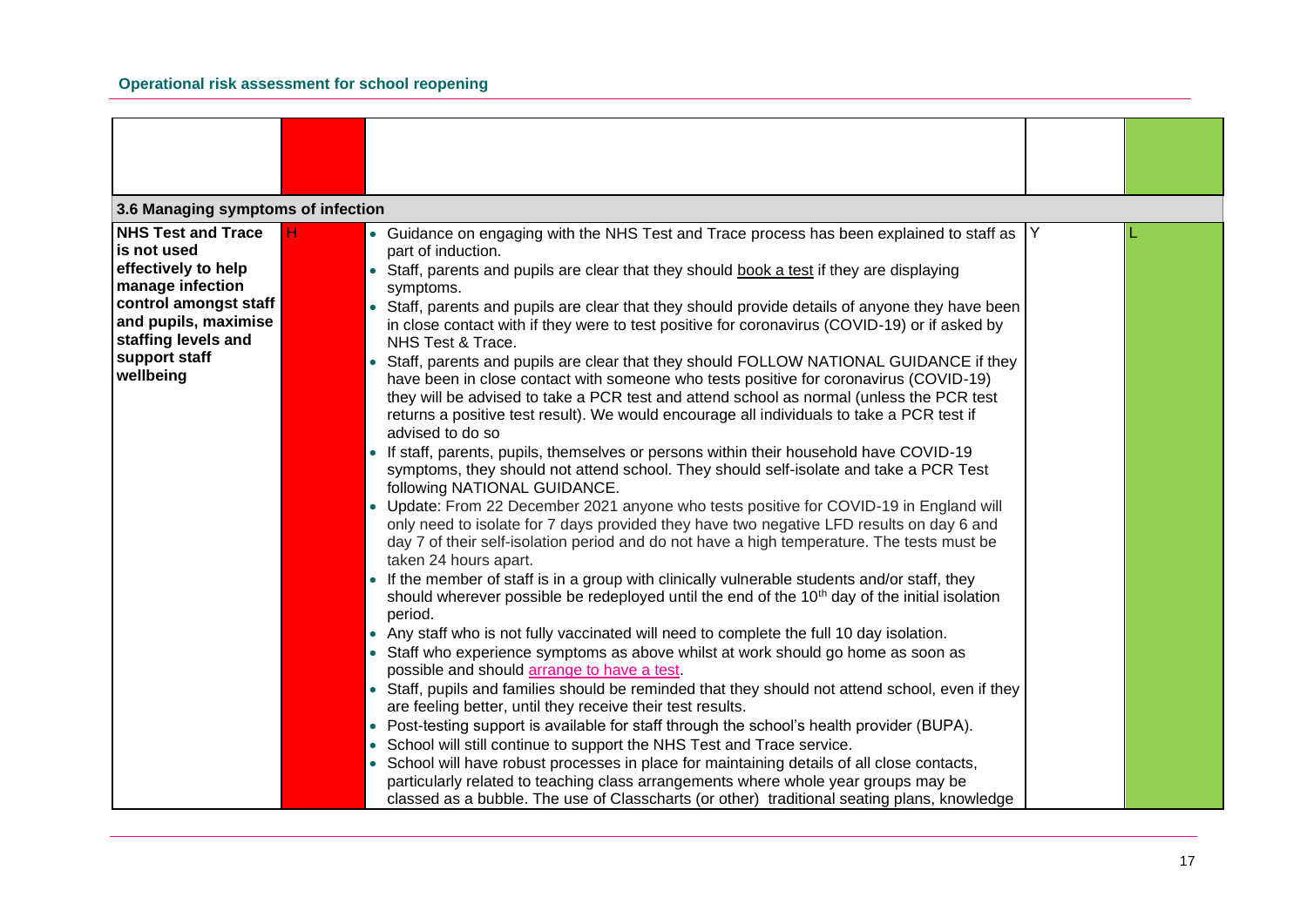|                                                                                                                                                                                                                                                              | of friendship groups and means of travel, will be used to help schools to complete their own<br>track and trace system and reduces the need for whole year groups to isolate when there is<br>a confirmed case in a year group bubble.                                                                                                                                                                                                                                                                                                                                                                                                                                                                                                                                                                                                                                                                                                                                                                                                                                                                                                                                                                                                                                                                                                                                                                                                                                                                                                                                                                                                                                                                                                                                                                                                      |   |
|--------------------------------------------------------------------------------------------------------------------------------------------------------------------------------------------------------------------------------------------------------------|---------------------------------------------------------------------------------------------------------------------------------------------------------------------------------------------------------------------------------------------------------------------------------------------------------------------------------------------------------------------------------------------------------------------------------------------------------------------------------------------------------------------------------------------------------------------------------------------------------------------------------------------------------------------------------------------------------------------------------------------------------------------------------------------------------------------------------------------------------------------------------------------------------------------------------------------------------------------------------------------------------------------------------------------------------------------------------------------------------------------------------------------------------------------------------------------------------------------------------------------------------------------------------------------------------------------------------------------------------------------------------------------------------------------------------------------------------------------------------------------------------------------------------------------------------------------------------------------------------------------------------------------------------------------------------------------------------------------------------------------------------------------------------------------------------------------------------------------|---|
| <b>Transmissions due to H</b><br>asymptomatic cases<br>put pupils and staff<br>at risk and could<br>result in some<br>transmissions in<br>schools going<br>undetected. This is a<br>particular concern<br>given high<br>transmissibility of<br>new variants. | • In school testing is provided in line with current government guidance.<br>(Scientific evidence indicates that Lateral flow testing will identify new variants of Covid-19).<br>Any testing arrangements carried out in school are in line with government guidance and<br>are covered by an appropriate risk assessment, with additional control measures in place as<br>required.<br>A separate risk assessment for COVID-19 testing in schools is in place to cover testing<br>arrangements (refer to the Trust 'COVID-19 Risk Assessment: School Based Asymptomatic<br>Testing' for further details).<br>COVID Lateral Flow test centre set up on school site. Testing team led and managed by key<br>Deputy / Assistant Heads.<br>• Training and competency tests completed and signed off by the Team Leader.<br>• The covid testing team has been drawn from staff volunteers from across the schools and<br>additional agency staff as appropriate<br>• Appropriate QA in place across all sites. All relevant paperwork sent to all staff.<br>Staff and students will self-swab and will not be tested without consent. RA in place - Team<br>Leader completed using exemplar guidance from Special School Trust Colleagues.<br>Parents/carers of students on site and all staff will receive electronic consents, FAQs and<br>privacy data information.<br>Lateral Flow Device (LFD) testing will further support the safe return to face to face<br>education for students. All students will complete 1 onsite test, on return to school, before<br>continuing with regular twice weekly testing at home. All staff will continue with regular twice<br>weekly testing at home.<br>A small on-site LFD test centre will remain available to allow for those unable to take LFD<br>tests at home to take the LFD test on-site. | M |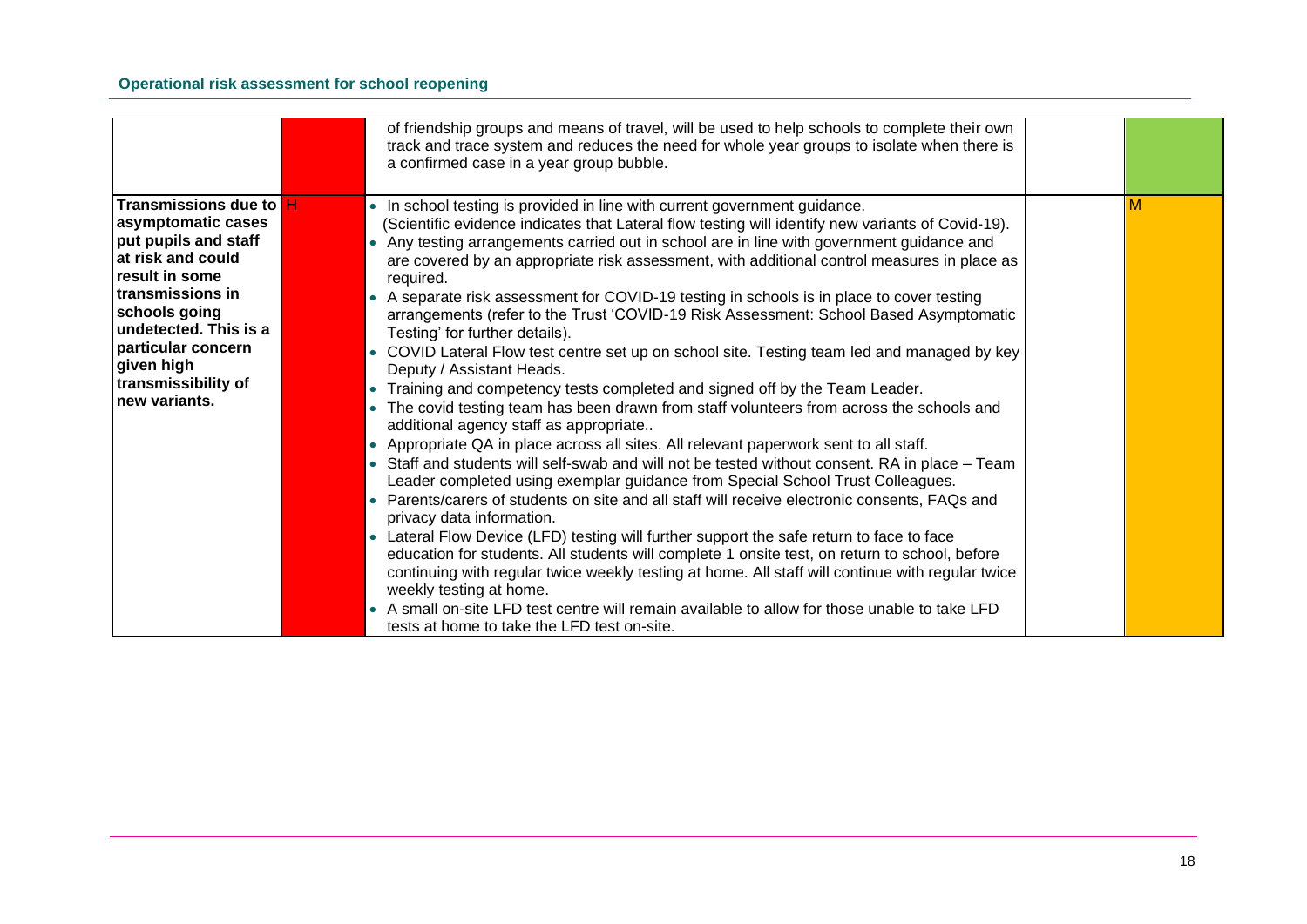| Infection<br>transmission occurs<br>within school due to<br>staff/pupils (or<br>members of their<br>household)<br>displaying symptoms                                            | • Robust collection and monitoring of absence data, including tracking return to school dates,<br>is in place.<br>• Procedures are in place to deal with any pupil or staff displaying symptoms at school. This<br>includes the use of NHS Test and Trace for both staff and pupils and appropriate action, in<br>line with the most recent government guidance, should the tests prove positive or negative.<br>This includes isolating the individual in a medical room' until parents can collect / member of<br>staff can safely go home.<br>PPE equipment is available in the medical room for first aid incidents / dealing with potential<br>infections.<br>Pupils, parents and staff are aware of what steps to take if they, or any member of their<br>household, displays symptoms. This includes an understanding of the definitions and<br>mitigating actions to take in relation to the terms clinically vulnerable and clinically extremely<br>vulnerable should these apply in line with the most recent government guidance.                                                                                                                                                                                                                                                                                                                                                                                                                                                                                                                                                                                                                                                                                                                                                                                                                                                               | ΙY | M |
|----------------------------------------------------------------------------------------------------------------------------------------------------------------------------------|------------------------------------------------------------------------------------------------------------------------------------------------------------------------------------------------------------------------------------------------------------------------------------------------------------------------------------------------------------------------------------------------------------------------------------------------------------------------------------------------------------------------------------------------------------------------------------------------------------------------------------------------------------------------------------------------------------------------------------------------------------------------------------------------------------------------------------------------------------------------------------------------------------------------------------------------------------------------------------------------------------------------------------------------------------------------------------------------------------------------------------------------------------------------------------------------------------------------------------------------------------------------------------------------------------------------------------------------------------------------------------------------------------------------------------------------------------------------------------------------------------------------------------------------------------------------------------------------------------------------------------------------------------------------------------------------------------------------------------------------------------------------------------------------------------------------------------------------------------------------------------------------------------|----|---|
| Staff, pupils and<br>parents are not aware<br>of the school's<br>procedures<br>(including on self-<br>isolation and testing)<br>should anyone<br>display symptoms of<br>COVID-19 | • Staff, pupils and parents have received clear communications informing them of current<br>government guidance on the actions to take should anyone display symptoms of COVID-19<br>and how this will be implemented in the school.<br>This guidance has been explained to staff and pupils as part of the induction process.<br>$\bullet$<br>This guidance is readily available (on the school's website).<br>• Any updates or changes to this guidance are communicated in a timely and effective way to<br>all stakeholders.<br>• Parents have been sent clear guidance around what COVID symptoms are and what to do if<br>their child or themselves has symptoms including testing guidance. This guidance is readily<br>available (on the school website).<br>• All families receive a regular communication from school, reminding families of the guidance<br>around COVID 19 and symptoms.<br>• All parents are aware that if pupils, or persons within their household have COVID 19<br>symptoms then the pupils must not attend school.<br>• Parents of pupils with COVID 19 symptoms will be instructed to get their child tested.<br>School staff will direct parents to appropriate testing guidance and will support parents in<br>arranging an appropriate test if this is needed.<br>• Where parents / students have difficulty in accessing a test through the normal NHS testing<br>programme school may issue the individual with a home test kit which are available for use<br>in exceptional circumstances. These are specifically for those individuals who may have<br>barriers to accessing the normal testing programme.<br>Staff/ pupils who test positive for COVID 19 should self-isolate following National guidance.<br>• If employees, themselves or persons within their household have COVID-19 symptoms,<br>they should not attend school and should take a PCR test. | Y  |   |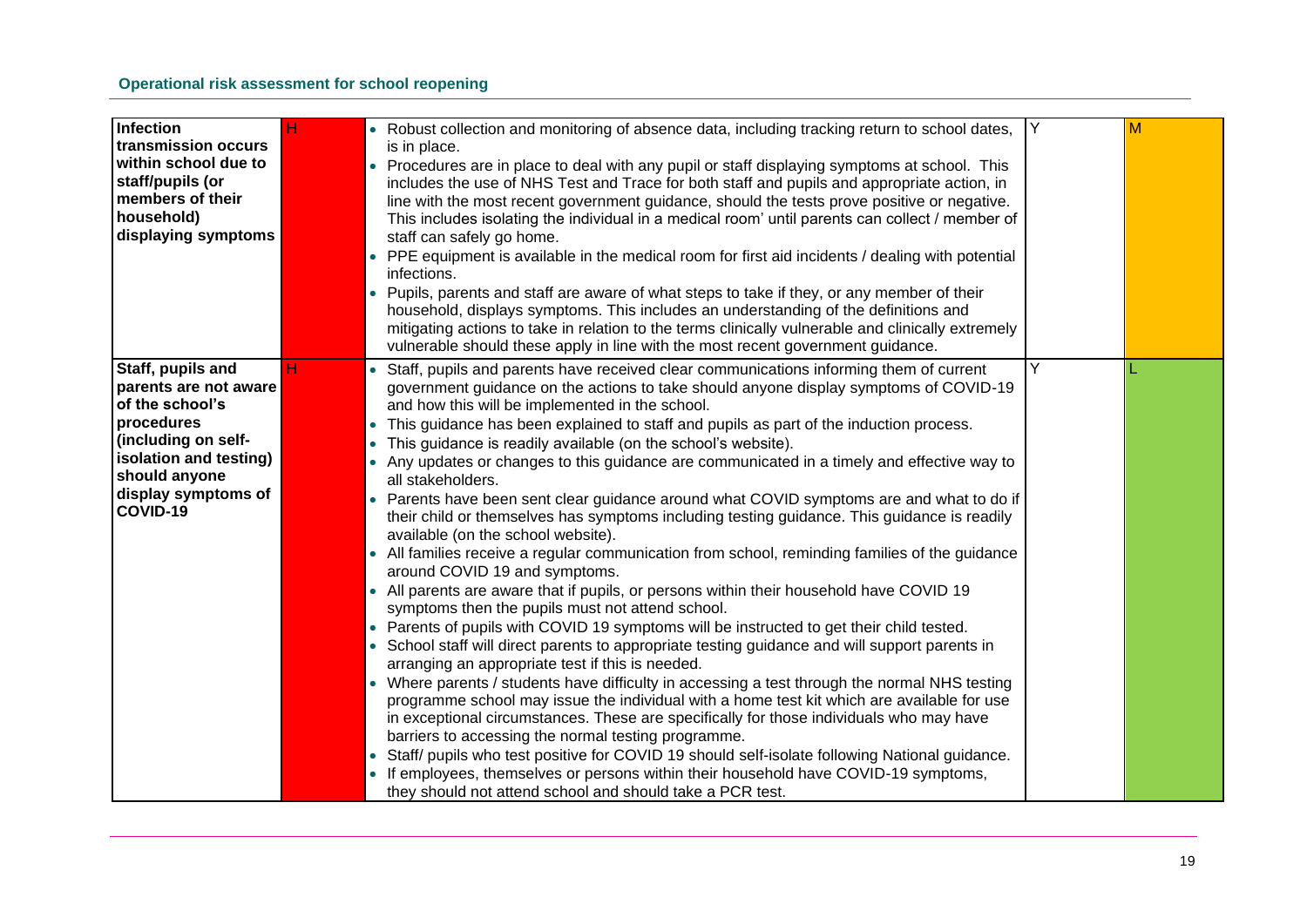|                       |   | • Staff who experience symptoms as above whilst at work should go home as soon as                 |   |  |
|-----------------------|---|---------------------------------------------------------------------------------------------------|---|--|
|                       |   | possible and should arrange to have a test.                                                       |   |  |
|                       |   | • Once test results are received the staff member should notify an appropriate Line Manager       |   |  |
|                       |   | at the school so appropriate follow up action can be taken.                                       |   |  |
|                       |   | • Daily reminders at staff briefing (socially distanced) and advice when needed on how to         |   |  |
|                       |   | access testing.                                                                                   |   |  |
|                       |   | • Staff and students over the age of 16 have access to the COVID-19 App to assist with            |   |  |
|                       |   | 'contact tracing'. The Trust encourages the use of the app and has produced guidance on           |   |  |
|                       |   | how school should respond to an individual receiving a contact notification via the App           |   |  |
|                       |   | during the school day.                                                                            |   |  |
|                       |   | • The Trust has developed a clear control protocol for dealing with confirmed cases of COVID      |   |  |
|                       |   | 19 in school.                                                                                     |   |  |
|                       |   | • This is shared and understood by all senior Leaders within schools.                             |   |  |
|                       |   | • The school will establish a COVID response team to follow Trust protocol in the event of a      |   |  |
|                       |   | confirmed case.                                                                                   |   |  |
|                       |   | • This protocol ensures that there is sufficient understanding and strong processes are in        |   |  |
|                       |   | place to respond to a confirmed case of COVID 19 in school:                                       |   |  |
|                       |   | • Support those with symptoms to book a test                                                      |   |  |
|                       |   | • Contact Public Health when aware of a confirmed case.                                           |   |  |
|                       |   | • Understanding of Track and Trace system                                                         |   |  |
|                       |   | • Procedures to work with Public Health to determine actions to be taken.                         |   |  |
|                       |   | • School should keep a record of pupils/staff in each year group and any close contact            |   |  |
|                       |   | between staff and children in different groups.                                                   |   |  |
|                       |   | • School should keep a record of all visitors to the school including contact details. Records to |   |  |
|                       |   | be kept for 21 days.                                                                              |   |  |
|                       |   | • Exemplar letters / emails /scripted calls all prepared                                          |   |  |
|                       |   | • If an outbreak is confirmed by Public Health. Health protection teams may recommend that        |   |  |
|                       |   | a larger number of other pupils self-isolate at home as a precautionary measure.                  |   |  |
|                       |   | • Remote/distance learning contingency arrangements for all pupils will be maintained in case     |   |  |
|                       |   | of school/ year group closure during any local COVID 19 outbreak.                                 |   |  |
| Staff, pupils and     | M | Staff, pupils and parents have received clear communications informing them of current            | Y |  |
| parents are not aware |   | government guidance on confirmed cases of COVID-19 and how this will be implemented in            |   |  |
| of the school's       |   | the school.                                                                                       |   |  |
| procedures should     |   | • This guidance has been explained to staff and pupils as part of the induction process.          |   |  |
| there be a confirmed  |   | This guidance is readily available (on the school's website).                                     |   |  |
| case of COVID-19 in   |   | • Any updates or changes to this guidance are communicated in a timely and effective way to       |   |  |
| the school            |   | all stakeholders.                                                                                 |   |  |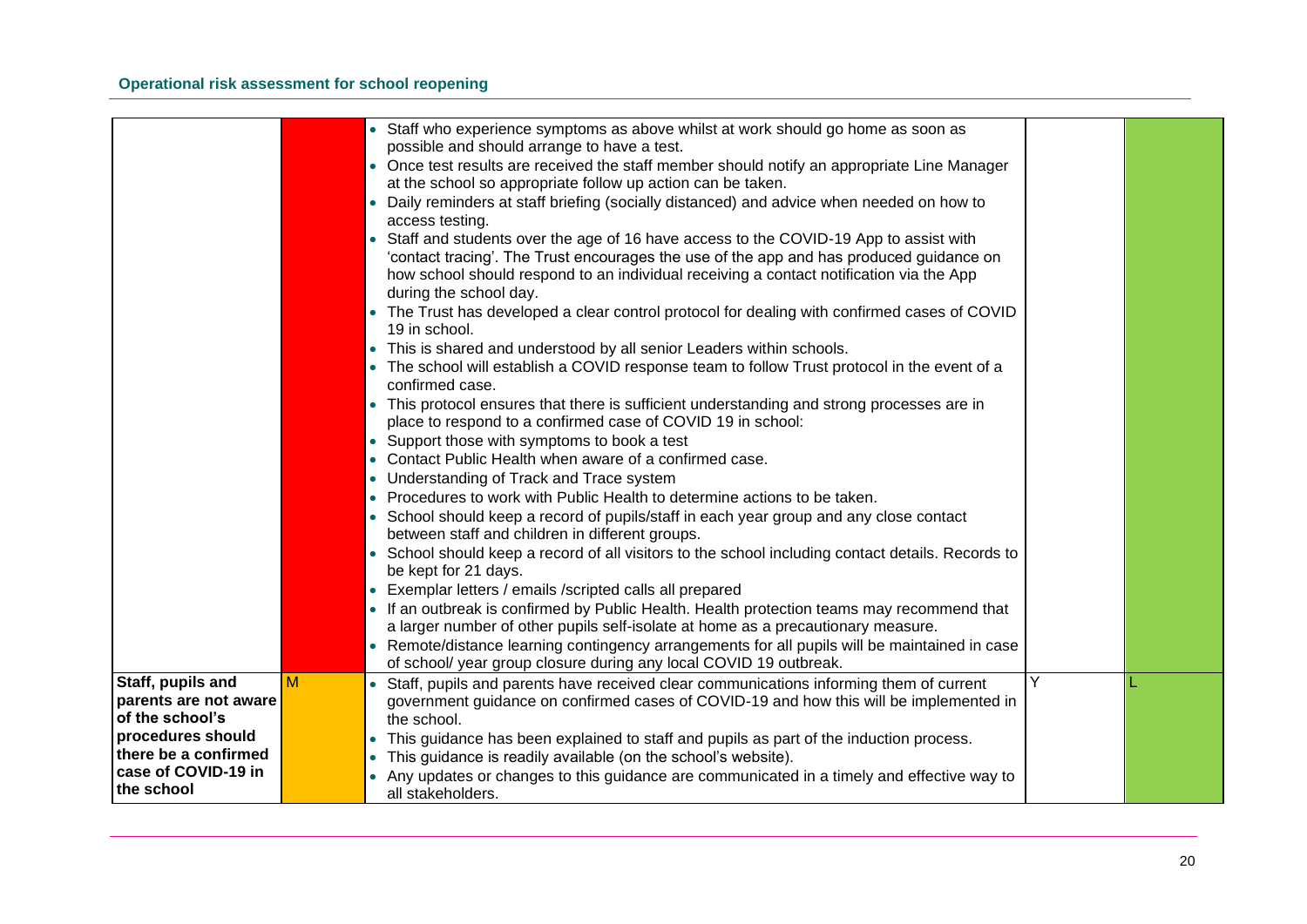| 3.7 First Aid/Designated Safeguarding Leads                                                                                                                    |                                                                                                                                                                                                                                                                                                                                                                                                                                                                                                                                                                                                                                                                                                                                                                                                                                                                                                |   |  |  |  |  |
|----------------------------------------------------------------------------------------------------------------------------------------------------------------|------------------------------------------------------------------------------------------------------------------------------------------------------------------------------------------------------------------------------------------------------------------------------------------------------------------------------------------------------------------------------------------------------------------------------------------------------------------------------------------------------------------------------------------------------------------------------------------------------------------------------------------------------------------------------------------------------------------------------------------------------------------------------------------------------------------------------------------------------------------------------------------------|---|--|--|--|--|
| The lack of<br>availability of<br>designated First<br><b>Aiders and</b><br><b>Designated</b><br><b>Safeguarding Leads</b><br>puts children's safety<br>at risk | • The SLT will ensure that a designated First Aider is always in school when the school is<br>open.<br>• Any shortfalls in First Aider provision will be notified to the Executive Leadership Team<br>• A programme for training additional staff across schools is in place.<br>Collaborative arrangements for sharing staff with other schools in the locality have been<br>agreed.<br>All schools have more than one trained Designated Person.<br>School will ensure that a representative of the safeguarding Team is available for contact<br>each day the school is operating. In the event of the Designated Person not being in school<br>the nominated SLT lead will be responsible for liaising with one of the safeguarding Team if<br>a Safeguarding issue arises.<br>The school has produced an addendum to its Safeguarding Policy in line with current<br>government guidance. | Y |  |  |  |  |
| 3.8 Medical rooms                                                                                                                                              |                                                                                                                                                                                                                                                                                                                                                                                                                                                                                                                                                                                                                                                                                                                                                                                                                                                                                                |   |  |  |  |  |
| <b>Medical rooms are</b><br>not adequately<br>equipped or<br>configured to<br>maintain infection<br>control                                                    | н<br>• Social distancing provisions are in place for medical rooms.<br>• The school has identified additional 'medical' rooms which are designated for pupils/staff<br>with suspected COVID-19 whilst arrangements are being made for them to be collected / go<br>home. This is in line with DfE guidance.<br>Such rooms will be located near the main reception, be enclosed and will be easily<br>supervised.<br>• Procedures are in place for medical rooms to be cleaned after suspected COVID-19 cases,<br>along with other affected areas, including toilets.                                                                                                                                                                                                                                                                                                                           |   |  |  |  |  |
| 3.9 Communication with parents                                                                                                                                 |                                                                                                                                                                                                                                                                                                                                                                                                                                                                                                                                                                                                                                                                                                                                                                                                                                                                                                |   |  |  |  |  |
| Key stakeholders are H<br>not fully informed<br>about changes to<br>policies and<br>procedures due to<br>COVID-19, resulting<br>in risks to health             | • Clear communications strategies for the following groups are in place:<br>Staff<br>$\Omega$<br>Pupils<br>$\circ$<br>Parents<br>$\Omega$<br>Governors/Trustees<br>$\circ$<br>Local authority<br>$\circ$<br>Regional Schools Commissioner<br>$\circ$<br>Professional associations<br>$\Omega$<br>Other partners<br>$\circ$<br>• Key information is readily available (on the school website / in the shared staff server space)                                                                                                                                                                                                                                                                                                                                                                                                                                                                |   |  |  |  |  |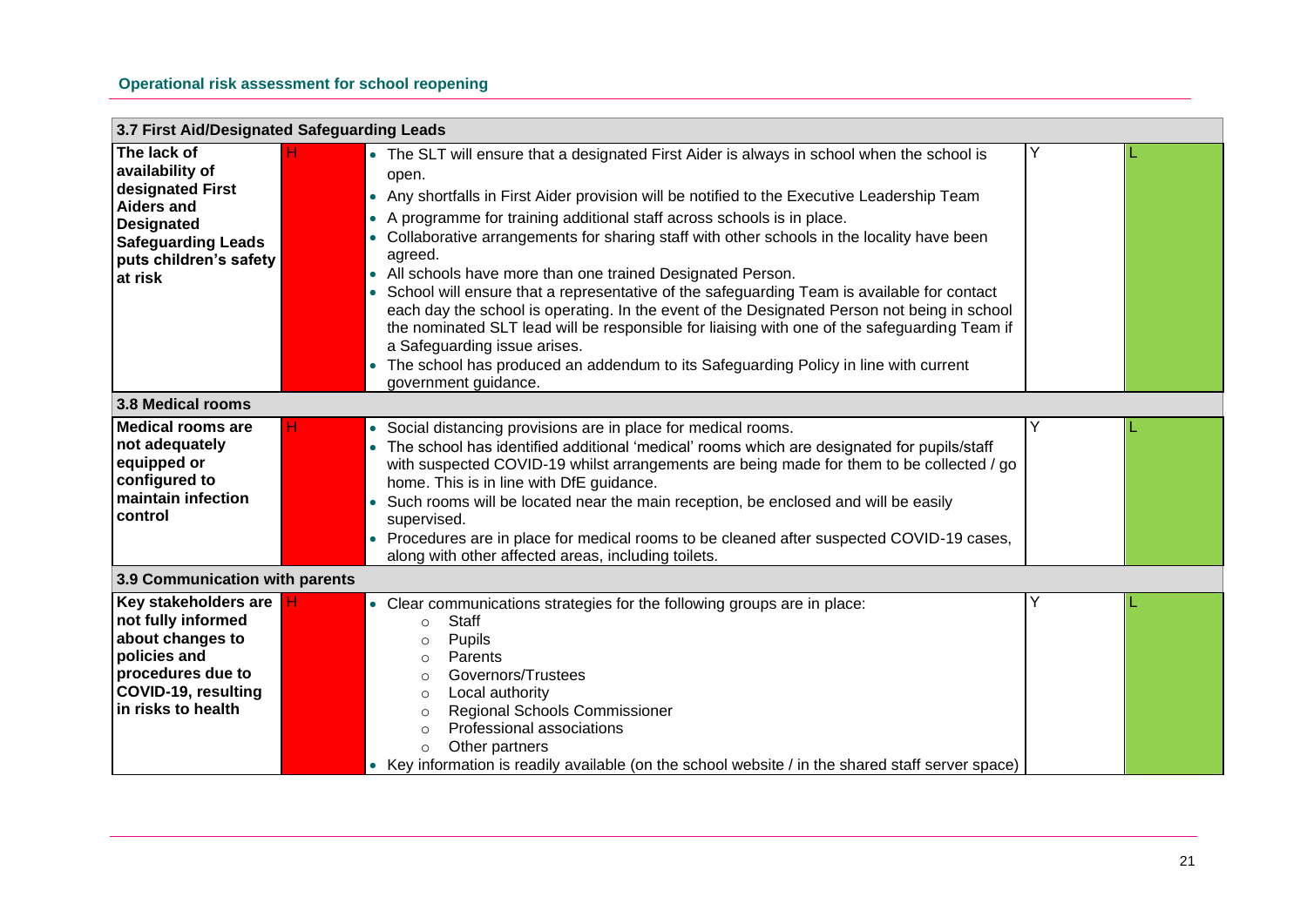| <b>Parents and carers</b><br>are not fully informed<br>of the health and<br>safety requirements<br>for the reopening of<br>the school             | M | As part of the overall communications strategy parents are kept up to date with information,<br>guidance and the school's expectations on a regular basis using a range of communication<br>tools.<br>Specific communications on the requirements for school attendance during Autumn Term<br>are issued and followed up with direct contact with parents where necessary.<br>• A COVID-19 section on the school website is created and updated.<br>Parent and pupil guidance created and readily available.  |   |  |
|---------------------------------------------------------------------------------------------------------------------------------------------------|---|---------------------------------------------------------------------------------------------------------------------------------------------------------------------------------------------------------------------------------------------------------------------------------------------------------------------------------------------------------------------------------------------------------------------------------------------------------------------------------------------------------------|---|--|
| <b>Parents and carers</b><br>may not fully<br>understand their<br>responsibilities<br>should a child show<br>symptoms of COVID-<br>19             |   | Key messages in line with government guidance are reinforced on a weekly basis via the<br>school's usual communication tools (email, text, app and the school's website).                                                                                                                                                                                                                                                                                                                                     | Υ |  |
| 3.10 Personal Protective Equipment (PPE)                                                                                                          |   |                                                                                                                                                                                                                                                                                                                                                                                                                                                                                                               |   |  |
| <b>Provision of PPE for</b><br>staff where required<br>is not in line with<br>qovernment<br>guidelines                                            |   | • Government guidance on wearing PPE is understood, communicated and sufficient PPE<br>has been procured.<br>Those staff required to wear PPE (e.g. SEND intimate care; First aiders, those treating<br>suspected cases of infection, cleaning staff) have been instructed on how to put on and how<br>to remove PPE carefully to reduce contamination and also how to dispose of them safely.<br>Staff are reminded that wearing of gloves is not a substitute for good handwashing and<br>hygiene routines. |   |  |
| <b>Staff undertaking</b><br>'higher risk' personal<br>care are not<br>appropriately<br>equipped with PPE in<br>line with government<br>guidelines |   | • Unlikely to occur in mainstream settings.<br>Staff that assist pupils with AGP (aerosol generating procedures) have appropriate AGP<br>PPE.<br>Any procedures are done in a separate, ventilated room where possible.<br>• Additional guidance and support will be taken from appropriate Health Agencies if<br>necessary                                                                                                                                                                                   | Y |  |

| 4. Maximising distancing measures |                                                    |                              |                                                               |
|-----------------------------------|----------------------------------------------------|------------------------------|---------------------------------------------------------------|
| <b>Risk Concern</b>               | <b>Risk</b><br>rating<br><b>Prior to</b><br>Action | <b>Control Measures (CM)</b> | CM in place<br><b>Residual</b><br>(Y/N)<br><b>Risk rating</b> |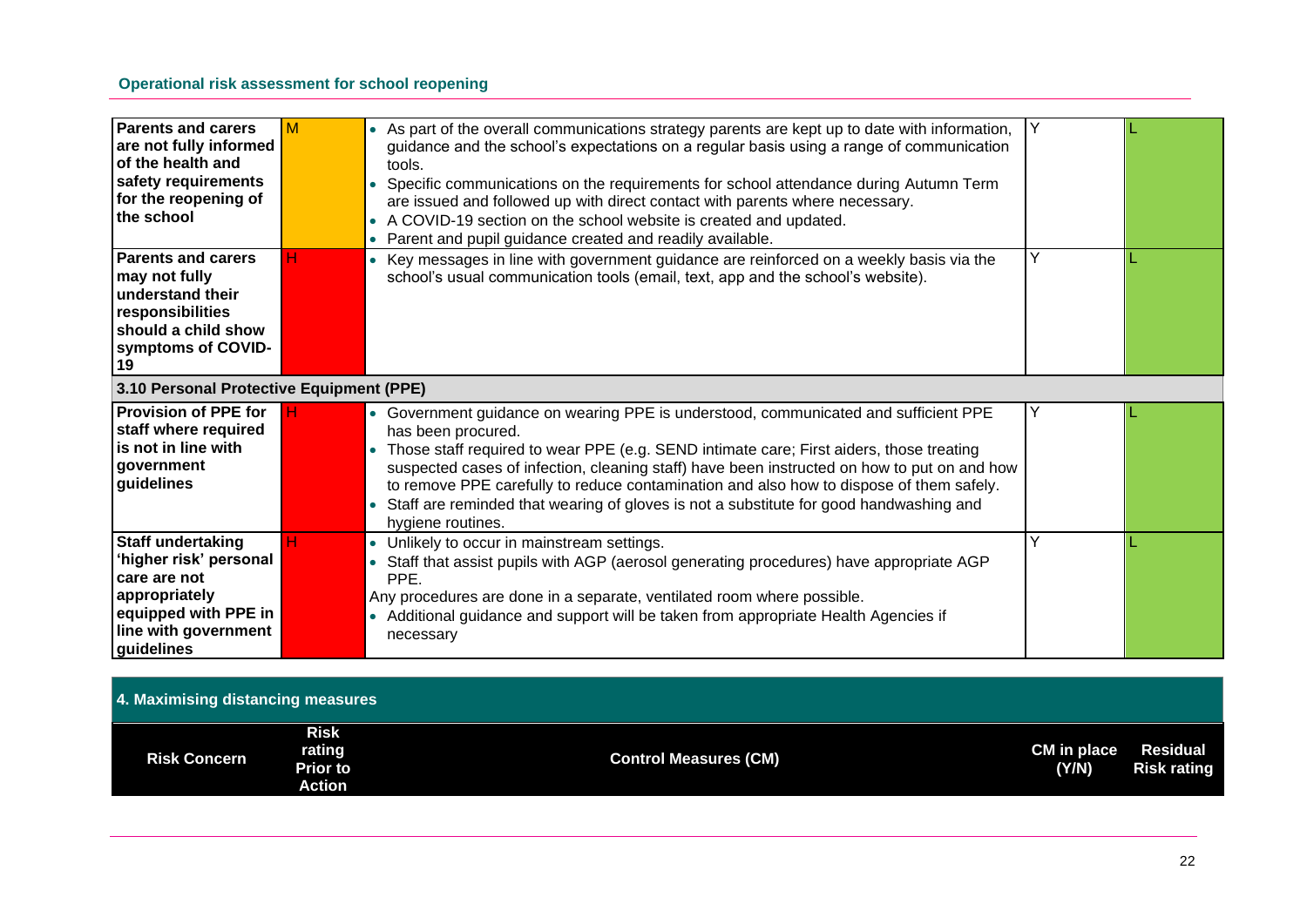| 4.1 Pupil behaviour                                                                                                                                               |                                                                                                                                                                                                                                                                                                                                                                                                                                                                                                                                                                                                                                                                                                                                                                                                                                                                                 |   |  |
|-------------------------------------------------------------------------------------------------------------------------------------------------------------------|---------------------------------------------------------------------------------------------------------------------------------------------------------------------------------------------------------------------------------------------------------------------------------------------------------------------------------------------------------------------------------------------------------------------------------------------------------------------------------------------------------------------------------------------------------------------------------------------------------------------------------------------------------------------------------------------------------------------------------------------------------------------------------------------------------------------------------------------------------------------------------|---|--|
| Pupils' behaviour on<br>return to school does<br>not comply with<br>current distancing                                                                            | • The School Behaviour Policy and expectations have been updated to reflect COVID<br>measures and communicated to all staff, pupils and parents.<br>• Clear messaging to pupils on the importance and reasons for implemented control<br>measures.                                                                                                                                                                                                                                                                                                                                                                                                                                                                                                                                                                                                                              |   |  |
| guidance                                                                                                                                                          | • These messages will be regularly reinforced with students by staff on their return to school.<br>• For some children this is done through age-appropriate methods such as stories and<br>games.<br>• Staff model implementation of control measures consistently around school at all times.<br>• The movement of pupils around the school is minimised as much as possible.<br>• Large gatherings are avoided.<br>• Break times and lunch times are structured to reduce contact of students and are closely<br>supervised.<br>Senior leaders monitor areas where there are breaches of control measures and<br>arrangements are reviewed.<br>• Messages to parents reinforce the importance of COVID prevention measures.<br>• Wilful disobeying of rules relating to COVID measures will be sanctioned appropriately and<br>proportionately, by exclusion where necessary. |   |  |
| 4.2 Classrooms and teaching spaces                                                                                                                                |                                                                                                                                                                                                                                                                                                                                                                                                                                                                                                                                                                                                                                                                                                                                                                                                                                                                                 |   |  |
| The size and<br>configuration of<br>classes and teaching<br>spaces does not<br>support compliance<br>with distancing<br>measures and will<br>increase the risk of | • All classrooms have been assessed and configured to allow teachers to maintain distance<br>at the front of class. All pupil desks are facing the front in rows, in line with current guidance.<br>• Those classrooms deemed unsuitable for classes are closed for this purpose and may be<br>used to support small group provision / additional space for staff work areas.<br>• Timetable is developed using those rooms identified as suitable with appropriate control<br>measures in place.<br>• Arrangements are reviewed regularly.                                                                                                                                                                                                                                                                                                                                     | Y |  |
| the virus spreading                                                                                                                                               | • There is full compliance with the DfE system control measures set out in the latest<br>government guidance.<br>• Classrooms are organised maintaining space between pupils/children/adults where<br>possible.<br>• Small adaptations are made to the classroom to support distancing, including seating pupils<br>side by side and facing forwards, rather than face to face or side on.<br>• Class rooms organised maintaining space between seats/ desks where possible.<br>• Pupils observe hygiene guidance and wash hands frequently.<br>• Good respiratory hygiene is ensured by promoting the 'catch it, bin it, kill it' approach.                                                                                                                                                                                                                                    | ٧ |  |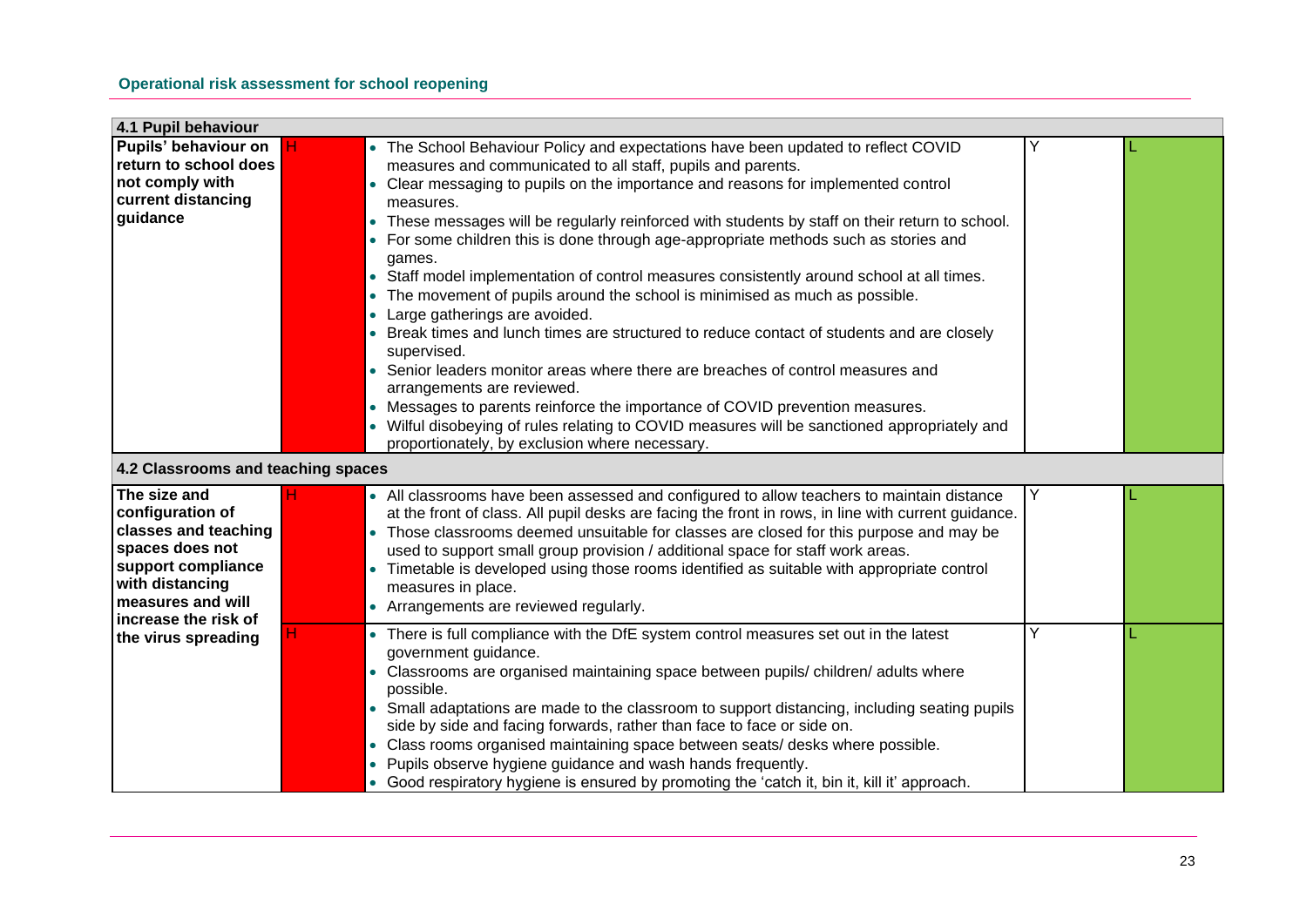|                                                                                                                 | • Throughout the school there are a wide array of reminder posters / messages to reinforce to<br>all staff / students the importance of the COVID measures that are in place<br>Staff will use visual and verbal support to remind pupils to observe social distancing,<br>(Hands, face, space) however this may not be possible to achieve with some pupils. These<br>pupils should be engaged with activities that will allow for minimal close contact such as<br>preferred activities.<br>Student teaching groups will be adjusted, where appropriate to reduce the amount of inter-<br>group movement and reduce mixing of students between groups. These groups will be<br>reviewed during the Autumn Term.<br>Arrangements will be reviewed in line with current Government guidance.<br>$\bullet$<br>All staff have been asked to ensure that here should be a minimum of 2 metres between<br>adult and students at all times.<br>Teachers / Support assistants should stay at the front and maintain 2m+ distance from<br>students and other adults.<br>Clear signage displayed in classrooms promoting social distancing and other COVID<br>measures e.g., handwashing<br>In line with current government guidance face coverings are now advised for all staff and<br>students in classrooms during lessons and in communal areas, except for those that are<br>exempt.<br>Staff and students are reminded that where face coverings are used on a regular basis<br>that care should be taken putting on and removing coverings, so that the face is not |   |  |
|-----------------------------------------------------------------------------------------------------------------|---------------------------------------------------------------------------------------------------------------------------------------------------------------------------------------------------------------------------------------------------------------------------------------------------------------------------------------------------------------------------------------------------------------------------------------------------------------------------------------------------------------------------------------------------------------------------------------------------------------------------------------------------------------------------------------------------------------------------------------------------------------------------------------------------------------------------------------------------------------------------------------------------------------------------------------------------------------------------------------------------------------------------------------------------------------------------------------------------------------------------------------------------------------------------------------------------------------------------------------------------------------------------------------------------------------------------------------------------------------------------------------------------------------------------------------------------------------------------------------------------------------------------------------------------------------------|---|--|
|                                                                                                                 | touched, and that appropriate hand cleaning / sanitising should take place at regular<br>intervals throughout the day.<br>Contact between individuals is minimised and social distancing maintained wherever<br>possible.<br>SOCIAL DISTANCING SHOULD STILL BE FOLLOWED REGARDLESS OF WHETHER<br>STAFF HAVE BEEN VACCINATED.                                                                                                                                                                                                                                                                                                                                                                                                                                                                                                                                                                                                                                                                                                                                                                                                                                                                                                                                                                                                                                                                                                                                                                                                                                        |   |  |
|                                                                                                                 |                                                                                                                                                                                                                                                                                                                                                                                                                                                                                                                                                                                                                                                                                                                                                                                                                                                                                                                                                                                                                                                                                                                                                                                                                                                                                                                                                                                                                                                                                                                                                                     |   |  |
| Occupied spaces are<br>not kept sufficiently<br>ventilated and may<br>increase risk of<br>infection via aerosol | • All staff have a responsibility to ensure that when the school is in operation a comfortable<br>teaching environment is maintained whilst ensuring that occupied spaces are well<br>ventilated.<br>• Natural ventilation: Doors and windows to classrooms / occupied spaces should be kept<br>open where it is possible and practical to do so. In cooler weather windows should be                                                                                                                                                                                                                                                                                                                                                                                                                                                                                                                                                                                                                                                                                                                                                                                                                                                                                                                                                                                                                                                                                                                                                                               | Y |  |
| transmission                                                                                                    | opened partially to allow a constant level of background ventilation. Windows should be<br>opened more fully when the rooms are not in use.                                                                                                                                                                                                                                                                                                                                                                                                                                                                                                                                                                                                                                                                                                                                                                                                                                                                                                                                                                                                                                                                                                                                                                                                                                                                                                                                                                                                                         |   |  |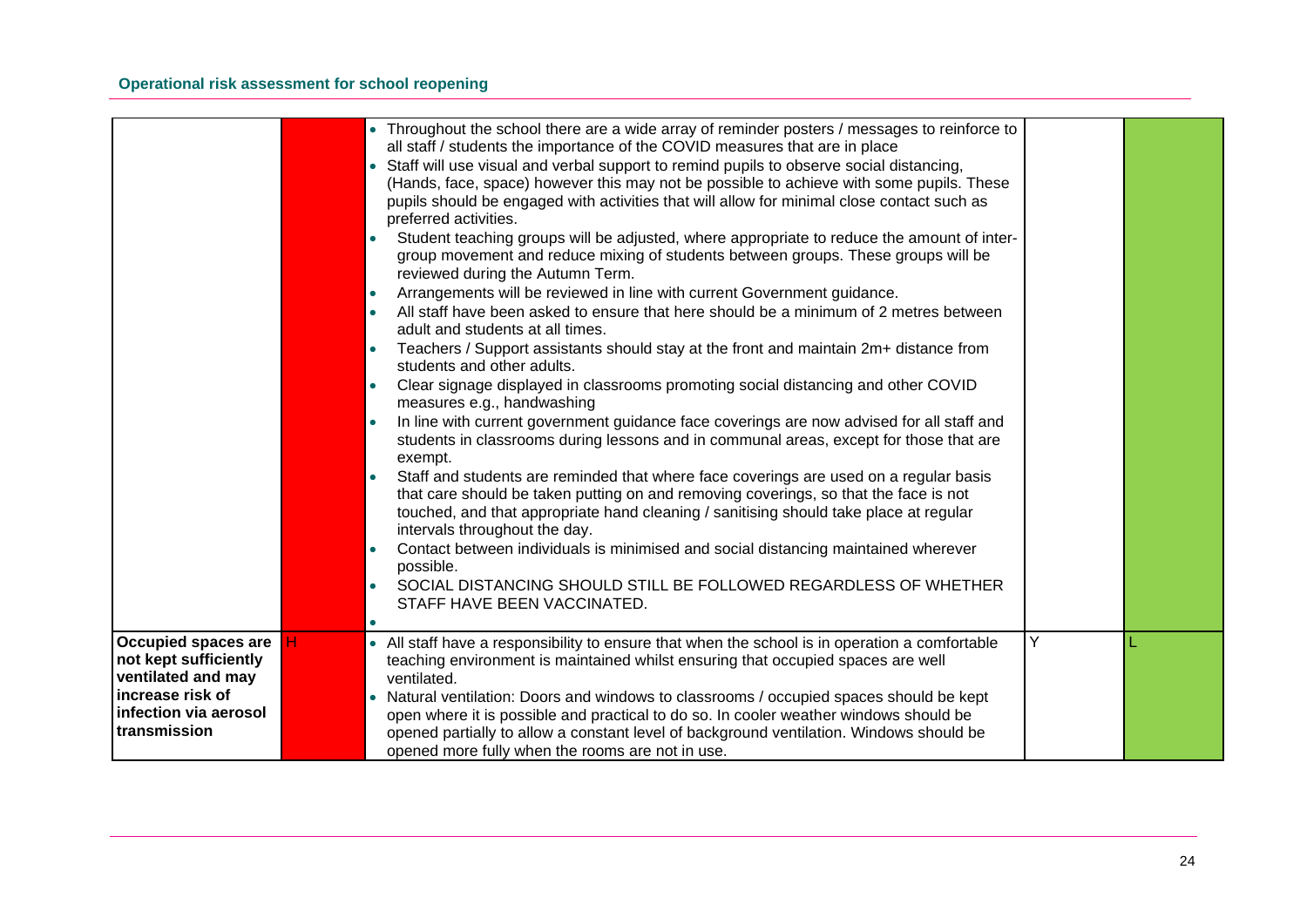|                                          | • Natural ventilation: Where safe to do so external doors (not fire doors) should be opened<br>and external windows on corridors and circulation areas should be opened to help create a<br>throughput of air within the building. |   |  |
|------------------------------------------|------------------------------------------------------------------------------------------------------------------------------------------------------------------------------------------------------------------------------------|---|--|
|                                          | Site staff should support the ventilation around school by ensuring that where appropriate                                                                                                                                         |   |  |
|                                          | 'high levels' vents / windows are opened to increase ventilation but reduce direct draughts.                                                                                                                                       |   |  |
|                                          | In addition, windows / doors should be opened where possible at times that occupied areas                                                                                                                                          |   |  |
|                                          | are not being used e.g. start and end of school / breaks and lunches / during lessons when                                                                                                                                         |   |  |
|                                          | the room is unoccupied – to maximise ventilation to areas throughout the day                                                                                                                                                       |   |  |
|                                          | To balance the need for increased ventilation while maintaining a comfortable temperature,                                                                                                                                         |   |  |
|                                          | schools will consider:                                                                                                                                                                                                             |   |  |
|                                          | opening high level windows in colder weather in preference to low level to reduce<br>draughts                                                                                                                                      |   |  |
|                                          | increasing the ventilation while spaces are unoccupied (for example, between<br>classes, during break and lunch, when a room is unused)                                                                                            |   |  |
|                                          | providing flexibility to allow additional, suitable indoor clothing - for more                                                                                                                                                     |   |  |
|                                          | information see school uniform                                                                                                                                                                                                     |   |  |
|                                          | rearranging furniture where possible to avoid direct draughts.                                                                                                                                                                     |   |  |
|                                          | • Fire doors will not be propped open                                                                                                                                                                                              |   |  |
|                                          | • In the event of a fire alarm staff should close classroom doors as agreed in the Fire Policy.                                                                                                                                    |   |  |
|                                          | • Site staff will ensure that school heating systems are used to appropriately balance 'comfort'<br>levels' in occupied areas to take account of increased ventilation                                                             |   |  |
|                                          | • Mechanical ventilation systems will be regularly checked by site staff / external contractors                                                                                                                                    |   |  |
|                                          | to increase the ventilation rate where possible so that normal operation meets current<br>guidance (full fresh air where possible)                                                                                                 |   |  |
|                                          | The school will make use of Carbon Dioxide monitors to monitor air quality around the                                                                                                                                              |   |  |
|                                          | school building. Particular attention will be given to internal rooms / those with limited                                                                                                                                         |   |  |
|                                          | ventilation.                                                                                                                                                                                                                       |   |  |
|                                          | Where natural ventilation strategies fail to improve the air quality within the room the school                                                                                                                                    |   |  |
|                                          | will take further advice and consider the use of air purifiers / use of mechanical ventilation to                                                                                                                                  |   |  |
|                                          | improve air quality.                                                                                                                                                                                                               | Y |  |
| Large spaces need to $ L $<br>be used as | • Limits set for large spaces (e.g., hall, sports hall, dining hall) for teaching.                                                                                                                                                 |   |  |
| classrooms                               | Design layout and arrangements in place to reduce student contact.<br>$\bullet$                                                                                                                                                    |   |  |
|                                          | • Large gatherings within school are limited to year groups only, in the first instance<br>• Communal gatherings of more than one year group should not take place E.g. Collective                                                 |   |  |
|                                          | worship, if applicable, should be contained to one bubble/ year group.                                                                                                                                                             |   |  |
|                                          | Collective worship / assemblies / delivery of key messages or information can be via online                                                                                                                                        |   |  |
|                                          | resources e.g., Powerpoint / Teams / Zoom as appropriate.                                                                                                                                                                          |   |  |
|                                          |                                                                                                                                                                                                                                    |   |  |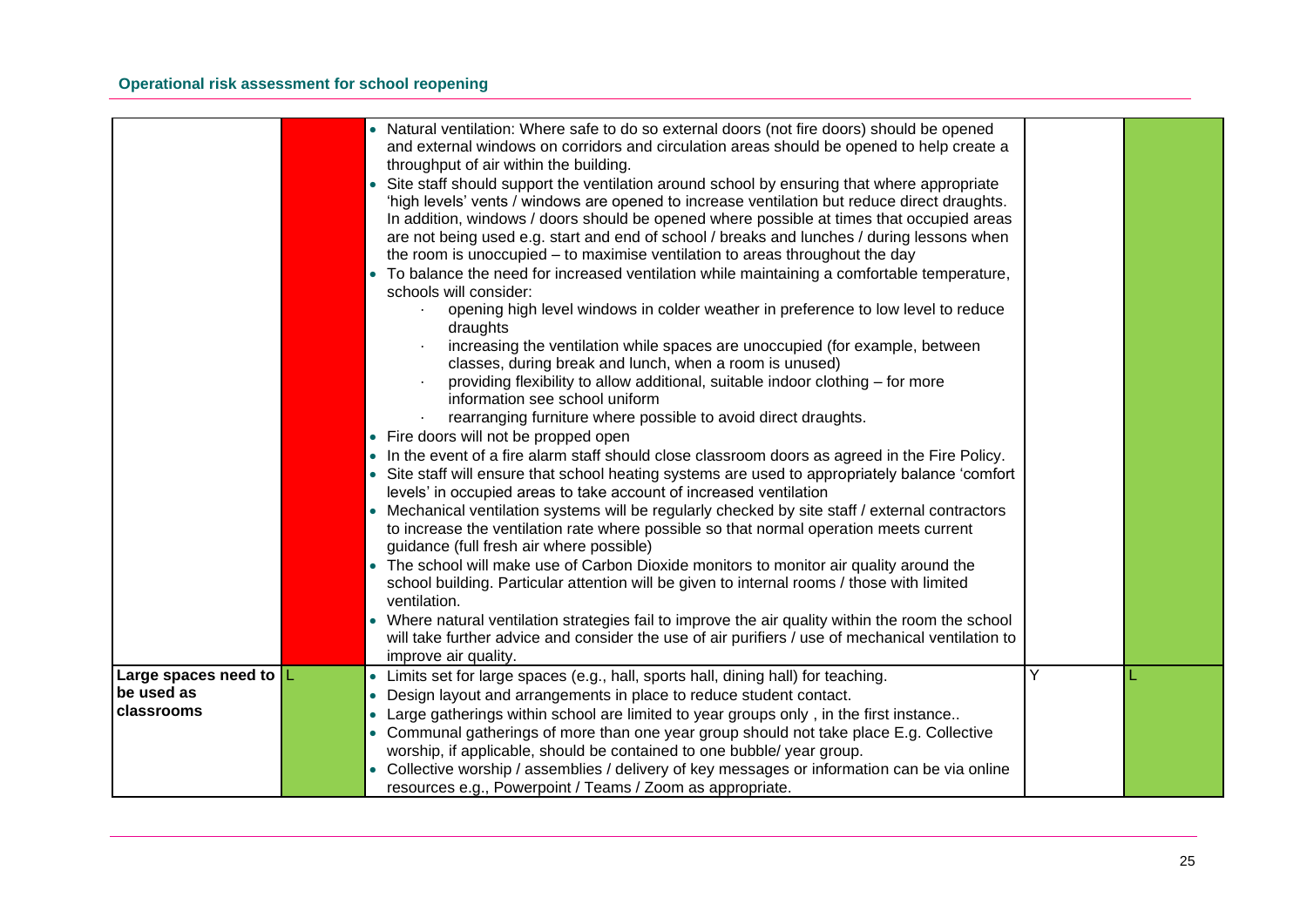|                         | • Occupied spaces will be well ventilated (see above)                                              |   |  |
|-------------------------|----------------------------------------------------------------------------------------------------|---|--|
|                         | • Outside space is used where appropriate for learning.                                            |   |  |
| The use of shared       | <b>Contingency Arrangements:</b>                                                                   | Y |  |
| spaces and specialist   | • Shared spaces and specialist classrooms to be used by one discrete year group at a time.         |   |  |
| classrooms              | • Large and specialist spaces are cleaned and disinfected thoroughly before and after use.         |   |  |
| increases the risk of   | • Large gatherings prohibited.                                                                     |   |  |
| infection between       | • Design layout and arrangements in place to enable social distancing. where possible.             |   |  |
| year groups             |                                                                                                    |   |  |
| The use of spaces for H | • Control measures are fully observed when small groups of pupils are withdrawn (e.g. for          | Υ |  |
| AP/inclusion/withdra    | SEND pupils), in Alternative Provision/internal inclusion units and when pupils are in             |   |  |
| wal of pupils/          | detention.                                                                                         |   |  |
| detentions risks the    | • Spaces are cleaned after use.                                                                    |   |  |
| spread of infection     |                                                                                                    |   |  |
| The provision in        | <b>Contingency Arrangements:</b>                                                                   | Υ |  |
| music lessons needs     | • Due to the increased risk of infection in music lessons (singing, playing wind or brass          |   |  |
| to be adapted to        | instruments), these lessons should be outside wherever possible, in groups of no more than         |   |  |
| ensure infection risk   | 15 if possible (this is no longer a requirement for lessons BUT still applies for extra curricular |   |  |
| is minimised            | activities), instruments should not be shared and pupils should stand back to back or side by      |   |  |
|                         | side.                                                                                              |   |  |
|                         | • If classroom based curriculum will be adapted to ensure that singing / wind / brass is only      |   |  |
|                         | covered practically in lessons where there is adequate ventilation due to the risk of              |   |  |
|                         | cumulative build up of aerosols!.                                                                  |   |  |
|                         | Additional cleaning regime will be in place in all classrooms where other practical                |   |  |
|                         | instruments / keyboards etc may be used.                                                           |   |  |
|                         | • Schools will review provision of peripatetic / small group /individual music lessons. Groups     |   |  |
|                         | will be limited, practice rooms will be well ventilated and appropriate distancing will be in      |   |  |
|                         | place.                                                                                             |   |  |
| The provision in PE     | • Pupils should be kept in consistent groups for PE.                                               | v |  |
| lessons needs to be     | • Outdoor sports should be prioritised and large indoor spaces should be used where it is not.     |   |  |
| adapted to ensure       | • Students will not use changing facilities until guidance is reviewed by Sport England / DfE      |   |  |
| infection risk is       | and other arrangements will be made.                                                               |   |  |
| minimised               | • Specific advice and guidance on safe delivery of the curriculum will be taken from BALPE /       |   |  |
|                         | AFPE and other PE Teaching Associations                                                            |   |  |
|                         | <b>Contingency Arrangements:</b>                                                                   |   |  |
|                         | • Considerations for indoor PE:                                                                    |   |  |
|                         | Indoor PE sessions will take place in large well- ventilated spaces. Windows and                   |   |  |
|                         | doors should be open (where it is safe and appropriate to do so).                                  |   |  |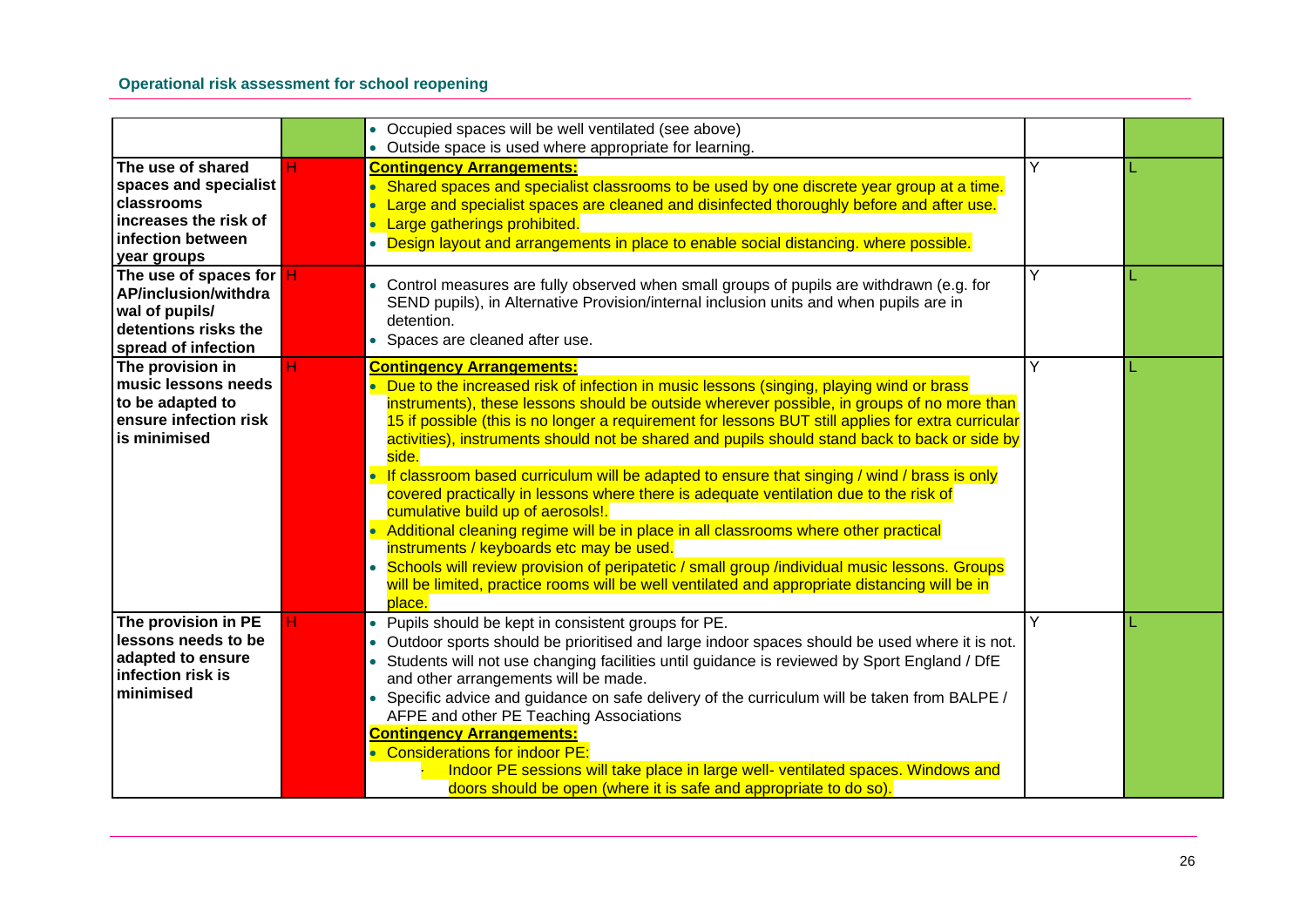|                            |    | Consider PE activities that use limited equipment, such as dance, yoga, circuits.            |   |  |
|----------------------------|----|----------------------------------------------------------------------------------------------|---|--|
|                            |    | If equipment is used, this should be kept to a minimum and pupils should be given            |   |  |
|                            |    | their own equipment and use only this during the lesson.                                     |   |  |
|                            |    | Equipment should be cleaned thoroughly before and after use (or left in quarantine           |   |  |
|                            |    | for 48 hrs (72 hrs if plastic) before another bubble uses.                                   |   |  |
|                            |    | • Contact team sports will be removed from the curriculum under guidance is reviewed.        |   |  |
| The provision in a         | H. | <b>Contingency Arrangements:</b>                                                             | Υ |  |
| range of practical         |    | • Pupils should be kept in consistent groups for practical subjects where possible.          |   |  |
| lessons (Art,              |    | Activities will be reviewed to ensure the risk of infection is limited.                      |   |  |
| Technology, Dance,         |    | The use of practical demonstration by staff members will be used as an alternative to        |   |  |
| Drama, Science etc)        |    | student engagement in practical's                                                            |   |  |
| needs to be adapted        |    | Additional cleaning regime will be in place in all classrooms where other practical          |   |  |
| to ensure infection        |    | equipment/ tools / keyboards etc may be used.                                                |   |  |
| risk is minimised          |    | • Specific advice and guidance on safe delivery of the curriculum will be taken from Subject |   |  |
|                            |    | <b>Specific Teaching Associations as appropriate.</b>                                        |   |  |
| 4.3 Movement around school |    |                                                                                              |   |  |
| <b>Social distancing</b>   |    | • Timetabling ensures that movement of teaching groups around school is kept to a minimum.   | Y |  |
| guidance is breached       |    | • Consideration has been given to the avoidance of creating busy corridors, entrances and    |   |  |
| when pupils circulate      |    | exits.                                                                                       |   |  |
| in corridors               |    | • The movement of pupils around school is minimised as much as possible.                     |   |  |
|                            |    | • Appropriate duty rota and supervision levels are in place.                                 |   |  |
|                            |    |                                                                                              |   |  |
|                            |    |                                                                                              |   |  |
|                            |    | <b>Contingency Arrangements:</b>                                                             |   |  |
|                            |    |                                                                                              |   |  |
|                            |    | Staggered start and finish times, adjustments to break and lunch times have been             |   |  |
|                            |    | implemented as necessary, together with ensuring appropriate time for cleaning surfaces      |   |  |
|                            |    | and equipment in shared areas.                                                               |   |  |
|                            |    | Circulation plans have been reviewed and amended, routes are clearly marked with             |   |  |
|                            |    | appropriate signage.                                                                         |   |  |
|                            |    | One-way systems are in operation where feasible. Otherwise groups of students will have      |   |  |
|                            |    | directional travel routes to follow which will be supervised by key staff.                   |   |  |
|                            |    | • Any pinch points/bottle necks are identified and managed accordingly.                      |   |  |
|                            |    | Where possible, pupils stay in classrooms and staff move around.                             |   |  |
|                            |    | • Student groups sharing staff will be timetabled in close proximity to aid staff transfer.  |   |  |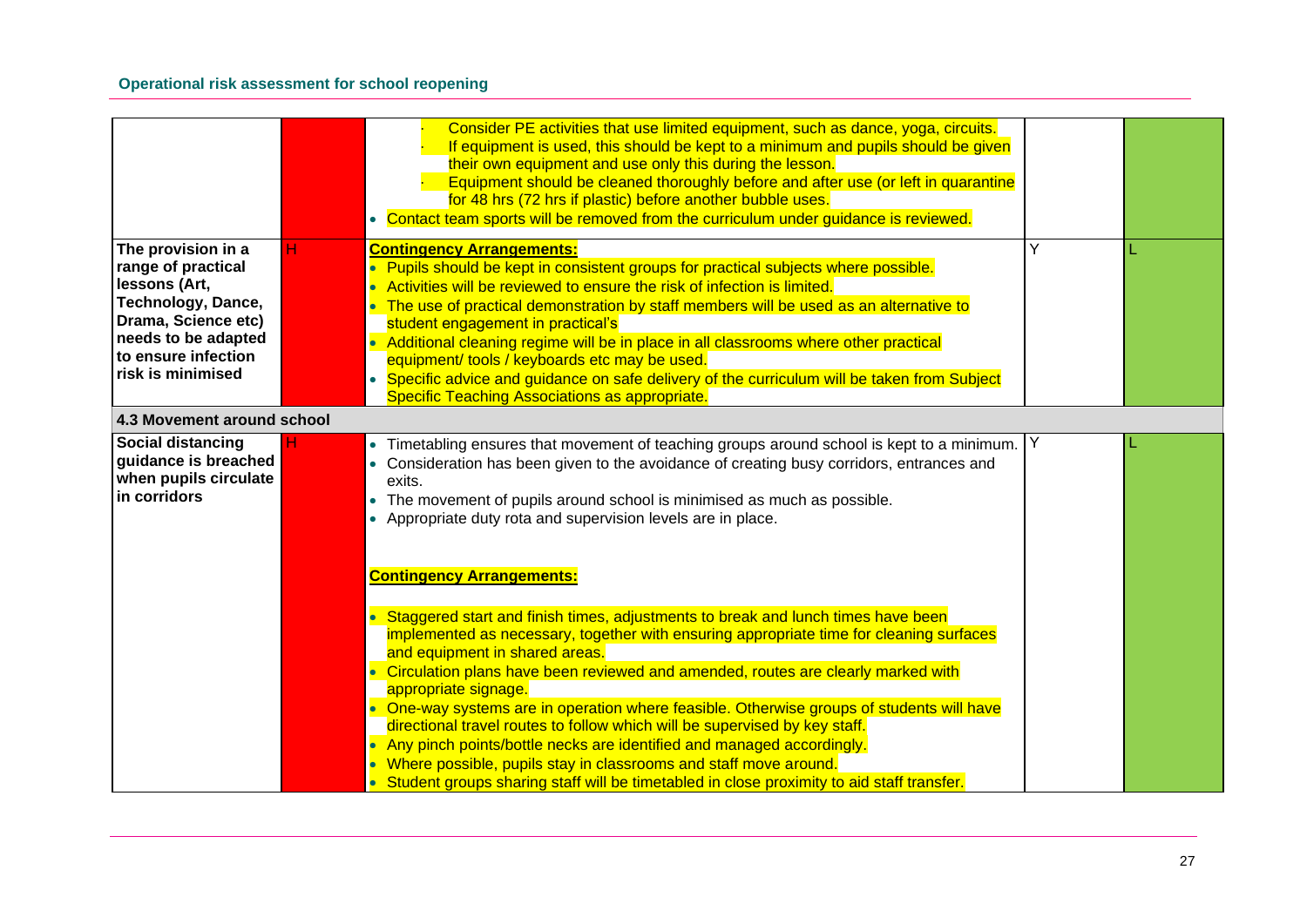|                                                                                          | • Lesson change overs are staggered to avoid overcrowding. Students will be supervised to<br>from social spaces if this is required.<br>Pupils are briefed regularly regarding observing social distancing guidance whilst circulating.<br>• The 'Hands, Face, Space' message is regularly repeated to students so that it is<br>consistently observed.<br>• As the school is in an area designated as high/very high risk –all staff and students are asked to wear<br>face coverings when moving around the school and in communal areas, unless they are exempt.<br>• We are actively encouraging all staff to wear face coverings except when eating/drinking or<br>teaching, for example in shared work areas and office spaces. |   |  |
|------------------------------------------------------------------------------------------|---------------------------------------------------------------------------------------------------------------------------------------------------------------------------------------------------------------------------------------------------------------------------------------------------------------------------------------------------------------------------------------------------------------------------------------------------------------------------------------------------------------------------------------------------------------------------------------------------------------------------------------------------------------------------------------------------------------------------------------|---|--|
| <b>Social distancing</b><br>guidance is breached<br>when lifts are used in<br>the school | <b>Contingency Arrangements:</b><br>н<br>The school has implemented a reduction in lift use.<br>• Priority use is given to employees or children with disabilities, relevant existing health<br>conditions or those who are pregnant.<br>Staff encouraged to use stairs.<br>As the school is in an area designated as high/very high risk -all staff and students are<br>asked to wear face coverings when moving around the school and in communal areas,<br>including lifts, unless they are exempt.<br>• Individuals issued with lift key /fob to control access.<br>• Lifts used by one individual at a time where possible.<br>• Enhanced cleaning regime within lift areas especially high contact points call buttons etc.     | Y |  |
| 4.5 Break & Lunch times                                                                  |                                                                                                                                                                                                                                                                                                                                                                                                                                                                                                                                                                                                                                                                                                                                       |   |  |
| Pupils may not<br>observe appropriate<br>distancing at break &<br>lunch times            | • Break times may be staggered / adjusted as appropriate to help reduce student contact.<br>• Pupils are reminded about sensible distancing as break times begin.<br>• Supervision levels have been enhanced, especially with younger pupils, to support social<br>distancing.<br>Pupils wash their hands at the end of break.<br><b>Contingency Arrangements:</b>                                                                                                                                                                                                                                                                                                                                                                    | Y |  |
|                                                                                          | • External areas are designated for different groups to avoid cross infection.<br>• Social distancing signage is in place around the school and in key areas.<br>• Lunch times are planned so that there is reduced contact / mixing between year groups.<br>• Pupils are reminded about sensible distancing as lunch times begin.<br>• Pupils wash their hands before and after eating.<br>• Dining area layouts have been configured to reduce contact between students.<br>• Floor markings / barriers are used to manage queues and enable appropriate distancing.<br>• Kitchen staff will wear appropriate PPE when serving food.                                                                                                |   |  |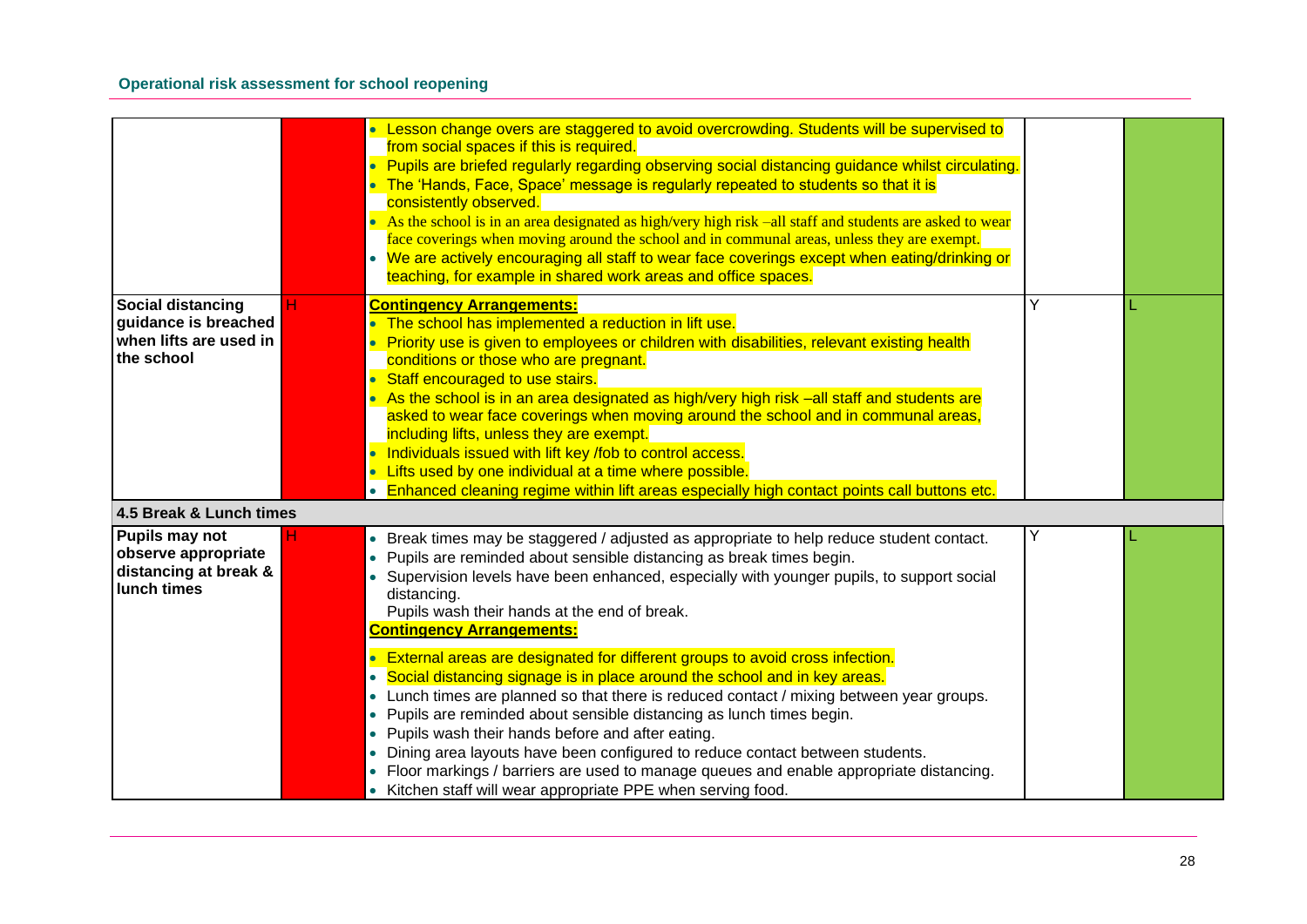|                           | • Eating areas and key touch points within them e.g. serving area / tray rack etc are cleaned<br>thoroughly after each lunch sitting.<br>• Supervising staff will ensure that the dining areas are always well ventilated.<br>• All staff and students are asked to wear face coverings when moving around the school and<br>in communal areas, unless they are exempt. Within dining areas the rule is that when<br>seated and eating face coverings do not need to be worn BUT when standing or moving the<br>face coverings should be worn. |  |
|---------------------------|------------------------------------------------------------------------------------------------------------------------------------------------------------------------------------------------------------------------------------------------------------------------------------------------------------------------------------------------------------------------------------------------------------------------------------------------------------------------------------------------------------------------------------------------|--|
|                           | <b>Contingency Arrangements:</b>                                                                                                                                                                                                                                                                                                                                                                                                                                                                                                               |  |
|                           | • Communal gatherings are limited to one large / bubble or year group.<br>• Different school areas have been identified for bubbles / year groups to have their lunch and<br>appropriate cleaning regimes are in place throughout and between meal sittings.<br>• Care will be taken to ensure that there is sufficient staggering between cohorts / bubbles of<br>students arriving for lunch sittings                                                                                                                                        |  |
|                           | • All staff and students are asked to wear face coverings when moving around the school and<br>in communal areas, unless they are exempt. Within dining areas the rule is that when<br>seated and eating face coverings do not need to be worn BUT when standing or moving the<br>face coverings should be worn.                                                                                                                                                                                                                               |  |
|                           | Tables and chairs that are not being used have been removed / cordoned off where this is<br>not possible.                                                                                                                                                                                                                                                                                                                                                                                                                                      |  |
|                           | • Additional arrangements are in place, such as staggering lunch times, delivering grab bags<br>to classrooms, pupils eating in classrooms or other spaces.                                                                                                                                                                                                                                                                                                                                                                                    |  |
|                           | • Guidance has been issued to parents and pupils on packed lunches (e.g., the use of<br>disposable bags instead of lunch boxes).                                                                                                                                                                                                                                                                                                                                                                                                               |  |
|                           | External areas have been appropriately sectioned off to allow bubbles to have use of<br>individual social space.                                                                                                                                                                                                                                                                                                                                                                                                                               |  |
| 4.6 Toilets               |                                                                                                                                                                                                                                                                                                                                                                                                                                                                                                                                                |  |
| <b>Queues for toilets</b> | <b>Contingency Arrangements:</b>                                                                                                                                                                                                                                                                                                                                                                                                                                                                                                               |  |
| and handwashing           |                                                                                                                                                                                                                                                                                                                                                                                                                                                                                                                                                |  |
| risk non-compliance       | • Queuing zones for toilets and hand washing have been established and are monitored.                                                                                                                                                                                                                                                                                                                                                                                                                                                          |  |
| with distancing           | • Different pupil groups do not need to be allocated their own toilet blocks or hand washing                                                                                                                                                                                                                                                                                                                                                                                                                                                   |  |
| measures                  | facilities                                                                                                                                                                                                                                                                                                                                                                                                                                                                                                                                     |  |
|                           | • Floor markings are in place to enable social distancing.                                                                                                                                                                                                                                                                                                                                                                                                                                                                                     |  |
|                           | • Pupils know that they can only use the toilet one at a time.                                                                                                                                                                                                                                                                                                                                                                                                                                                                                 |  |
|                           | • Pupils are encouraged to access the toilet during class/throughout the day to help avoid<br>queues.                                                                                                                                                                                                                                                                                                                                                                                                                                          |  |
|                           |                                                                                                                                                                                                                                                                                                                                                                                                                                                                                                                                                |  |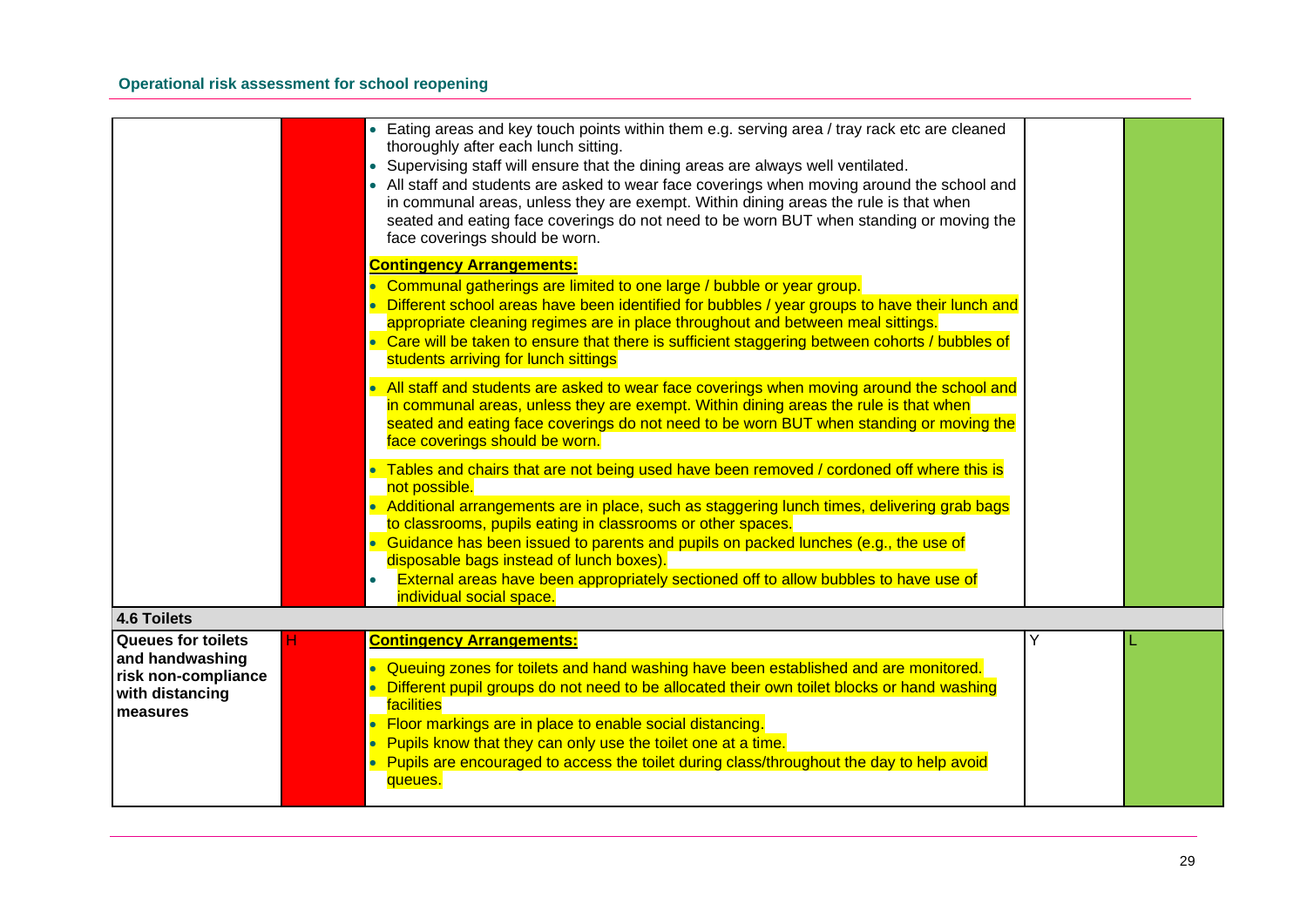|                                                                                                                                  | • Toilets and facilities will be cleaned regularly in line with the school's enhanced cleaning<br>regime.<br>• Monitoring ensures a constant supply of soap and paper towels.<br><b>Bins are emptied regularly.</b><br>• Pupils are reminded regularly on how to wash hands and younger children are supervised in<br>doing so.<br>• As the school is in an area designated as high/very high risk -all staff and students are<br>asked to wear face coverings when moving around the school and in communal areas,<br>including toilets, unless they are exempt.                                                                                                                                                                                                                                                                                                                                                                                                                                                                                                                                                                                                            |  |
|----------------------------------------------------------------------------------------------------------------------------------|------------------------------------------------------------------------------------------------------------------------------------------------------------------------------------------------------------------------------------------------------------------------------------------------------------------------------------------------------------------------------------------------------------------------------------------------------------------------------------------------------------------------------------------------------------------------------------------------------------------------------------------------------------------------------------------------------------------------------------------------------------------------------------------------------------------------------------------------------------------------------------------------------------------------------------------------------------------------------------------------------------------------------------------------------------------------------------------------------------------------------------------------------------------------------|--|
| <b>4.7 Medical Rooms</b>                                                                                                         |                                                                                                                                                                                                                                                                                                                                                                                                                                                                                                                                                                                                                                                                                                                                                                                                                                                                                                                                                                                                                                                                                                                                                                              |  |
| The configuration of<br>medical rooms may<br>compromise social<br>distancing measures                                            | • Control Measures are in place for medical rooms.<br>• Additional rooms are designated for pupils with suspected COVID-19 whilst collection is<br>arranged near to reception /main entrance.<br>• Staff and/or pupils who are experiencing symptoms associated with COVID-19 are<br>instructed not to attend the school/ setting and to refer to current advice and guidance<br>• Staff who experience symptoms as above whilst at work should immediately go home and<br>follow the guidance set out above.<br>• Pupils who experience COVID-19 symptoms should be collected from school/ setting as<br>soon as possible. They should be kept 2m apart from all other pupils and staff whilst on site.<br>Any pupils experiencing symptoms should be taken to wait in the designated medical room.<br>• If a pupil needs direct personal care until they can return home, staff should wear gloves, an<br>apron and a face mask. Eye protection should also be worn if deemed risk from<br>coughing/spitting/vomiting.<br>• Procedures are in place for medical rooms to be cleaned after suspected COVID-19 cases,<br>along with other affected areas, including toilets. |  |
| 4.8 Arrival and departure from school                                                                                            |                                                                                                                                                                                                                                                                                                                                                                                                                                                                                                                                                                                                                                                                                                                                                                                                                                                                                                                                                                                                                                                                                                                                                                              |  |
| <b>Pupils and parents</b><br>congregate at exits<br>and entrances,<br>making social<br>distancing measures<br>difficult to apply | • Start and finish times for groups of students may be staggered if appropriate.<br>• The use of available entrances and exits is maximised where appropriate.<br>• Staff and pupils are briefed and signage provided to identify which entrances, exits and<br>circulation routes to use.<br>• A plan is in place for managing the movement of people on arrival to avoid groups of people<br>congregating.<br>• All protocols are shared during morning staff briefing and with parents through usual<br>communication channels.                                                                                                                                                                                                                                                                                                                                                                                                                                                                                                                                                                                                                                           |  |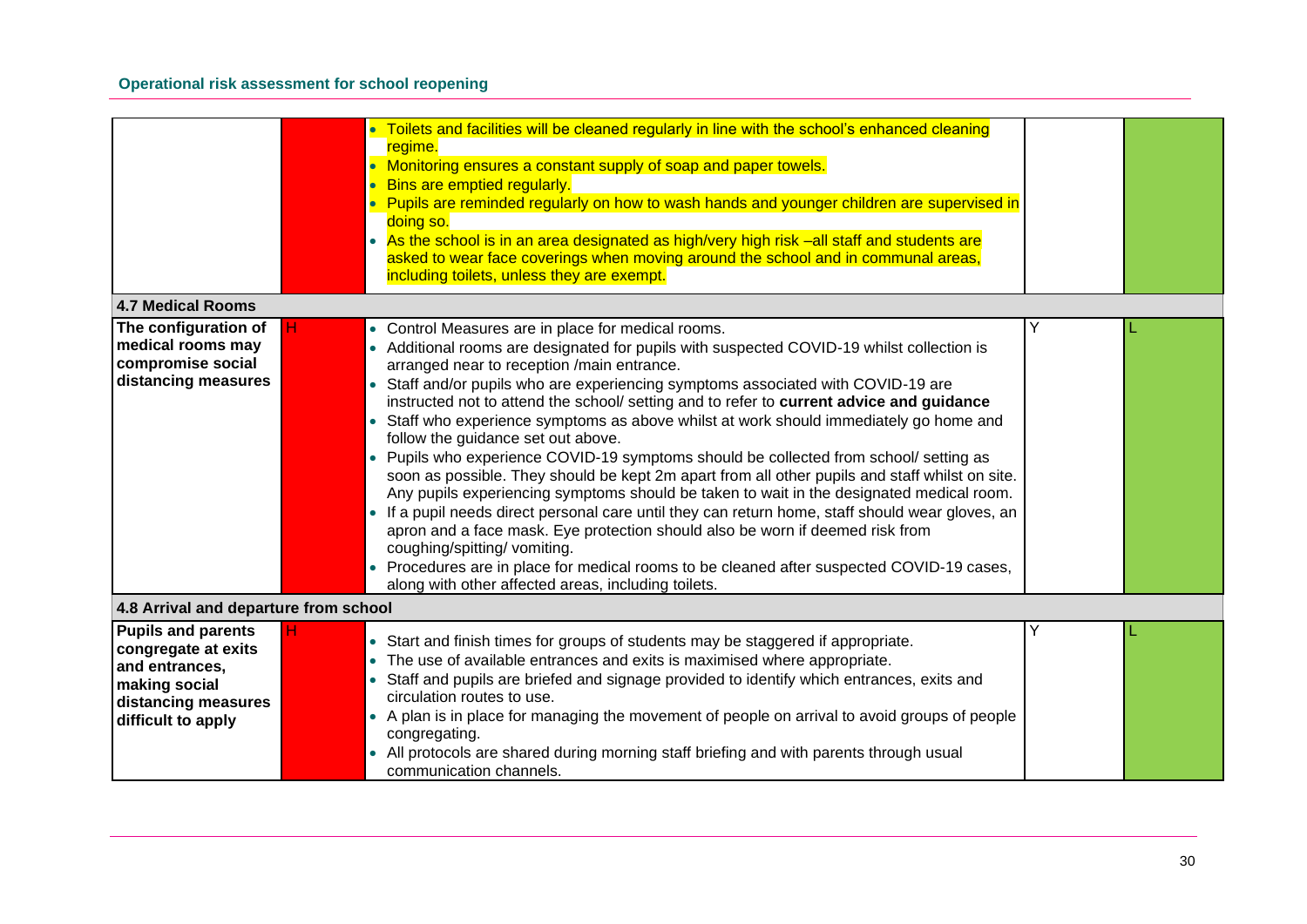|                                               | • Weekly messages to parents stress the need for distancing measures at arrival and<br>departure times.<br>Students will be encouraged to walk or cycle to school to aid reduced contact (in confined<br>spaces e.g. public transport) at start and finish times<br>Students and staff to be reminded of the importance of regular handwashing / sanitiser use.<br>• Social distancing guidelines are reinforced at entrances and exits through signage and<br>floor/ground markings, including external drop-off and pick-up points.<br>• SLT / duty staff will be on door / gate duty every day to oversee entrance and exit<br>procedure.<br><b>Contingency Arrangements:</b>                                                                                                                                                                 |                                  |                                                                                             |
|-----------------------------------------------|--------------------------------------------------------------------------------------------------------------------------------------------------------------------------------------------------------------------------------------------------------------------------------------------------------------------------------------------------------------------------------------------------------------------------------------------------------------------------------------------------------------------------------------------------------------------------------------------------------------------------------------------------------------------------------------------------------------------------------------------------------------------------------------------------------------------------------------------------|----------------------------------|---------------------------------------------------------------------------------------------|
|                                               | • School will develop, share and display drop off/ collection protocols e.g. one-way system<br>and one parent/carer only to drop off/ collect child in line with current guidance.<br>• Where students/staff arrive wearing face coverings there is a clear process in place for<br>removing them when they arrive at school:<br>Pupils/staff instructed not to touch the front of their face covering during use or<br>when removing them<br>They must wash hands immediately on arrival<br>They must dispose of temporary face coverings in a covered bin or, place reusable<br>face coverings in a plastic bag they can take home with them<br>They should then wash their hands again before going to their classroom<br>School has reviewed the use of staggered starts / finishes and has communicated<br>expectations clearly to parents. |                                  |                                                                                             |
|                                               |                                                                                                                                                                                                                                                                                                                                                                                                                                                                                                                                                                                                                                                                                                                                                                                                                                                  |                                  |                                                                                             |
| The use of public and $\overline{\mathsf{M}}$ | • The school will survey students upon return to school to confirm mode of transport used by<br>pupils, route to school and any potential alternatives.<br>Students have been encouraged to walk / cycle to school as far as is possible.<br>• Guidance is in place for pupils and parents on how social distancing can be observed on<br>public and school transport.<br>• Families and pupils that have no alternative to use wider public transport are referred to the<br>safer travel guidance for passengers<br>or cycle to work where possible. Staff are also reminded of government advice re car<br>sharing via staff briefings and emails.<br>• Staff have been reminded that car sharing should be avoided where possible,                                                                                                           | Y                                |                                                                                             |
|                                               |                                                                                                                                                                                                                                                                                                                                                                                                                                                                                                                                                                                                                                                                                                                                                                                                                                                  | <b>Contingency Arrangements:</b> | • Staff are regularly reminded of the Trust Cycle to Work Scheme and are encouraged to walk |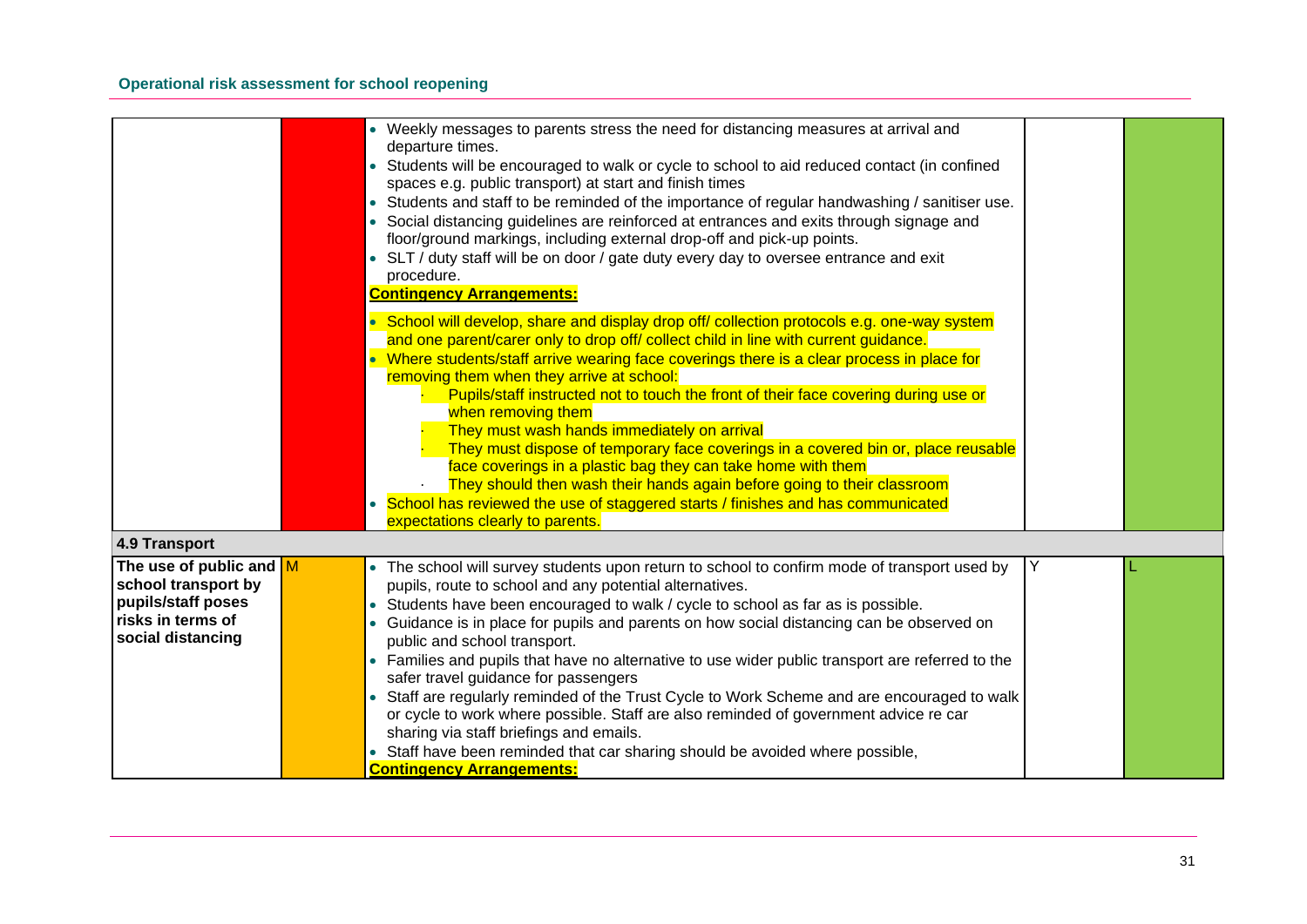|                                                                                                                                                                                               |                         | • Where it is identified that there is heavy use of 'wider public transport' on specific routes the<br>school will contact TfGM and the Local Authority regarding the commissioning of school<br>buses to see if arrangements can be made to reduce the use of Public Transport where<br>possible.<br>Pupils on dedicated school buses (included those used for curricular and extra-curricular<br>provision) should wherever possible:<br>Sit together in their year groups,<br>Ensure hands are sanitised on boarding/ disembarking<br>Use face coverings where appropriate, for children over the age of 11. E.g. if likely<br>to be in close contact with people outside of their group.<br>• Where the school uses external transport providers assurance will be sought from school<br>bus providers of additional cleaning regimes and that a COVID secure risk assessment has<br>been completed. |   |  |
|-----------------------------------------------------------------------------------------------------------------------------------------------------------------------------------------------|-------------------------|----------------------------------------------------------------------------------------------------------------------------------------------------------------------------------------------------------------------------------------------------------------------------------------------------------------------------------------------------------------------------------------------------------------------------------------------------------------------------------------------------------------------------------------------------------------------------------------------------------------------------------------------------------------------------------------------------------------------------------------------------------------------------------------------------------------------------------------------------------------------------------------------------------|---|--|
| <b>Changes to bus</b><br>schedules as a result<br>of COVID-19<br>adversely affect<br>pupils' attendance<br>and punctuality and<br>do not align with<br>staggered start and<br>departure times | M                       | • The details of how pupils will travel to and from school are known prior to extending<br>provision.<br>• Effective liaison with bus companies (if appropriate) is used as a basis for planning<br>staggered start and departure times.<br>• Process in place to manage safe movement of pupils to their base class if they arrive late                                                                                                                                                                                                                                                                                                                                                                                                                                                                                                                                                                 | Y |  |
| The school car park<br>poses significant risk<br>to effective social<br>distancing                                                                                                            | $\overline{\mathsf{M}}$ | • Parents have been advised not to drop off / pick up students within the school car park<br>• Clear routes from the carpark to main entrance are available for all staff and visitors.<br>• Additional site security will be in place if parking measures need to be controlled.                                                                                                                                                                                                                                                                                                                                                                                                                                                                                                                                                                                                                        | Y |  |
| 4.10 Staff areas                                                                                                                                                                              |                         |                                                                                                                                                                                                                                                                                                                                                                                                                                                                                                                                                                                                                                                                                                                                                                                                                                                                                                          |   |  |
| The configuration of<br>staff rooms and<br>offices makes<br>compliance with<br>social distancing<br>measures<br>problematic                                                                   | н.                      | • Staff have been advised to continue sensible social distancing advice within school<br>including in communal areas, shared spaces and office areas.<br>Staff advised to use additional areas to work from including classrooms when not in use for<br>lessons. Staff responsible for spraying / sanitising personal work area before use<br>Staff have been asked to consider the previous occupancy limits in place in all staff rooms,<br>planning rooms and offices, and apply a sensible approach to the use of these rooms. Staff<br>should not spend large amounts of time in close proximity to others.                                                                                                                                                                                                                                                                                         | Υ |  |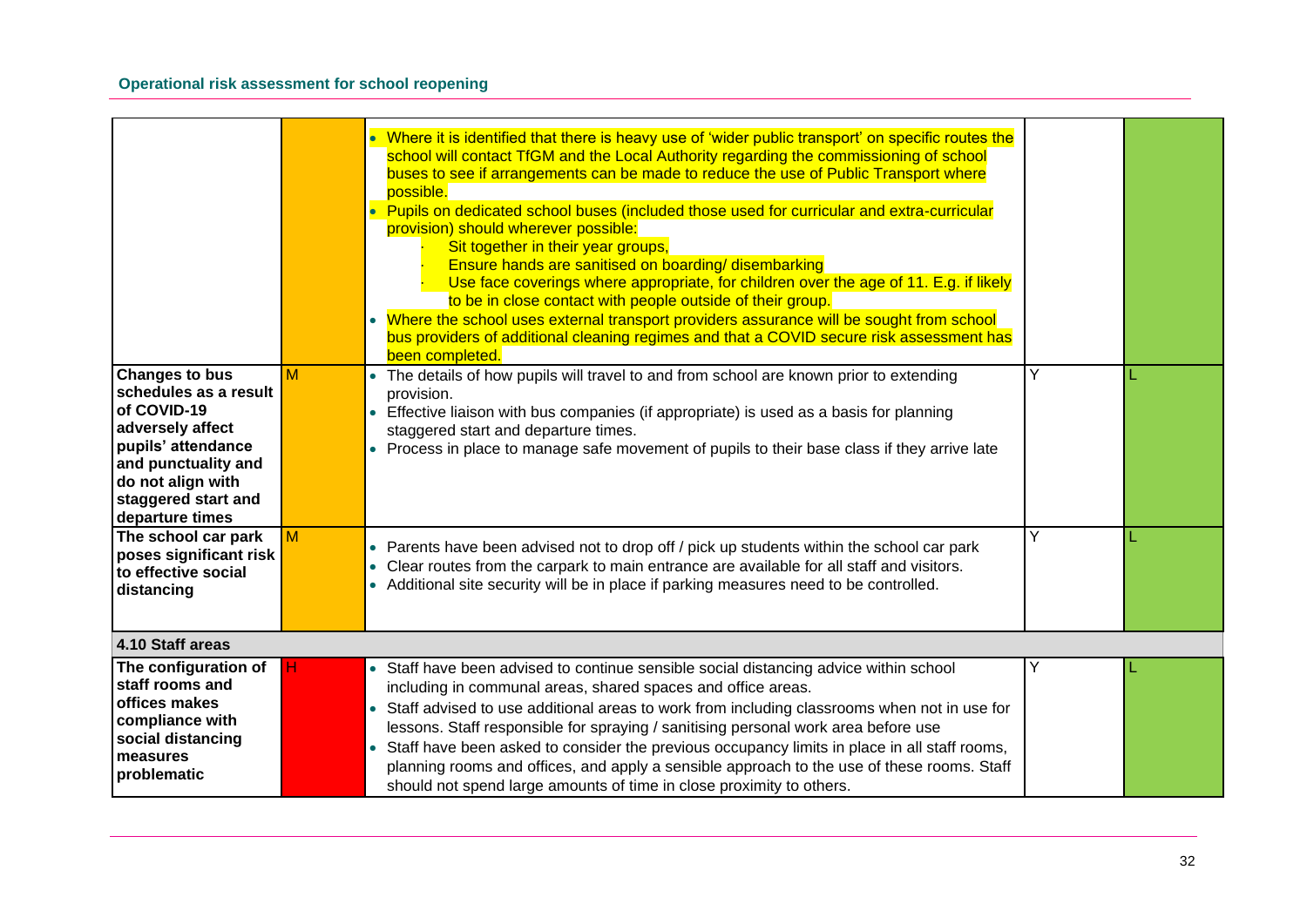| • Use of Small Meeting Rooms and Confined Areas (including Photocopier / Printer/ Storage                                                                    |  |
|--------------------------------------------------------------------------------------------------------------------------------------------------------------|--|
| areas) should be using a sensible distanced approach. Sanitiser spray available in repro                                                                     |  |
| area to clean copiers before use. Reminders will be clearly signposted regarding cleaning                                                                    |  |
| after touch /use etc.                                                                                                                                        |  |
| • Occupied spaces will be well ventilated (see section 4.2 above)                                                                                            |  |
| • All staff and students are able to wear face coverings in any area of the school if they wish                                                              |  |
| to do so.                                                                                                                                                    |  |
| • All staff have been advised to adhere strictly to distancing rules due to the rapid                                                                        |  |
| transmission of a new variant of the virus, which appears to be spreading across the                                                                         |  |
| country. Staff have been reminded not to become complacent due to the positive impact of                                                                     |  |
| our previous COVID Measures.                                                                                                                                 |  |
| • Reduction in lift use with priority given to employees with disabilities, relevant existing health                                                         |  |
| conditions or those who are pregnant. Staff encouraged to use stairs.                                                                                        |  |
| • Care will be taken to maintain appropriate social distancing measures between all staff                                                                    |  |
| members BUT particular care must also be taken to ensure that core groups of staff within a                                                                  |  |
| team do not prevent the safe operation of the school, by taking a whole team out through                                                                     |  |
| isolation.                                                                                                                                                   |  |
| • E.g. SLT should ensure they maintain their distance from other members of SLT                                                                              |  |
| consideration should be given to having two separate SLT teams/ bubbles to ensure                                                                            |  |
| continuity of school leadership and management. This applies to other teams e.g. Site Staff<br>/ Maths Team / kitchen team etc.                              |  |
| • Sensible approaches should be adopted to ensure that a school has continuity is all areas of                                                               |  |
| operation.                                                                                                                                                   |  |
| <b>Contingency Arrangements:</b>                                                                                                                             |  |
|                                                                                                                                                              |  |
| • Reconfiguration of staff rooms and offices has been undertaken prior to the school                                                                         |  |
| extending provision to allow for social distancing between staff.                                                                                            |  |
| • Staff have been briefed on the use of these rooms and the need to maintain their distance                                                                  |  |
| (minimum 2m) from any other member of staff or student.                                                                                                      |  |
| • Contact with Admin staff will be limited. Staff, including members of SLT should limit access                                                              |  |
| with the school office and Admin staff wherever possible. Where possible contact should be<br>via phone, on-line or through the office 'hatch' if available. |  |
| <b>Contingency Arrangements:</b>                                                                                                                             |  |
|                                                                                                                                                              |  |
| • If staff bring in their own food this should be food which does not require heating or                                                                     |  |
| additional preparation in staffroom / planning room/ office areas.                                                                                           |  |
| Sanitiser spray available to spray any preparation area / equipment before and after use,                                                                    |  |
| staff reminded of this in daily staff briefing.                                                                                                              |  |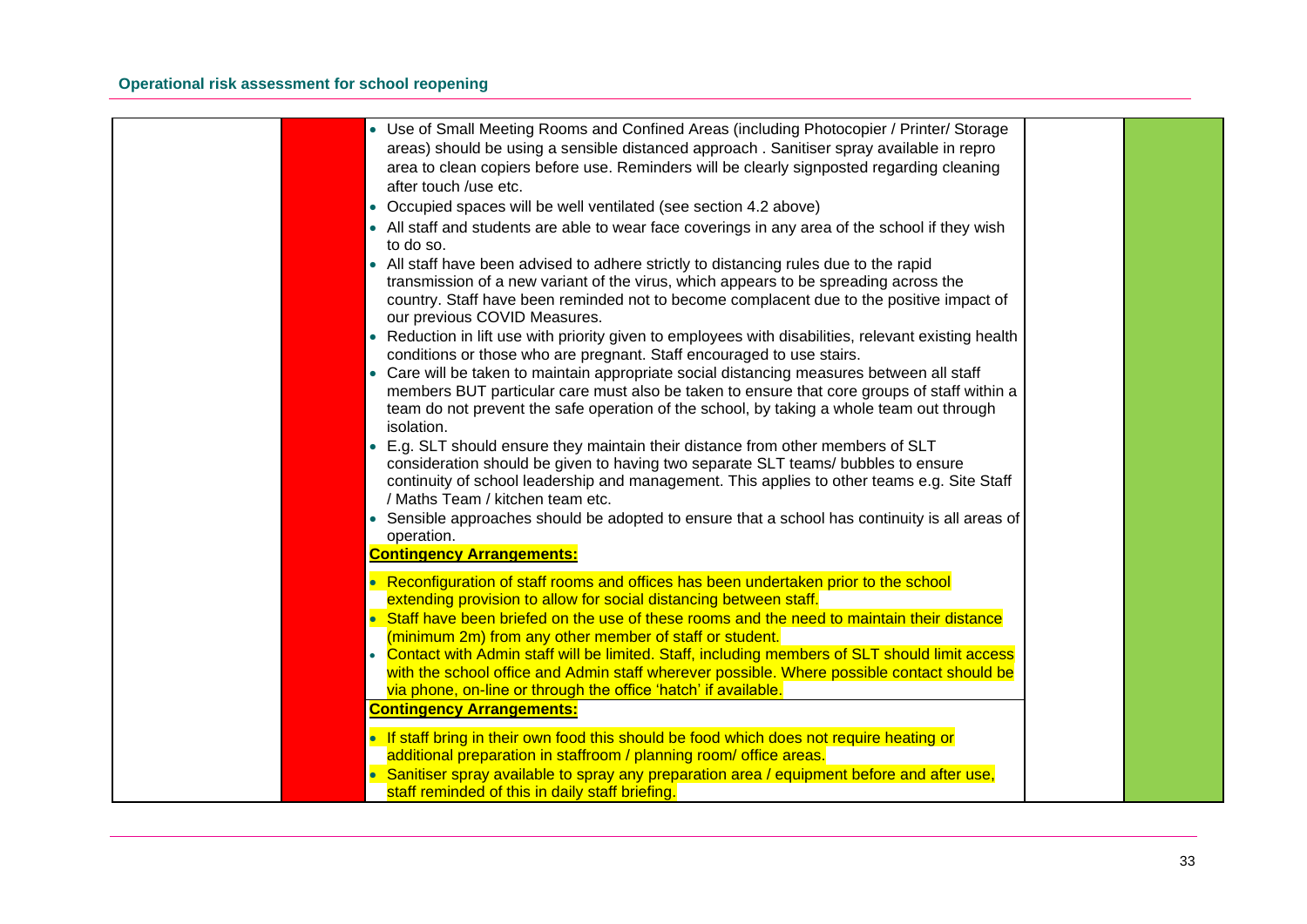|                                                                                                                      | Use of staffroom kitchen areas to be limited to preparation of hot drinks, cleaning of cups /<br>mugs etc. Employees to use own / designated cup or mug.<br>Employees to store, where possible, coats, bags and non-work essential items in personal<br>lockers/pedestal units. Where lockers are not provided, employees will not use shared coat<br>racks / stands and will store coats on the back of their chairs and bags safely under their<br>desks. |  |
|----------------------------------------------------------------------------------------------------------------------|-------------------------------------------------------------------------------------------------------------------------------------------------------------------------------------------------------------------------------------------------------------------------------------------------------------------------------------------------------------------------------------------------------------------------------------------------------------|--|
| The configuration of<br>the school kitchen<br>makes compliance<br>with distancing<br><b>Imeasures</b><br>problematic | Kitchens must comply with the guidance for food businesses on coronavirus (COVID-19).<br><b>Contingency Arrangements:</b><br>Kitchen staff maintain social distancing of 2m in the kitchen.<br>If not possible 1m plus additional controls.<br>Where possible kitchen staff should be grouped into teams with the teams working as<br>independent bubbles to reduce risks of transmission across a whole team.                                              |  |

| 5. Maintaining educational provision for all children                                                                     |                                                        |                                                                                                                                                                                                                                                                                                                                                                                                                                                                                                                                                                                                                                                       |                      |                                       |  |
|---------------------------------------------------------------------------------------------------------------------------|--------------------------------------------------------|-------------------------------------------------------------------------------------------------------------------------------------------------------------------------------------------------------------------------------------------------------------------------------------------------------------------------------------------------------------------------------------------------------------------------------------------------------------------------------------------------------------------------------------------------------------------------------------------------------------------------------------------------------|----------------------|---------------------------------------|--|
| <b>Risk Concern</b>                                                                                                       | <b>Risk rating</b><br><b>Prior to</b><br><b>Action</b> | <b>Control Measures (CM)</b>                                                                                                                                                                                                                                                                                                                                                                                                                                                                                                                                                                                                                          | CM in place<br>(N/N) | <b>Residual</b><br><b>Risk rating</b> |  |
| 5.1 Maintaining provision                                                                                                 |                                                        |                                                                                                                                                                                                                                                                                                                                                                                                                                                                                                                                                                                                                                                       |                      |                                       |  |
| <b>Educational</b><br>provision must be<br>maintained for all<br>children when the<br>school returns to full<br>operation | м                                                      | • There is full compliance with the DfE system control measures set out in the latest<br>government guidance.<br>Pupil groups are arranged to enable the school to deliver the full range of curriculum<br>$\bullet$<br>subjects and for students to receive specialist teaching as required.<br>The school is working to maintain the smallest practical groups sizes possible and to<br>maintain elements of consistency within these groups.<br>The school has adapted a process where it will attempt to maintain the integrity of Year<br>$\bullet$<br>based groups, in particular at social times such as break / lunch / specialist provision. |                      |                                       |  |
|                                                                                                                           |                                                        | Teachers moving between groups will comply with control measures and hygiene<br>$\bullet$<br>guidance.<br>Plans are in place to meet the learning needs of the children who are attending school.<br>Pastoral and SEND support is deployed wherever possible to support prioritised pupils.<br>$\bullet$<br>Efforts continue to improve the attendance of vulnerable pupils and those from<br>disadvantaged backgrounds.                                                                                                                                                                                                                              |                      |                                       |  |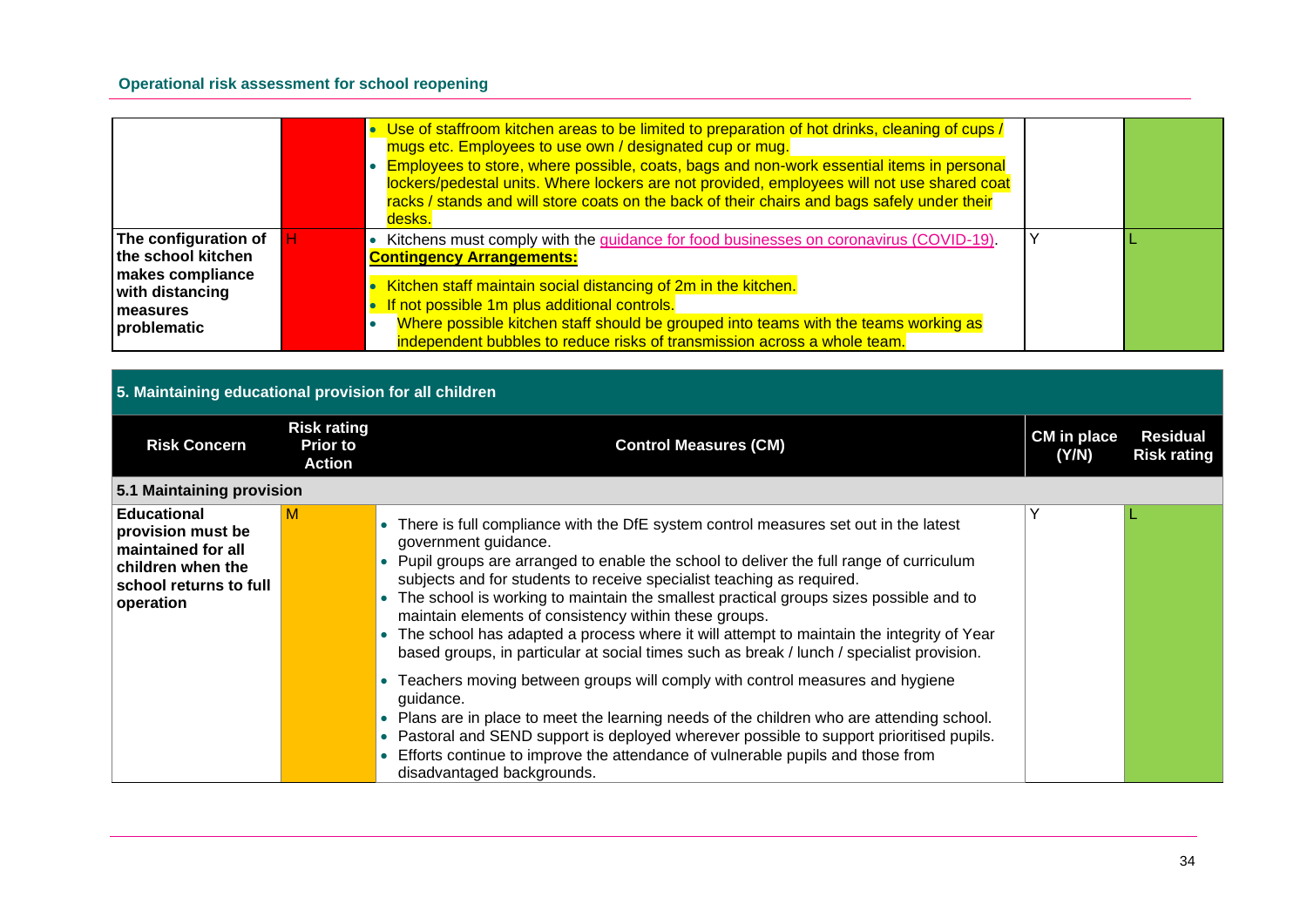|                                                                                                                                  |   | • Where children are having to self-isolate the school has robust systems for maintaining<br>contact with students throughout their isolation period.<br>• Regular contact is made with key groups of pupils who do not attend as prioritised by the<br>school. This is outlined in the school's safeguarding documentation.<br>• If a child is classified as vulnerable school will notify the child's social worker (if they have<br>one) and will agree with the social worker the most appropriate way to maintain contact<br>with the individual and maintain their engagement with learning.<br>• This will include regular checks on the individual's ability to access remote learning and<br>their engagement with the remote learning offer.<br><b>Contingency Arrangements:</b> |   |   |
|----------------------------------------------------------------------------------------------------------------------------------|---|--------------------------------------------------------------------------------------------------------------------------------------------------------------------------------------------------------------------------------------------------------------------------------------------------------------------------------------------------------------------------------------------------------------------------------------------------------------------------------------------------------------------------------------------------------------------------------------------------------------------------------------------------------------------------------------------------------------------------------------------------------------------------------------------|---|---|
|                                                                                                                                  |   | Each year group is allocated a designated set of rooms/spaces and stays within this area<br>except for specialist teaching (e.g. science, technology, art) or when using the dining room<br>or other shared spaces.                                                                                                                                                                                                                                                                                                                                                                                                                                                                                                                                                                        |   |   |
|                                                                                                                                  |   | • All specialist teaching facilities and equipment will be cleaned and disinfected after use<br>and before use by a new group.<br>• Planning and Schemes of Work are reviewed and revised to minimise the use of shared<br>and specialist facilities by bubbles one after the other and to maximise the use of teacher<br>demonstrations rather than practical activity by pupils.                                                                                                                                                                                                                                                                                                                                                                                                         |   |   |
|                                                                                                                                  |   | • Pupils observe hygiene guidance and wash hands frequently.<br>Timetable and arrangements for each year group avoid contact between year groups<br>when moving outside their designated space (e.g. when moving to specialist rooms; at<br>break times; on arrival or leaving).<br>Staggered arrival and leaving times; break times and lunch times.                                                                                                                                                                                                                                                                                                                                                                                                                                      |   |   |
| <b>Educational</b><br>provision must be<br>maintained for all<br>children with EHCPs<br>when the school<br>extends its provision | M | • Pupil risk assessment completed/ updated to determine additional support for children with Y<br>EHC plans to support a successful return.<br>• Parents contacted to involve them in planning for children's provision - e.g. social stories/<br>visits.<br>• Regular contact with parents to review how children are coping with accessing school<br>provision.<br>• Range of strategies used to ensure that provisions of EHC plan are well delivered<br>alongside current constraints including appropriate use of remote learning and external<br>support services and therapies as appropriate                                                                                                                                                                                       |   |   |
| <b>Pupils will have</b><br>fallen behind in their<br>learning during<br>school closures and                                      | M | • Gaps in learning are assessed and addressed in teachers' planning.<br>• Home and remote learning is continuing to be developed across the school and is<br>calibrated to complement in-school learning and address gaps identified.                                                                                                                                                                                                                                                                                                                                                                                                                                                                                                                                                      | Υ | M |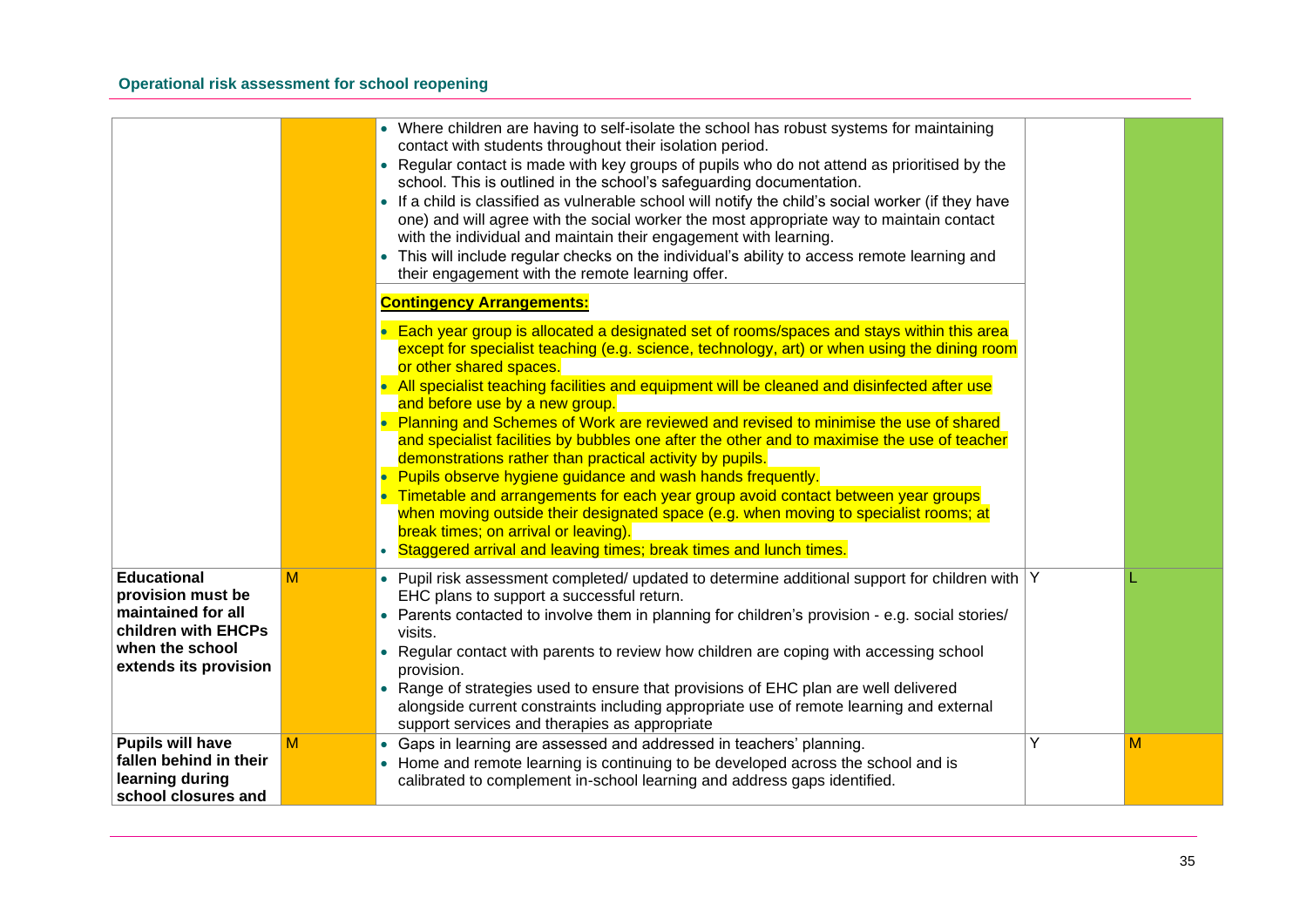| achievement gaps<br>will have widened                                                                                                            | • All students have access to the school's online platform MS Teams and additional training<br>on the use of Teams is provided during the first few days of return to school in September,<br>revisited at regular intervals throughout the year.<br>The school has worked hard to identify those students who struggled to effectively access<br>$\bullet$<br>the home learning provision and will work with them whilst in school to address issues that<br>are raised.<br>• The school fully complies with the temporary continuity direction and has a robust remote<br>education offer for all students attending the school.<br>• Where possible the school will attempt to provide ICT access to those families, where they<br>are struggling to effectively access ICT based home learning solutions.<br>• As well as online provision a range of traditional learning activities will be available to<br>those children who are required to work from home but have limited ICT access or do not<br>wish to use ICT to facilitate their learning.<br>• The school continues its work on keeping children safe online throughout a range of<br>delivered lessons, tutor led sessions and virtual briefings /activities delivered through tutor<br>time / drop down sessions. The school's online safety messages are regularly<br>communicated to parents.<br>• The school is in the process of identifying how it can make best use of the government's<br>Catch Up funding.<br>• Individual plans are developed for intervention with those pupils who are identified as<br>having fallen behind in their learning. |   |  |
|--------------------------------------------------------------------------------------------------------------------------------------------------|-------------------------------------------------------------------------------------------------------------------------------------------------------------------------------------------------------------------------------------------------------------------------------------------------------------------------------------------------------------------------------------------------------------------------------------------------------------------------------------------------------------------------------------------------------------------------------------------------------------------------------------------------------------------------------------------------------------------------------------------------------------------------------------------------------------------------------------------------------------------------------------------------------------------------------------------------------------------------------------------------------------------------------------------------------------------------------------------------------------------------------------------------------------------------------------------------------------------------------------------------------------------------------------------------------------------------------------------------------------------------------------------------------------------------------------------------------------------------------------------------------------------------------------------------------------------------------------------------------------------------------|---|--|
| Pupils eligible for<br>н<br>free school meals do<br>not continue to<br>receive meals /<br>vouchers on the days<br>that they are not in<br>school | • A member of the school's administrative team is tasked with ensuring that pupils eligible<br>for free school meals receive free meals when in school and continue to receive<br>vouchers/school meals when not in school.<br>• Where children are not able to attend school for medical reasons the school will ensure<br>that appropriate provision of FSM is maintained for those students entitled to it. (Either via<br>Food-parcels / provision of vouchers)<br>• Specific families are guided to 'Foodbank' support as appropriate to need.                                                                                                                                                                                                                                                                                                                                                                                                                                                                                                                                                                                                                                                                                                                                                                                                                                                                                                                                                                                                                                                                           | Y |  |
| Staff are not<br>M<br>equipped or trained<br>to deliver remote<br>learning                                                                       | • All staff are inducted in the use of MS Teams.<br>• All staff have equipment to deliver online learning from their classrooms and from their<br>homes.<br>All staff receive support and training to ensure that pupils learning at home and at school<br>$\bullet$<br>follow the school's curriculum plans.                                                                                                                                                                                                                                                                                                                                                                                                                                                                                                                                                                                                                                                                                                                                                                                                                                                                                                                                                                                                                                                                                                                                                                                                                                                                                                                 | Y |  |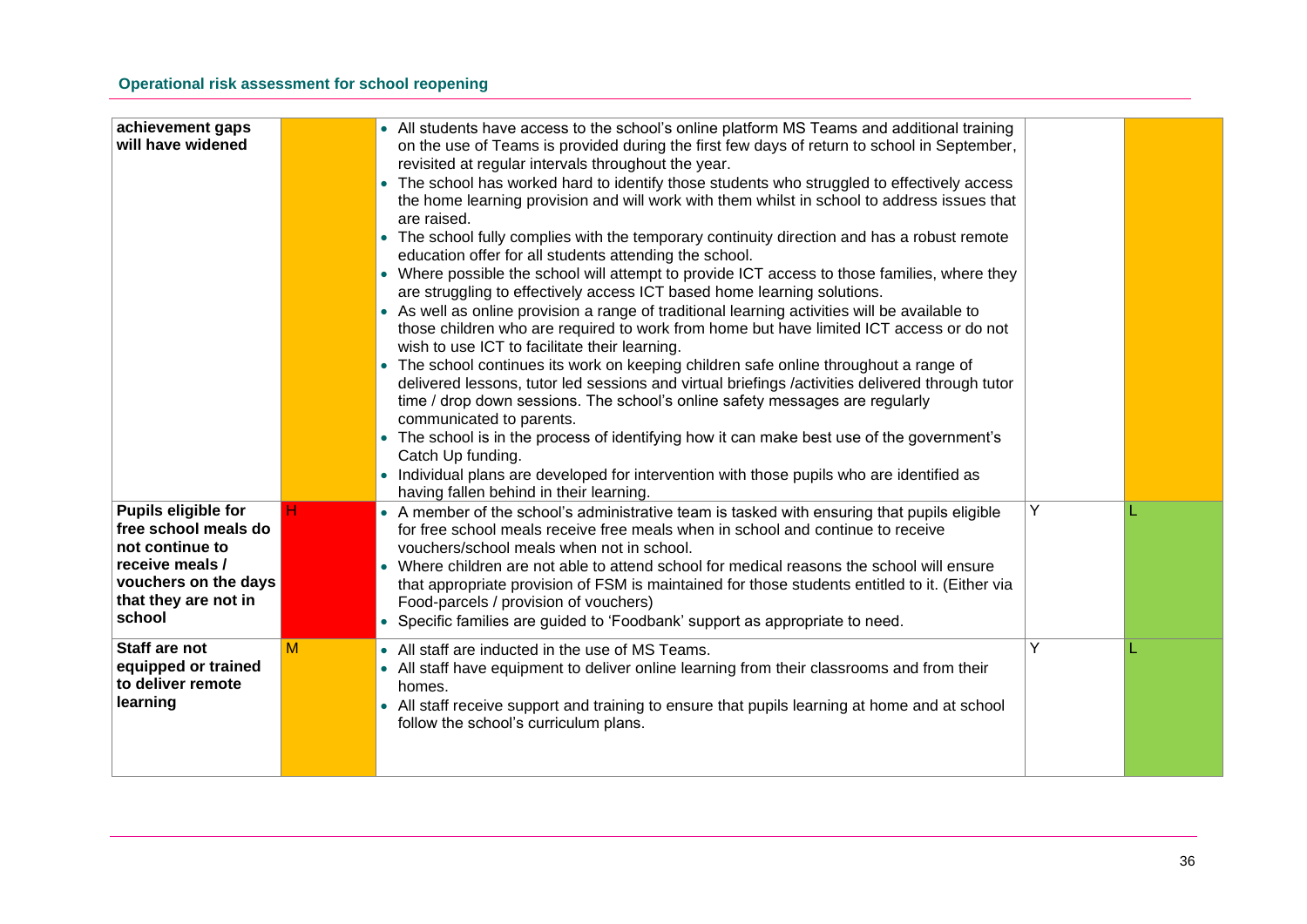| The school is<br>unprepared for a    | M | There is full compliance with the DfE system control measures set out in the latest<br>government guidance.                                                       |   |
|--------------------------------------|---|-------------------------------------------------------------------------------------------------------------------------------------------------------------------|---|
| local lockdown<br>should the rate of |   | • A contingency plan is in place should a local lockdown be announced and staff are briefed<br>on its contents.                                                   |   |
| infection rise in the                |   | Systems put in place during the school closure period (e.g. home/online learning, pastoral                                                                        |   |
| area                                 |   | systems, safeguarding systems) are ready to be reactivated.                                                                                                       |   |
|                                      |   | • Lessons learnt during the school closure period are applied to the contingency plan.                                                                            |   |
| 5.2 Managing the school lifecycle    |   |                                                                                                                                                                   |   |
| <b>Limited progress</b>              | M | • School calendar for the next academic year plan and rationalised.                                                                                               | М |
| with the school's                    |   | • Senior Leadership Team (SLT) and staff work plans to include short- and medium-term                                                                             |   |
| forward planning                     |   | planning.                                                                                                                                                         |   |
| calendar and work                    |   | • Staff recruitment conducted via virtual / online platforms as necessary for January 2022                                                                        |   |
| plan because of                      |   | and beyond                                                                                                                                                        |   |
| <b>COVID-19 measures</b>             |   | Curriculum plans and timetable for September 2022 are now in place and will consider the<br>implications of COVID planning on our delivery from Sept 2022 onwards |   |
| Pupils moving on to                  | M | • There is regular and effective liaison with the destination institutions (e.g. secondary                                                                        | М |
| the next phase in                    |   | schools, post-16 providers, universities, apprenticeship providers) to assist with pupils'                                                                        |   |
| their education do                   |   | transition.                                                                                                                                                       |   |
| not feel prepared for                |   | • Regular communications with the parents of incoming pupils are in place, including letters,                                                                     |   |
| the transition                       |   | newsletters and online broadcasts.                                                                                                                                |   |
|                                      |   | • Virtual tours of the school are available for parents and pupils.                                                                                               |   |
|                                      |   | Online transition events for pupils and parents are planned. Physical transition events may                                                                       |   |
|                                      |   | be planned in line with current guidance and will be implemented if appropriate.                                                                                  |   |

| 6. Operational issues         |                                                        |                              |                      |                                       |
|-------------------------------|--------------------------------------------------------|------------------------------|----------------------|---------------------------------------|
| <b>Risk Concern</b>           | <b>Risk rating</b><br><b>Prior to</b><br><b>Action</b> | <b>Control Measures (CM)</b> | CM in place<br>(Y/N) | <b>Residual</b><br><b>Risk rating</b> |
| 6.1 Review of fire procedures |                                                        |                              |                      |                                       |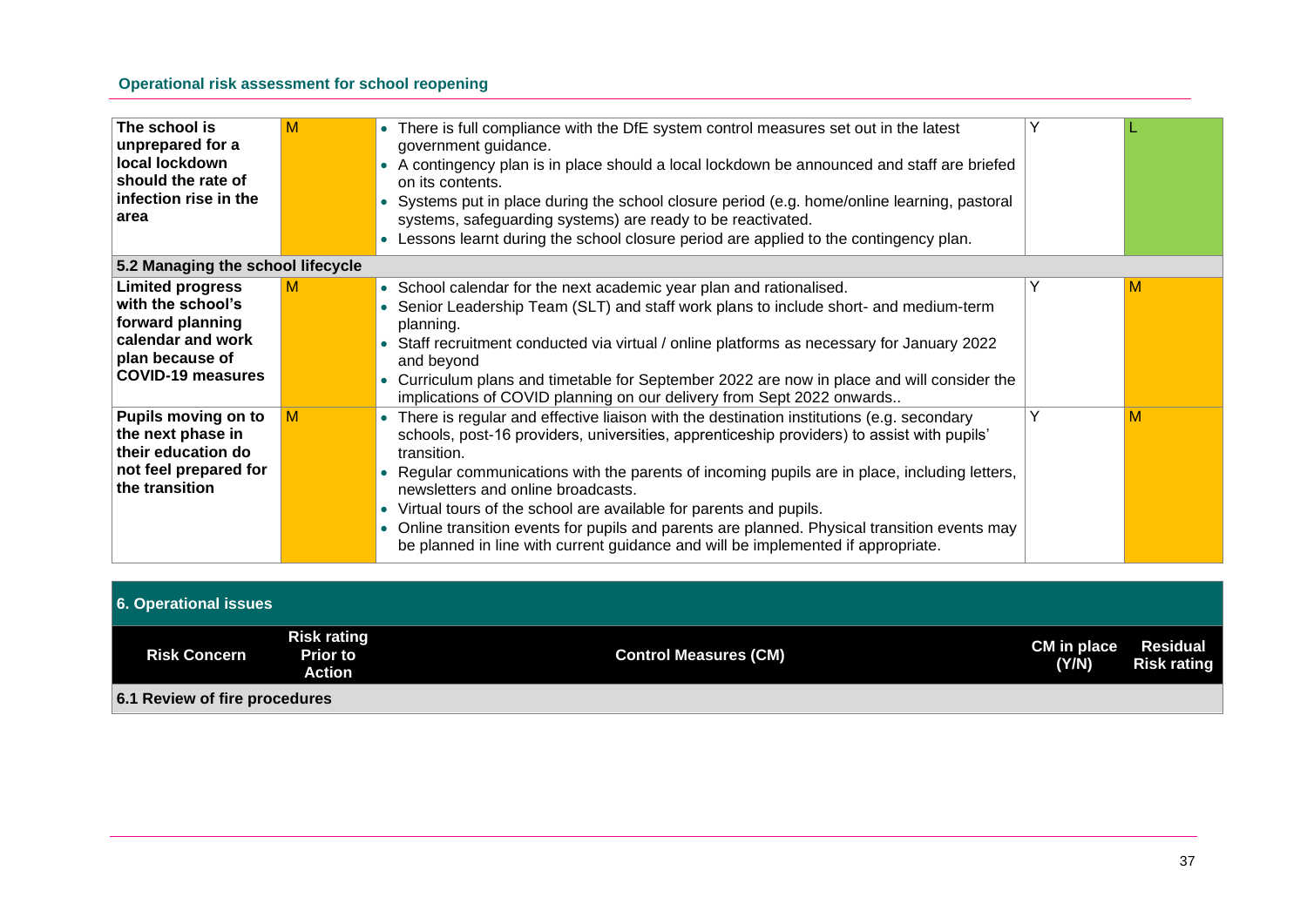| Fire procedures are<br>not appropriate to<br>cover new<br>arrangements                                                            |   | • Fire procedures have been reviewed and revised where required, due to:<br>Maintenance of integrity of Year/Class groups/bubbles<br>$\circ$<br>Absence of key members of staff<br>$\circ$<br>Possible absence of fire marshals<br>$\circ$<br>Social distancing rules during evacuation and at muster points<br>$\circ$<br>Possible need for additional muster point(s) to enable social distancing where<br>$\circ$<br>possible<br>Staff and pupils have been briefed on any new evacuation procedures.<br>• Incident controller and fire marshals have been trained and briefed appropriately.                                                                                                              | Υ |   |
|-----------------------------------------------------------------------------------------------------------------------------------|---|---------------------------------------------------------------------------------------------------------------------------------------------------------------------------------------------------------------------------------------------------------------------------------------------------------------------------------------------------------------------------------------------------------------------------------------------------------------------------------------------------------------------------------------------------------------------------------------------------------------------------------------------------------------------------------------------------------------|---|---|
| <b>Fire evacuation drills</b><br>- unable to apply<br>social distancing<br>effectively                                            | н | • Plans for fire evacuation drills are in place which are in line with social distancing<br>measures.<br>• Fire evacuation drills will continue to be delivered at least once per term.                                                                                                                                                                                                                                                                                                                                                                                                                                                                                                                       | Y | M |
| Fire marshals absent H<br>due to self-isolation                                                                                   |   | • Sufficient staffing / resources are in place to maintain the security of the building and its<br>occupants.<br>Sufficient numbers of staff are in place to enable safe evacuation of the building in the<br>event of an emergency.<br>• All SLT are fire marshals- there is always a member of SLT on site.                                                                                                                                                                                                                                                                                                                                                                                                 | Y |   |
|                                                                                                                                   |   | 6.2 Managing premises on reopening after lengthy closure                                                                                                                                                                                                                                                                                                                                                                                                                                                                                                                                                                                                                                                      |   |   |
| All systems may not<br>be operational                                                                                             |   | • Government guidance is being implemented where appropriate.<br>• All systems have been recommissioned.                                                                                                                                                                                                                                                                                                                                                                                                                                                                                                                                                                                                      | Y |   |
| Statutory compliance H<br>has not been<br>completed due to the<br>availability of<br>contractors during<br>lockdown               |   | • All statutory compliance is up to date.<br>• Where water systems have not been maintained throughout lockdown, chlorination,<br>flushing and certification by a specialist contractor has been arranged.                                                                                                                                                                                                                                                                                                                                                                                                                                                                                                    | Y |   |
| <b>Visitors on-site</b><br>whilst school is in<br>operation may pose a<br>risk to distancing<br>measures and<br>infection control | н | Restrictions on access to school/setting by third parties (parents, members of the public,<br>visitors etc.) are in place.<br>Any school visits should continue to be limited where possible.<br>$\bullet$<br>Appointments are to be made for external meetings / school visits and will be managed<br>centrally by SLT to ensure only essential meetings take place and that these are held in<br>appropriate venues.<br>• Wherever possible, meetings should continue to be held virtually using Zoom / Teams until<br>a review has taken place in the Autumn Term. Where this is not possible, this will be<br>restricted to essential visitors only including health, Education Psychologist, therapeutic | Y |   |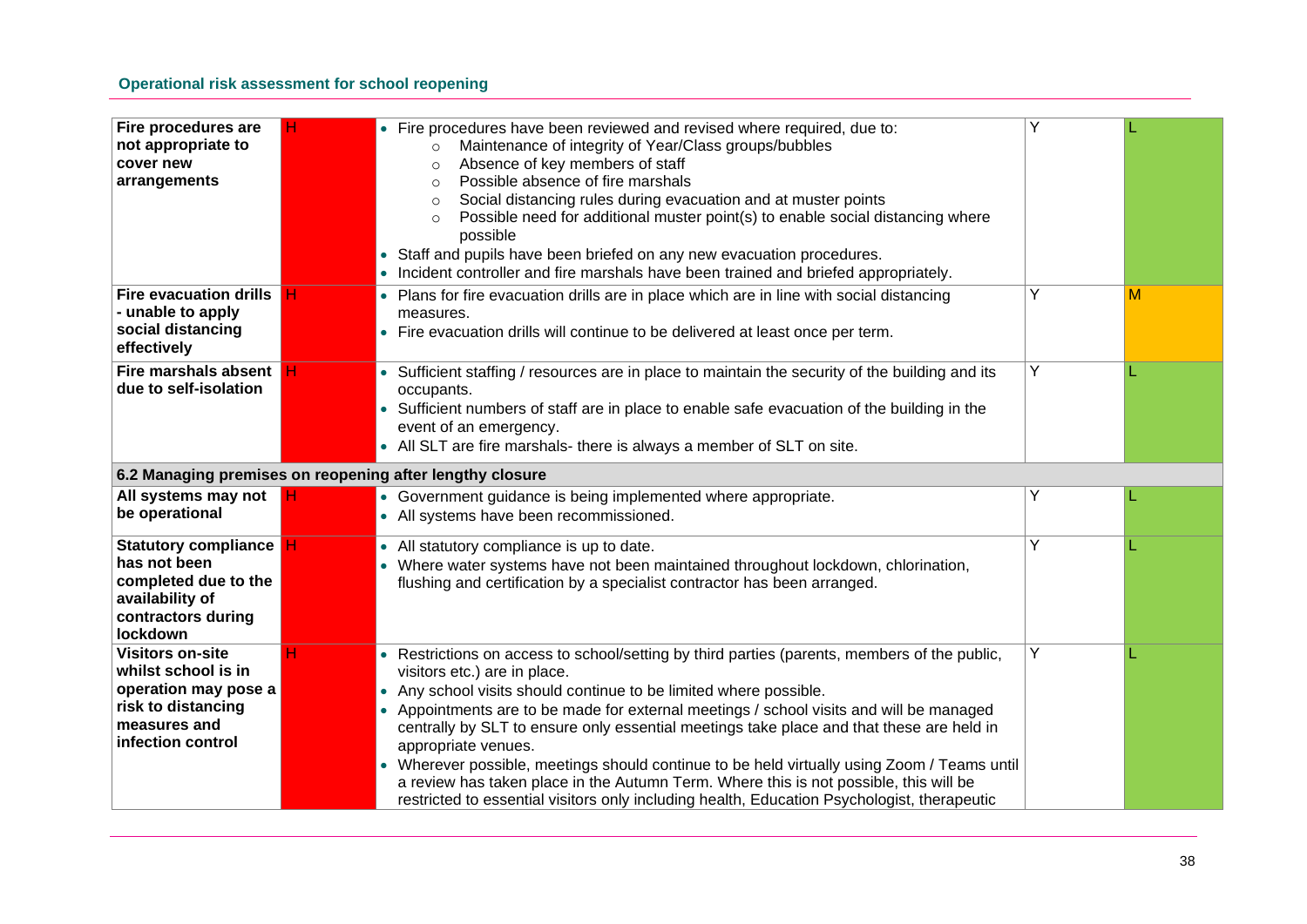|                                                                                                                                           |    | providers, social care, GMP and CAMHs. All meetings will be restricted in numbers to<br>ensure that appropriate control measures are in place. Meeting to take place in large<br>meeting rooms with full cleaning and sanitise in-between.                                                                                                                                                                                                                                                                                                                                                                                                                                                                                                                                                                                                                                                                                                                                                                                                                                                                                                                                                                                                                                                                |   |  |
|-------------------------------------------------------------------------------------------------------------------------------------------|----|-----------------------------------------------------------------------------------------------------------------------------------------------------------------------------------------------------------------------------------------------------------------------------------------------------------------------------------------------------------------------------------------------------------------------------------------------------------------------------------------------------------------------------------------------------------------------------------------------------------------------------------------------------------------------------------------------------------------------------------------------------------------------------------------------------------------------------------------------------------------------------------------------------------------------------------------------------------------------------------------------------------------------------------------------------------------------------------------------------------------------------------------------------------------------------------------------------------------------------------------------------------------------------------------------------------|---|--|
| Groups of people<br>gather in reception<br>(parents, visitors,<br>deliveries) which<br>risks breaching<br>social distancing<br>guidelines | н. | • At busy times of the school day access to the school reception will be limited and<br>controlled (e.g. one in / one out process). Signs explaining this are displayed at the front of<br>school.<br>• Non-essential deliveries and visitors to school are minimised.<br><b>Contingency Arrangements:</b><br>• Social distancing points are clearly set out, using floor markings, continuing outside where<br>necessary.<br>• Social distancing guidance is clearly displayed to protect reception staff (e.g. distance from<br>person stood at reception desk).<br>• Arrangements are in place for segregation of visitors.                                                                                                                                                                                                                                                                                                                                                                                                                                                                                                                                                                                                                                                                            | Y |  |
| 6.3 Contractors working on the school site                                                                                                |    |                                                                                                                                                                                                                                                                                                                                                                                                                                                                                                                                                                                                                                                                                                                                                                                                                                                                                                                                                                                                                                                                                                                                                                                                                                                                                                           |   |  |
| <b>Contractors on-site</b><br>whilst school is in<br>operation may pose a<br>risk to social<br>distancing and<br>infection control        | н. | • Non-essential repair / contracted works in buildings to be carried outside school hours.<br>• Ongoing works and scheduled inspections for schools (e.g. estates related) have been<br>designated as essential work by the government and so are set to continue.<br>• PPM (Planned Preventative Maintenance) work continues to be delivered for critical<br>building systems (Life-Safety) including:<br>• Fire Alarm and Detection<br><b>Powered Doors / Gates</b><br>Legionella and Water Testing<br><b>Electrical Safety</b><br><b>Gas Safety</b><br><b>PAT Testing</b><br>• Asbestos Management<br>• Site Team to go through expectations with any contractor that requires access to the<br>school premises. Site Team to email head teacher weekly to advise of any contractors that<br>will be on site and confirm that health and safety concerns/procedures have been fully<br>discussed.<br>• An assessment has been carried out to see if any additional control measures are required<br>to keep staff, pupils and contractors safe.<br>• Assurances have been sought from the contractors that all staff attending the setting will<br>be in good health (symptom-free) and that contractors have procedures in place to ensure<br>effective social distancing is maintained at all times. | Υ |  |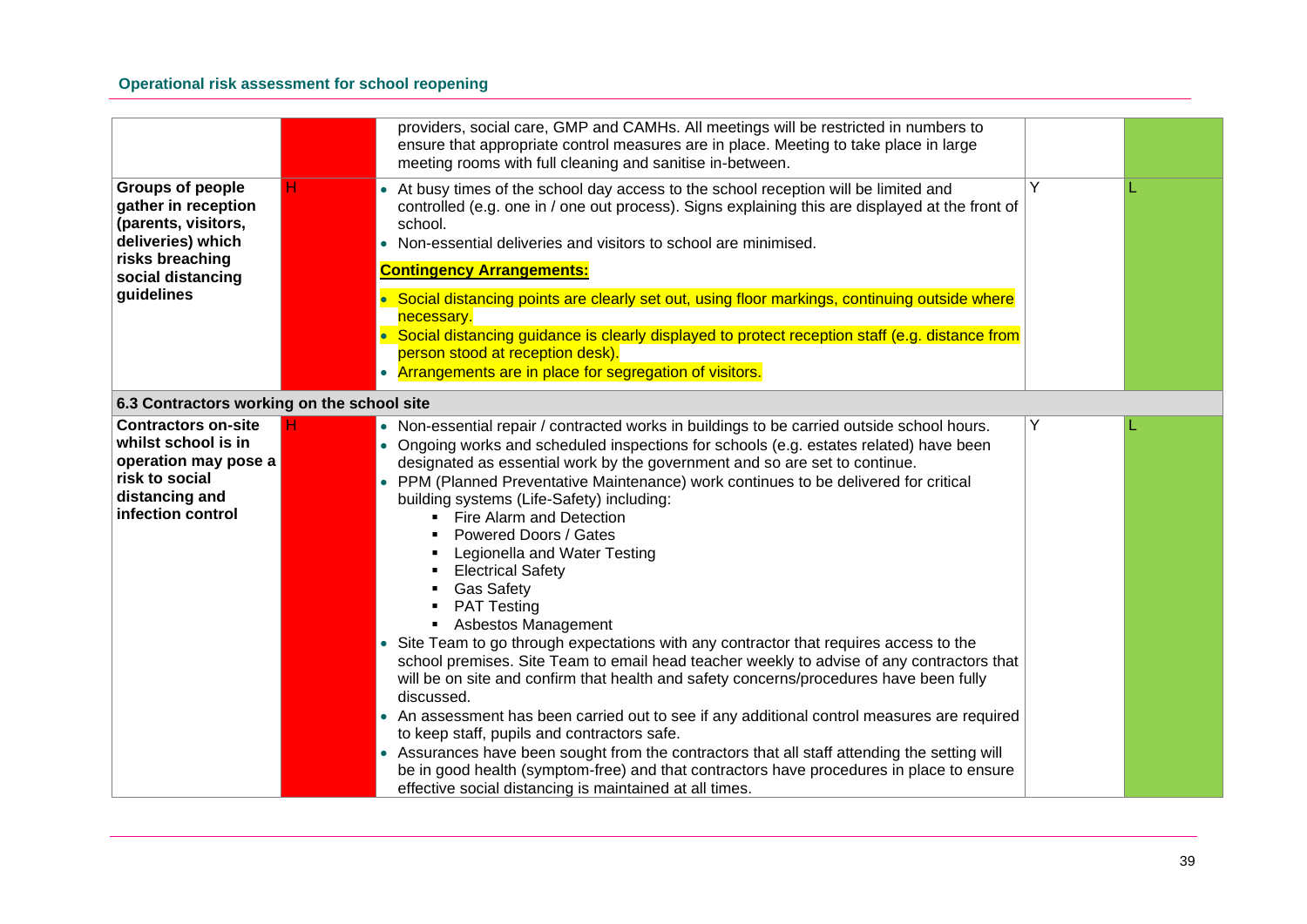|                                                                                                                                                                                 | • Alternative arrangements have been considered such as using a different entrance for<br>contractors and organising classes so that contractors and staff/pupils are kept apart.<br>Social distancing is being maintained throughout any such works and where this is not<br>possible arrangements are reviewed.<br>• In addition to arrangements for COVID-19, normal contractor procedures are being applied<br>and have been updated in light of COVID-19 (including contractor risk assessments and<br>method statements, and contractor induction).<br>• Suppliers and Contractors advised if attending premises of infection control arrangements,<br>no-access areas and expectations around personal hygiene.<br>• All deliveries of supplies will be to the main entrance – office staff will answer the intercom<br>and ask driver to leave supplies for them and/or site staff to collect. Site Team to<br>coordinate all suppliers and contractors according to school guidance. |   |  |
|---------------------------------------------------------------------------------------------------------------------------------------------------------------------------------|-----------------------------------------------------------------------------------------------------------------------------------------------------------------------------------------------------------------------------------------------------------------------------------------------------------------------------------------------------------------------------------------------------------------------------------------------------------------------------------------------------------------------------------------------------------------------------------------------------------------------------------------------------------------------------------------------------------------------------------------------------------------------------------------------------------------------------------------------------------------------------------------------------------------------------------------------------------------------------------------------|---|--|
|                                                                                                                                                                                 | 6.4 Risk Assessment, Induction and staff CPD                                                                                                                                                                                                                                                                                                                                                                                                                                                                                                                                                                                                                                                                                                                                                                                                                                                                                                                                                  |   |  |
| Risks are not<br>comprehensively<br>assessed in every<br>area of the school in<br>light of COVID-19,<br>leading to breaches<br>of social distancing<br>and hygiene<br>guidance. | • Risk assessments are updated or undertaken before the school extends provision and<br>mitigation strategies are put in place and communicated to staff covering:<br>Different areas of the school<br>$\circ$<br>When pupils enter and leave school<br>$\circ$<br>During movement around school<br>$\circ$<br>During break and lunch times<br>$\circ$<br>Delivering aspects of the curriculum, especially for practical subjects and where<br>$\circ$<br>shared equipment is used                                                                                                                                                                                                                                                                                                                                                                                                                                                                                                            | Υ |  |
| Staff are not trained<br>in new procedures,<br>leading to risks to<br>health                                                                                                    | • All staff directed to key guidance and policies upon their return to school<br>• Induction and CPD programmes are in operation for all staff prior to reopening, and<br>include:<br>Infection control<br>$\circ$<br>Fire safety and evacuation procedures<br>$\circ$<br>Constructive behaviour management<br>$\circ$<br>Safeguarding<br>$\circ$                                                                                                                                                                                                                                                                                                                                                                                                                                                                                                                                                                                                                                             | Y |  |
| New staff are not<br>aware of policies and<br>procedures prior to<br>starting at the school<br>when it reopens                                                                  | • Induction programmes are in place for all new staff – either online or in-school – prior to<br>them starting.<br>• All staff directed to key guidance and policies upon their return to school                                                                                                                                                                                                                                                                                                                                                                                                                                                                                                                                                                                                                                                                                                                                                                                              | Y |  |

#### **7. Finance**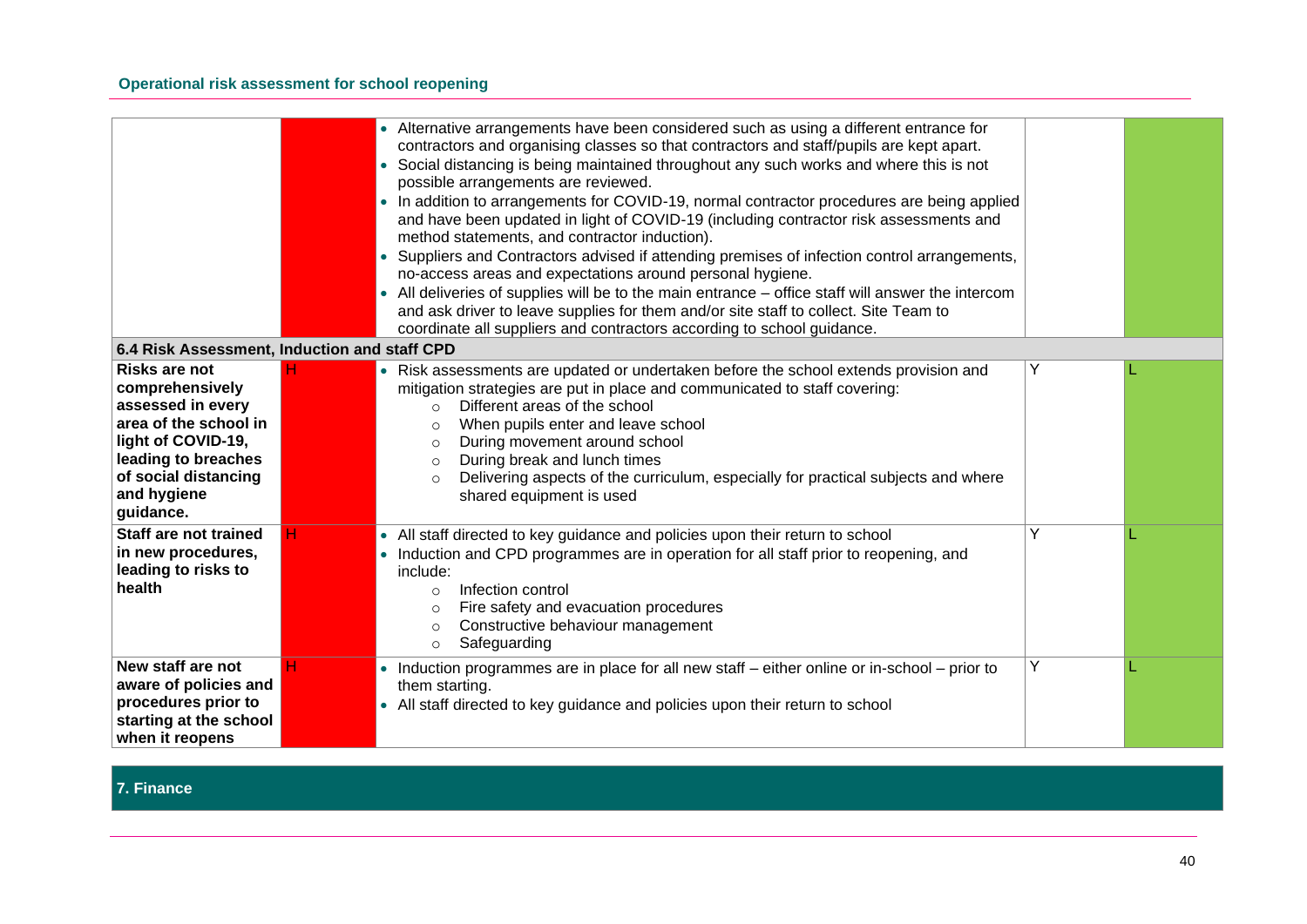| <b>Risk Concern</b>                                                                                                                                         | <b>Risk rating</b><br><b>Prior to</b><br><b>Action</b> | <b>Control Measures (CM)</b>                                                                                                                                                                                                                                                                                                                                                                                                                                                                                                                                                                                                                                                                                                                                                                                                                                                                                                                                                                                                                                                     | CM in place<br>(N/N) | <b>Residual</b><br><b>Risk rating</b> |  |  |
|-------------------------------------------------------------------------------------------------------------------------------------------------------------|--------------------------------------------------------|----------------------------------------------------------------------------------------------------------------------------------------------------------------------------------------------------------------------------------------------------------------------------------------------------------------------------------------------------------------------------------------------------------------------------------------------------------------------------------------------------------------------------------------------------------------------------------------------------------------------------------------------------------------------------------------------------------------------------------------------------------------------------------------------------------------------------------------------------------------------------------------------------------------------------------------------------------------------------------------------------------------------------------------------------------------------------------|----------------------|---------------------------------------|--|--|
|                                                                                                                                                             | 7.1 Costs of the school's response to COVID-19         |                                                                                                                                                                                                                                                                                                                                                                                                                                                                                                                                                                                                                                                                                                                                                                                                                                                                                                                                                                                                                                                                                  |                      |                                       |  |  |
| The costs of<br>additional measures<br>and enhanced<br>services to address<br>COVID-19 when<br>reopening places, the<br>school in financial<br>difficulties | M                                                      | • Additional cost pressures due to COVID-19 identified and an end-of-year forecast which<br>factors them in has been produced.<br>• LA or trust finance team has been consulted to identify potential savings in order to work<br>towards a balanced budget.<br>• Additional COVID-19 related costs are under monitoring and options for reducing costs<br>over time and as guidance changes are under review.<br>• Additional sources of income are under exploration.<br>• The school's projected financial position has been shared with governors and trust.                                                                                                                                                                                                                                                                                                                                                                                                                                                                                                                 | Y                    | М                                     |  |  |
| 8. Governance                                                                                                                                               |                                                        |                                                                                                                                                                                                                                                                                                                                                                                                                                                                                                                                                                                                                                                                                                                                                                                                                                                                                                                                                                                                                                                                                  |                      |                                       |  |  |
| <b>Risk Concern</b>                                                                                                                                         | <b>Risk rating</b><br><b>Prior to</b><br><b>Action</b> | <b>Control Measures (CM)</b>                                                                                                                                                                                                                                                                                                                                                                                                                                                                                                                                                                                                                                                                                                                                                                                                                                                                                                                                                                                                                                                     | CM in place<br>(Y/N) | <b>Residual</b><br><b>Risk rating</b> |  |  |
| 8.1 Oversight of the governing body                                                                                                                         |                                                        |                                                                                                                                                                                                                                                                                                                                                                                                                                                                                                                                                                                                                                                                                                                                                                                                                                                                                                                                                                                                                                                                                  |                      |                                       |  |  |
| Lack of governor<br>oversight during the<br><b>COVID-19 crisis</b><br>leads to the school<br>failing to meet<br>statutory<br>requirements.                  | M                                                      | • The governing body continues to meet regularly via online platforms.<br>• The governing body agendas are structured to ensure all statutory requirements are<br>discussed and school leaders are held to account for their implementation.<br>• The Headteacher's report to governors includes content and updates on how the school<br>is continuing to meet its statutory obligations in addition to covering the school's response<br>to COVID-19.<br>• Regular dialogue with the Chair of Governors and those governors with designated<br>responsibilities is in place.<br>• Minutes of governing body meetings are reviewed to ensure that they accurately record<br>governors' oversight and holding leaders to account for areas of statutory responsibility.<br>• Although physical visits by Governors to school are not taking place unless absolutely<br>necessary governors are encouraged to engage actively with school and their key<br>contacts through online meetings and activities.<br>• Governor access to school to be reviewed during the Autumn Term. | Y                    |                                       |  |  |